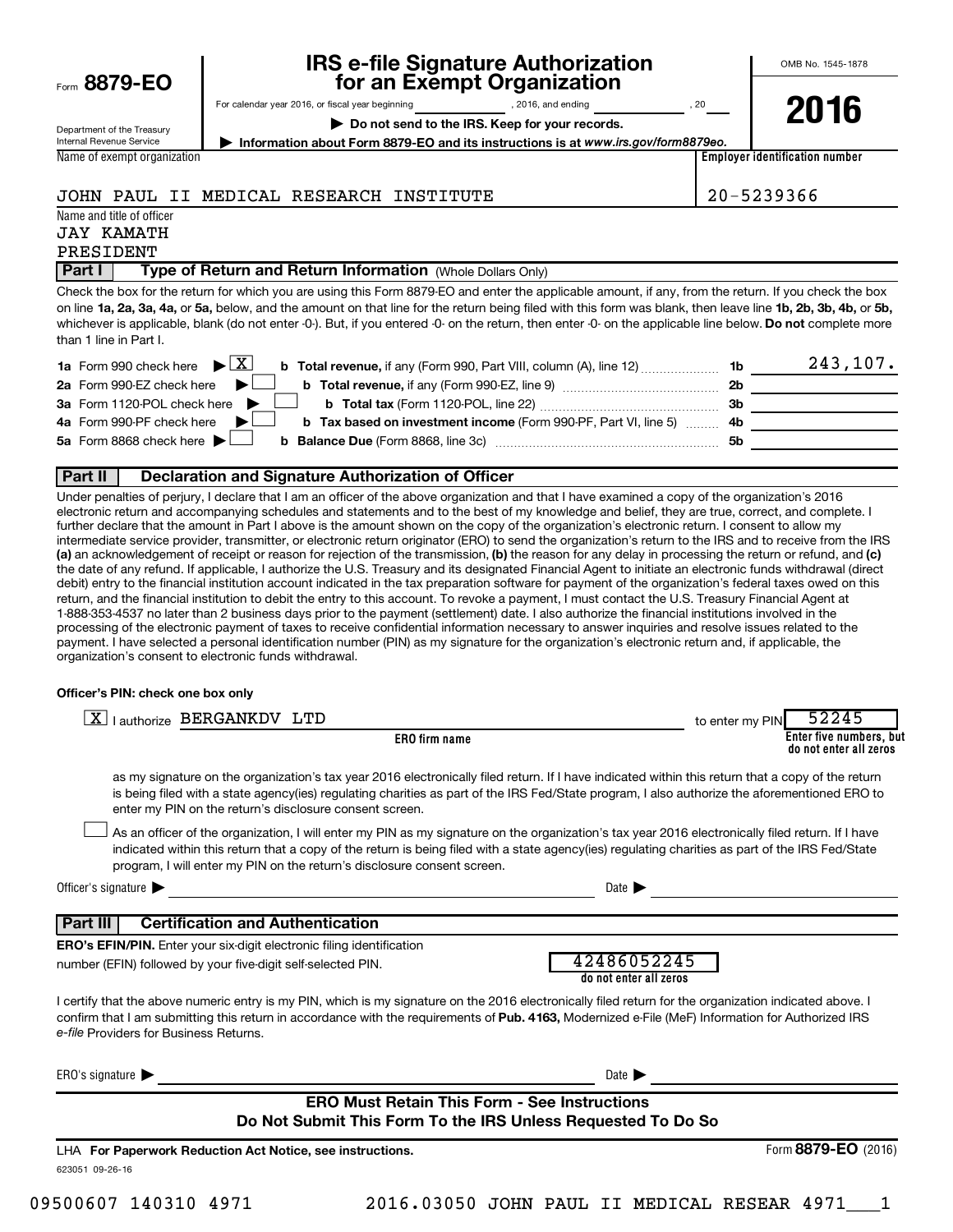| Form 990 |  |
|----------|--|
|          |  |

## EXTENDED TO NOVEMBER 15, 2017

**Return of Organization Exempt From Income Tax**<br>Under section 501(c), 527, or 4947(a)(1) of the Internal Revenue Code (except private foundations)<br> **2016** 

**Under section 501(c), 527, or 4947(a)(1) of the Internal Revenue Code (except private foundations)**

▶ Do not enter social security numbers on this form as it may be made public.<br>▶ Information about Form 990 and its instructions is at www.irs.gov/form990. Inspection **• Information about Form 990 and its instructions is at www.irs.gov/form990. and inspection** 



Department of the Treasury Internal Revenue Service

|                         |                               | A For the 2016 calendar year, or tax year beginning                                                                                                                        | and ending |                                                     |                                                             |
|-------------------------|-------------------------------|----------------------------------------------------------------------------------------------------------------------------------------------------------------------------|------------|-----------------------------------------------------|-------------------------------------------------------------|
|                         | <b>B</b> Check if applicable: | C Name of organization                                                                                                                                                     |            | D Employer identification number                    |                                                             |
|                         | Address<br>change             | JOHN PAUL II MEDICAL RESEARCH INSTITUTE                                                                                                                                    |            |                                                     |                                                             |
|                         | Name<br>change                | Doing business as                                                                                                                                                          |            |                                                     | 20-5239366                                                  |
|                         | Initial<br>return             | Number and street (or P.O. box if mail is not delivered to street address)                                                                                                 | Room/suite | E Telephone number                                  |                                                             |
|                         | Final                         | 540 E. JEFFERSON ST.                                                                                                                                                       | 202        |                                                     | $319 - 688 - 7367$                                          |
|                         | return/<br>termin-<br>ated    | City or town, state or province, country, and ZIP or foreign postal code                                                                                                   |            | G Gross receipts \$                                 | 244,783.                                                    |
|                         | Amended<br>Ireturn            | 52245<br>IOWA CITY, IA                                                                                                                                                     |            | H(a) Is this a group return                         |                                                             |
|                         | Applica-<br>tion              | F Name and address of principal officer: JAY KAMATH                                                                                                                        |            | for subordinates?                                   | $\Box$ Yes $~[~\mathrm{X}$ No                               |
|                         | pending                       | 52246<br>619 WOODSIDE DR., IOWA CITY, IA                                                                                                                                   |            | $H(b)$ Are all subordinates included? $\Box$ Yes    | l No                                                        |
|                         |                               | Tax-exempt status: $X \mid 501(c)(3)$<br>$501(c)$ (<br>$\sqrt{\bullet}$ (insert no.)<br>$4947(a)(1)$ or                                                                    | 527        |                                                     | If "No," attach a list. (see instructions)                  |
|                         |                               | J Website: WWW.JP2MRI.ORG                                                                                                                                                  |            | $H(c)$ Group exemption number $\blacktriangleright$ |                                                             |
|                         |                               | K Form of organization: $X$ Corporation<br>Trust<br>Association<br>$\overline{Other}$                                                                                      |            |                                                     | L Year of formation: $2006$ M State of legal domicile: $TA$ |
|                         | Part II                       | <b>Summary</b>                                                                                                                                                             |            |                                                     |                                                             |
|                         | 1                             | Briefly describe the organization's mission or most significant activities: TO DEVELOP PRECLINICAL RESEARCH                                                                |            |                                                     |                                                             |
|                         |                               | TECHNOLOGIES EXCLUSIVELY USING ADULT STEM CELLS AND IPS CELLS THAT                                                                                                         |            |                                                     |                                                             |
| Governance              | 2                             | Check this box $\blacktriangleright$ $\Box$ if the organization discontinued its operations or disposed of more than 25% of its net assets.                                |            |                                                     |                                                             |
|                         | 3                             |                                                                                                                                                                            |            |                                                     | 8                                                           |
|                         | 4                             |                                                                                                                                                                            |            | $\overline{6}$                                      |                                                             |
|                         | 5                             |                                                                                                                                                                            |            | 5                                                   | 7                                                           |
|                         |                               |                                                                                                                                                                            |            | 6                                                   | $\overline{0}$                                              |
| <b>Activities &amp;</b> |                               |                                                                                                                                                                            |            | 7a                                                  | $\overline{0}$ .                                            |
|                         |                               |                                                                                                                                                                            |            | 7 <sub>b</sub>                                      | σ.                                                          |
|                         |                               |                                                                                                                                                                            |            | <b>Prior Year</b>                                   | <b>Current Year</b>                                         |
|                         | 8                             |                                                                                                                                                                            |            | 253,759.                                            | 243, 185.                                                   |
|                         | 9                             | Program service revenue (Part VIII, line 2g)                                                                                                                               |            | 3,900.                                              | 0.                                                          |
| Revenue                 | 10                            |                                                                                                                                                                            |            | $-14.$                                              | $-78.$                                                      |
|                         | 11                            | Other revenue (Part VIII, column (A), lines 5, 6d, 8c, 9c, 10c, and 11e)                                                                                                   |            | $\overline{0}$ .                                    | 0.                                                          |
|                         | 12                            | Total revenue - add lines 8 through 11 (must equal Part VIII, column (A), line 12)                                                                                         |            | 257,645.                                            | 243, 107.                                                   |
|                         | 13                            | Grants and similar amounts paid (Part IX, column (A), lines 1-3)                                                                                                           |            | 0.                                                  | ο.                                                          |
|                         | 14                            |                                                                                                                                                                            |            | σ.                                                  | $\overline{0}$ .                                            |
|                         | 15                            | Salaries, other compensation, employee benefits (Part IX, column (A), lines 5-10)                                                                                          |            | 345,972.                                            | 139, 182.                                                   |
|                         |                               | 16a Professional fundraising fees (Part IX, column (A), line 11e)                                                                                                          |            | 5,181.                                              | 2,074.                                                      |
| Expenses                |                               | 20,730.<br><b>b</b> Total fundraising expenses (Part IX, column (D), line 25) $\blacktriangleright$                                                                        |            |                                                     |                                                             |
|                         | 17                            |                                                                                                                                                                            |            | 338,093.<br>689, 246.                               | 186,695.<br>327,951.                                        |
|                         |                               | 18 Total expenses. Add lines 13-17 (must equal Part IX, column (A), line 25)                                                                                               |            |                                                     | $-84,844.$                                                  |
|                         | 19                            |                                                                                                                                                                            |            | 431,601.                                            |                                                             |
|                         |                               |                                                                                                                                                                            |            | <b>Beginning of Current Year</b><br>193, 350.       | <b>End of Year</b><br>165,583.                              |
| Net Assets or           | 20                            | Total assets (Part X, line 16)                                                                                                                                             |            | 64,428.                                             | 121,505.                                                    |
|                         | 21                            | Total liabilities (Part X, line 26)                                                                                                                                        |            | 128,922.                                            | 44,078.                                                     |
|                         | 22<br><b>Part II</b>          | <b>Signature Block</b>                                                                                                                                                     |            |                                                     |                                                             |
|                         |                               | Under penalties of perjury, I declare that I have examined this return, including accompanying schedules and statements, and to the best of my knowledge and belief, it is |            |                                                     |                                                             |
|                         |                               |                                                                                                                                                                            |            |                                                     |                                                             |

true, correct, and complete. Declaration of preparer (other than officer) is based on all information of which preparer has any knowledge.

| Sign<br>Here    | Signature of officer<br>JAY KAMATH,<br>PRESIDENT<br>Type or print name and title      |                      |      | Date                   |                              |
|-----------------|---------------------------------------------------------------------------------------|----------------------|------|------------------------|------------------------------|
| Paid            | Print/Type preparer's name<br><b>BRUCE GUITHER</b>                                    | Preparer's signature | Date | Check<br>self-emploved | PTIN.<br>P00069444           |
| Preparer        | <b>BERGANKDV</b><br>LTD<br>Firm's name<br>$\overline{\phantom{a}}$                    |                      |      | Firm's $EIN$           | 41-1431363                   |
| Use Only        | Firm's address 2710 N DODGE ST, STE1                                                  |                      |      |                        |                              |
|                 | IOWA CITY, IA 52245                                                                   |                      |      |                        | Phone no. $319$ $354 - 3000$ |
|                 | May the IRS discuss this return with the preparer shown above? (see instructions)     |                      |      |                        | X  <br><b>No</b><br>Yes      |
| 632001 11-11-16 | LHA For Paperwork Reduction Act Notice, see the separate instructions.<br>$\sim$ $ -$ |                      |      |                        | Form 990 (2016)              |

SEE SCHEDULE O FOR ORGANIZATION MISSION STATEMENT CONTINUATION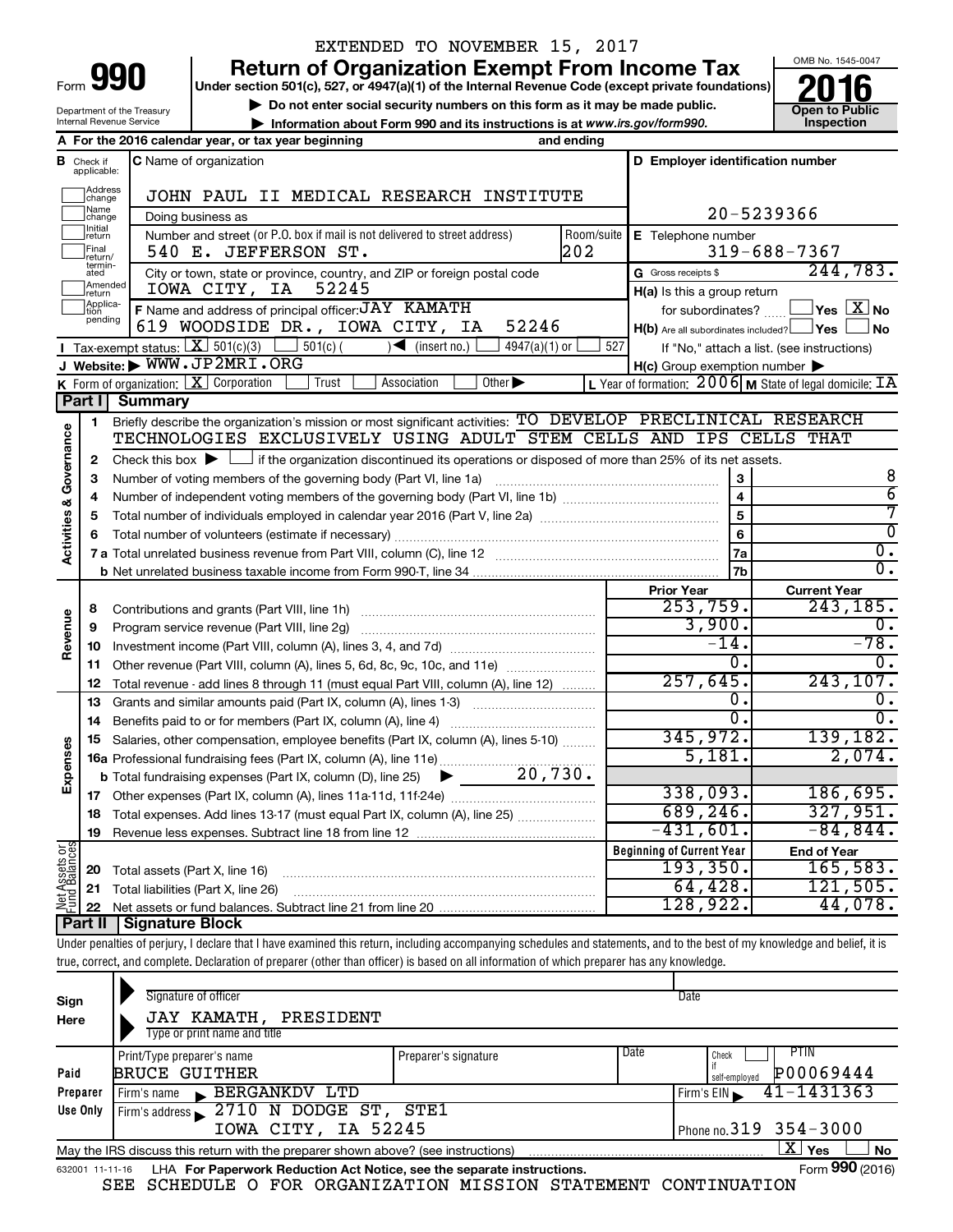|    | 20-5239366<br>JOHN PAUL II MEDICAL RESEARCH INSTITUTE<br>Form 990 (2016)                                                                                                                                                             | Page 2                                  |
|----|--------------------------------------------------------------------------------------------------------------------------------------------------------------------------------------------------------------------------------------|-----------------------------------------|
|    | <b>Statement of Program Service Accomplishments</b><br>Part III                                                                                                                                                                      | $\boxed{\text{X}}$                      |
| 1  | Briefly describe the organization's mission:                                                                                                                                                                                         |                                         |
|    | TO DEVELOP PRECLINICAL RESEARCH TECHNOLOGIES EXCLUSIVELY USING ADULT                                                                                                                                                                 |                                         |
|    | STEM CELLS AND IPS CELLS THAT WILL ADVANCE DRUG DISCOVERY AND                                                                                                                                                                        |                                         |
|    | REGENERATIVE MEDICINE.<br>AND TO EDUCATE SCIENTISTS AND THE NEXT                                                                                                                                                                     |                                         |
|    | GENERATION OF SCIENTISTS IN PRO-LIFE BIOETHICS.                                                                                                                                                                                      |                                         |
| 2  | Did the organization undertake any significant program services during the year which were not listed on the                                                                                                                         | $\exists$ Yes $\boxed{\text{X}}$ No     |
|    | prior Form 990 or 990-EZ?<br>If "Yes," describe these new services on Schedule O.                                                                                                                                                    |                                         |
| 3  | Did the organization cease conducting, or make significant changes in how it conducts, any program services?                                                                                                                         | $\Box$ Yes $[\overline{\mathrm{X}}]$ No |
|    | If "Yes," describe these changes on Schedule O.                                                                                                                                                                                      |                                         |
| 4  | Describe the organization's program service accomplishments for each of its three largest program services, as measured by expenses.                                                                                                 |                                         |
|    | Section 501(c)(3) and 501(c)(4) organizations are required to report the amount of grants and allocations to others, the total expenses, and                                                                                         |                                         |
| 4a | revenue, if any, for each program service reported.<br>$\overline{226}$ , $\overline{735}$ $\cdot$ including grants of \$<br>) (Expenses \$<br>) (Revenue \$<br>(Code:                                                               |                                         |
|    | TO DEVELOP A COLLABORATIVE BASIC AND CLINICAL RESEARCH PROGRAM IN OUR                                                                                                                                                                |                                         |
|    | FOUR CORE RESEARCH AREAS:<br>CANCER, NEURODEGENERATIVE DISEASES, RARE                                                                                                                                                                |                                         |
|    | DISEASES, AND ADULT STEM CELL THERAPIES.                                                                                                                                                                                             |                                         |
|    |                                                                                                                                                                                                                                      |                                         |
|    |                                                                                                                                                                                                                                      |                                         |
|    |                                                                                                                                                                                                                                      |                                         |
|    |                                                                                                                                                                                                                                      |                                         |
|    |                                                                                                                                                                                                                                      |                                         |
|    |                                                                                                                                                                                                                                      |                                         |
|    |                                                                                                                                                                                                                                      |                                         |
|    |                                                                                                                                                                                                                                      |                                         |
| 4b | (Code: <u>and a set of the set of the set of the set of the set of the set of the set of the set of the set of the set of the set of the set of the set of the set of the set of the set of the set of the set of the set of the</u> |                                         |
|    |                                                                                                                                                                                                                                      |                                         |
|    |                                                                                                                                                                                                                                      |                                         |
|    |                                                                                                                                                                                                                                      |                                         |
|    |                                                                                                                                                                                                                                      |                                         |
|    |                                                                                                                                                                                                                                      |                                         |
|    |                                                                                                                                                                                                                                      |                                         |
|    |                                                                                                                                                                                                                                      |                                         |
|    |                                                                                                                                                                                                                                      |                                         |
|    |                                                                                                                                                                                                                                      |                                         |
|    |                                                                                                                                                                                                                                      |                                         |
| 4с | (Code:<br>) (Expenses \$<br>including grants of \$<br>) (Revenue \$                                                                                                                                                                  |                                         |
|    |                                                                                                                                                                                                                                      |                                         |
|    |                                                                                                                                                                                                                                      |                                         |
|    |                                                                                                                                                                                                                                      |                                         |
|    |                                                                                                                                                                                                                                      |                                         |
|    |                                                                                                                                                                                                                                      |                                         |
|    |                                                                                                                                                                                                                                      |                                         |
|    |                                                                                                                                                                                                                                      |                                         |
|    |                                                                                                                                                                                                                                      |                                         |
|    |                                                                                                                                                                                                                                      |                                         |
|    |                                                                                                                                                                                                                                      |                                         |
|    | 4d Other program services (Describe in Schedule O.)                                                                                                                                                                                  |                                         |
|    | (Expenses \$<br>) (Revenue \$<br>including grants of \$<br>226, 735.                                                                                                                                                                 |                                         |
|    | 4e Total program service expenses                                                                                                                                                                                                    | Form 990 (2016)                         |
|    |                                                                                                                                                                                                                                      |                                         |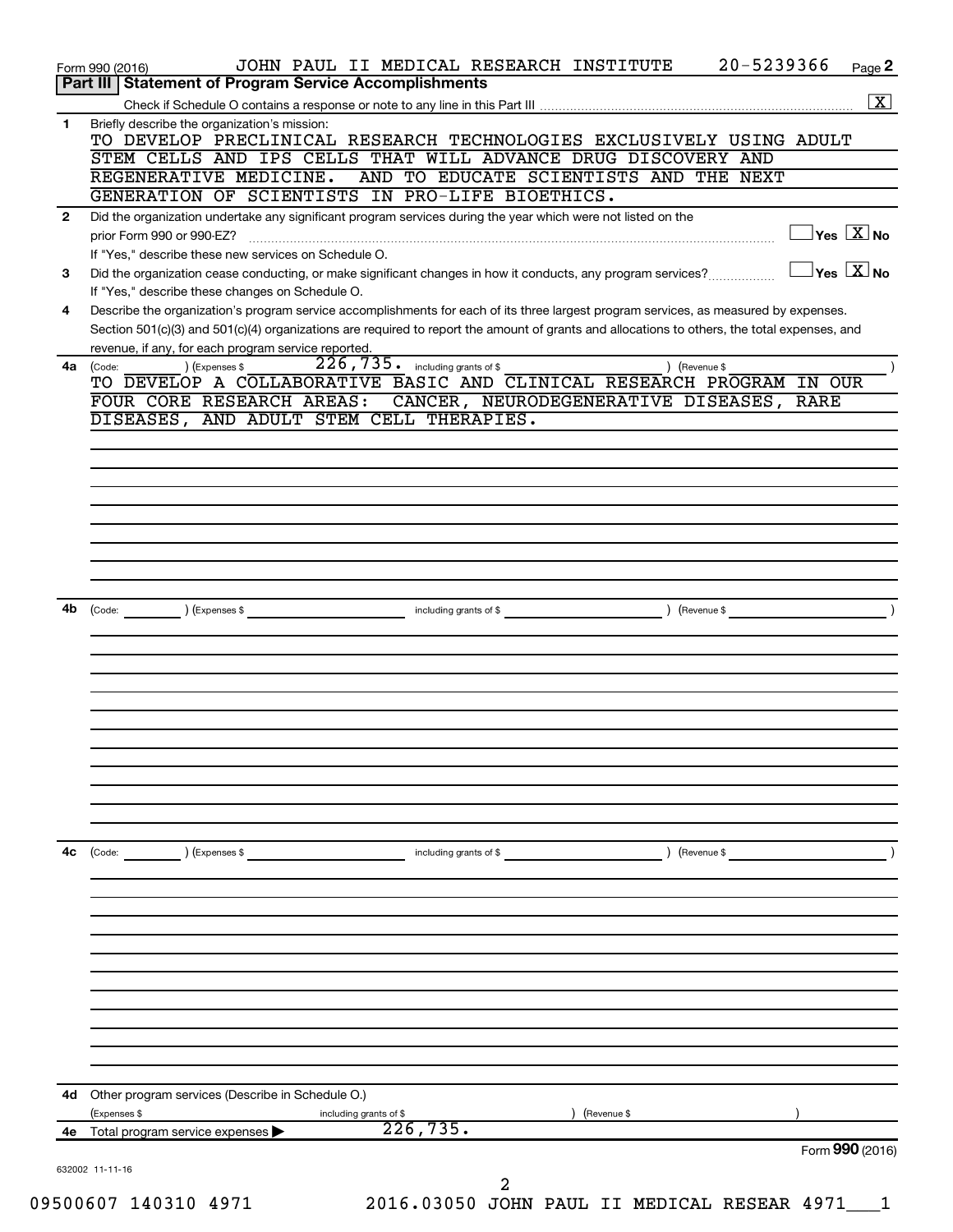| Form 990 (2016) |  |  |
|-----------------|--|--|

|     |                                                                                                                                                                                                                                                                |                | Yes                   | No                         |
|-----|----------------------------------------------------------------------------------------------------------------------------------------------------------------------------------------------------------------------------------------------------------------|----------------|-----------------------|----------------------------|
| 1.  | Is the organization described in section $501(c)(3)$ or $4947(a)(1)$ (other than a private foundation)?                                                                                                                                                        |                |                       |                            |
|     |                                                                                                                                                                                                                                                                | 1              | х                     |                            |
| 2   |                                                                                                                                                                                                                                                                | $\overline{2}$ | $\overline{\text{x}}$ |                            |
| 3   | Did the organization engage in direct or indirect political campaign activities on behalf of or in opposition to candidates for                                                                                                                                | З              |                       | x                          |
| 4   | Section 501(c)(3) organizations. Did the organization engage in lobbying activities, or have a section 501(h) election in effect                                                                                                                               | 4              |                       | X                          |
| 5   | Is the organization a section 501(c)(4), 501(c)(5), or 501(c)(6) organization that receives membership dues, assessments, or                                                                                                                                   |                |                       |                            |
|     |                                                                                                                                                                                                                                                                | 5              |                       | x                          |
| 6   | Did the organization maintain any donor advised funds or any similar funds or accounts for which donors have the right to                                                                                                                                      |                |                       |                            |
|     | provide advice on the distribution or investment of amounts in such funds or accounts? If "Yes," complete Schedule D, Part I                                                                                                                                   | 6              |                       | x                          |
| 7   | Did the organization receive or hold a conservation easement, including easements to preserve open space,                                                                                                                                                      |                |                       |                            |
|     |                                                                                                                                                                                                                                                                | $\overline{7}$ |                       | x                          |
| 8   | Did the organization maintain collections of works of art, historical treasures, or other similar assets? If "Yes," complete                                                                                                                                   | 8              |                       | x                          |
| 9   | Did the organization report an amount in Part X, line 21, for escrow or custodial account liability, serve as a custodian for                                                                                                                                  |                |                       |                            |
|     | amounts not listed in Part X; or provide credit counseling, debt management, credit repair, or debt negotiation services?<br>If "Yes," complete Schedule D, Part IV                                                                                            | 9              |                       | x                          |
| 10  | Did the organization, directly or through a related organization, hold assets in temporarily restricted endowments, permanent                                                                                                                                  |                |                       |                            |
|     |                                                                                                                                                                                                                                                                | 10             |                       | x                          |
| 11  | If the organization's answer to any of the following questions is "Yes," then complete Schedule D, Parts VI, VII, VIII, IX, or X<br>as applicable.                                                                                                             |                |                       |                            |
|     | a Did the organization report an amount for land, buildings, and equipment in Part X, line 10? If "Yes," complete Schedule D,<br>Part VI                                                                                                                       | 11a            | х                     |                            |
|     | <b>b</b> Did the organization report an amount for investments - other securities in Part X, line 12 that is 5% or more of its total                                                                                                                           | 11b            |                       | x                          |
| c   | Did the organization report an amount for investments - program related in Part X, line 13 that is 5% or more of its total                                                                                                                                     |                |                       |                            |
|     |                                                                                                                                                                                                                                                                | 11c            |                       | x                          |
|     | d Did the organization report an amount for other assets in Part X, line 15 that is 5% or more of its total assets reported in                                                                                                                                 |                |                       |                            |
|     |                                                                                                                                                                                                                                                                | 11d            |                       | x                          |
|     |                                                                                                                                                                                                                                                                | 11e            | X                     |                            |
| f   | Did the organization's separate or consolidated financial statements for the tax year include a footnote that addresses                                                                                                                                        |                |                       |                            |
|     | the organization's liability for uncertain tax positions under FIN 48 (ASC 740)? If "Yes," complete Schedule D, Part X                                                                                                                                         | 11f            |                       | x                          |
|     | 12a Did the organization obtain separate, independent audited financial statements for the tax year? If "Yes," complete<br>Schedule D, Parts XI and XII                                                                                                        | 12a            |                       | x                          |
|     | <b>b</b> Was the organization included in consolidated, independent audited financial statements for the tax year?                                                                                                                                             |                |                       |                            |
|     | If "Yes," and if the organization answered "No" to line 12a, then completing Schedule D, Parts XI and XII is optional                                                                                                                                          | 12b            |                       | X<br>$\overline{\text{x}}$ |
| 13  |                                                                                                                                                                                                                                                                | 13             |                       | X                          |
| 14a | Did the organization maintain an office, employees, or agents outside of the United States?                                                                                                                                                                    | 14a            |                       |                            |
|     | <b>b</b> Did the organization have aggregate revenues or expenses of more than \$10,000 from grantmaking, fundraising, business,<br>investment, and program service activities outside the United States, or aggregate foreign investments valued at \$100,000 |                |                       |                            |
|     |                                                                                                                                                                                                                                                                | 14b            |                       | х                          |
| 15  | Did the organization report on Part IX, column (A), line 3, more than \$5,000 of grants or other assistance to or for any                                                                                                                                      |                |                       |                            |
|     |                                                                                                                                                                                                                                                                | 15             |                       | х                          |
| 16  | Did the organization report on Part IX, column (A), line 3, more than \$5,000 of aggregate grants or other assistance to                                                                                                                                       |                |                       |                            |
| 17  | Did the organization report a total of more than \$15,000 of expenses for professional fundraising services on Part IX,                                                                                                                                        | 16             |                       | х                          |
|     |                                                                                                                                                                                                                                                                | 17             |                       | х                          |
| 18  | Did the organization report more than \$15,000 total of fundraising event gross income and contributions on Part VIII, lines                                                                                                                                   |                |                       |                            |
|     |                                                                                                                                                                                                                                                                | 18             |                       | X                          |
| 19  | Did the organization report more than \$15,000 of gross income from gaming activities on Part VIII, line 9a? If "Yes,"                                                                                                                                         | 19             |                       | x                          |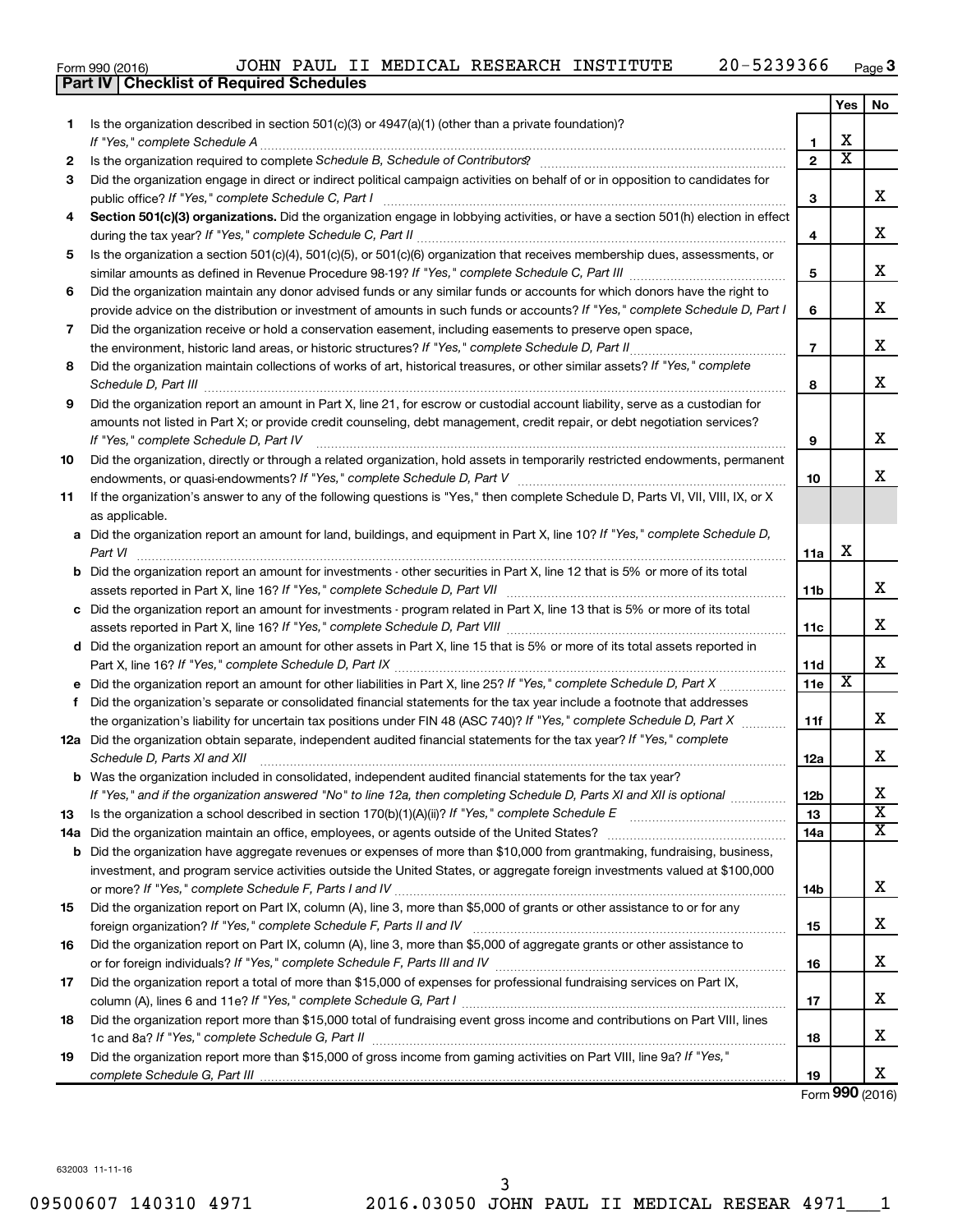| Form 990 (2016) |  |  |  |  |  | JOHN PAUL II MEDICAL RESEARCH INSTITUTE | 20-5239366 | Page |
|-----------------|--|--|--|--|--|-----------------------------------------|------------|------|
|-----------------|--|--|--|--|--|-----------------------------------------|------------|------|

|     | <b>Part IV   Checklist of Required Schedules (continued)</b>                                                                                                                                   |                 |     |                         |
|-----|------------------------------------------------------------------------------------------------------------------------------------------------------------------------------------------------|-----------------|-----|-------------------------|
|     |                                                                                                                                                                                                |                 | Yes | No.                     |
|     | 20a Did the organization operate one or more hospital facilities? If "Yes," complete Schedule H                                                                                                | 20a             |     | $\overline{\mathbf{X}}$ |
|     |                                                                                                                                                                                                | 20 <sub>b</sub> |     |                         |
| 21  | Did the organization report more than \$5,000 of grants or other assistance to any domestic organization or                                                                                    |                 |     |                         |
|     |                                                                                                                                                                                                | 21              |     | x                       |
| 22  | Did the organization report more than \$5,000 of grants or other assistance to or for domestic individuals on                                                                                  |                 |     |                         |
|     |                                                                                                                                                                                                | 22              |     | x                       |
| 23  | Did the organization answer "Yes" to Part VII, Section A, line 3, 4, or 5 about compensation of the organization's current                                                                     |                 |     |                         |
|     | and former officers, directors, trustees, key employees, and highest compensated employees? If "Yes," complete                                                                                 |                 |     |                         |
|     | Schedule J <b>Execute Schedule J Execute Schedule J</b>                                                                                                                                        | 23              |     | X                       |
|     | 24a Did the organization have a tax-exempt bond issue with an outstanding principal amount of more than \$100,000 as of the                                                                    |                 |     |                         |
|     | last day of the year, that was issued after December 31, 2002? If "Yes," answer lines 24b through 24d and complete                                                                             |                 |     |                         |
|     | Schedule K. If "No", go to line 25a                                                                                                                                                            | 24a             |     | x                       |
| b   |                                                                                                                                                                                                | 24 <sub>b</sub> |     |                         |
|     | Did the organization maintain an escrow account other than a refunding escrow at any time during the year to defease                                                                           |                 |     |                         |
|     |                                                                                                                                                                                                | 24c             |     |                         |
|     | d Did the organization act as an "on behalf of" issuer for bonds outstanding at any time during the year?                                                                                      | 24d             |     |                         |
|     | 25a Section 501(c)(3), 501(c)(4), and 501(c)(29) organizations. Did the organization engage in an excess benefit                                                                               |                 |     |                         |
|     | transaction with a disqualified person during the year? If "Yes," complete Schedule L, Part I manual content of the disqualified person during the year? If "Yes," complete Schedule L, Part I | 25a             |     | x                       |
| b   | Is the organization aware that it engaged in an excess benefit transaction with a disqualified person in a prior year, and                                                                     |                 |     |                         |
|     | that the transaction has not been reported on any of the organization's prior Forms 990 or 990-EZ? If "Yes," complete                                                                          |                 |     |                         |
|     | Schedule L, Part I                                                                                                                                                                             | 25b             |     | x                       |
| 26  | Did the organization report any amount on Part X, line 5, 6, or 22 for receivables from or payables to any current or                                                                          |                 |     |                         |
|     | former officers, directors, trustees, key employees, highest compensated employees, or disqualified persons? If "Yes,"                                                                         |                 |     |                         |
|     | complete Schedule L, Part II                                                                                                                                                                   | 26              |     | x                       |
| 27  | Did the organization provide a grant or other assistance to an officer, director, trustee, key employee, substantial                                                                           |                 |     |                         |
|     | contributor or employee thereof, a grant selection committee member, or to a 35% controlled entity or family member                                                                            |                 |     |                         |
|     |                                                                                                                                                                                                | 27              |     | x                       |
| 28  | Was the organization a party to a business transaction with one of the following parties (see Schedule L, Part IV                                                                              |                 |     |                         |
|     | instructions for applicable filing thresholds, conditions, and exceptions):                                                                                                                    |                 |     |                         |
| а   | A current or former officer, director, trustee, or key employee? If "Yes," complete Schedule L, Part IV                                                                                        | 28a             |     | x                       |
| b   | A family member of a current or former officer, director, trustee, or key employee? If "Yes," complete Schedule L, Part IV                                                                     | 28 <sub>b</sub> |     | $\overline{\text{X}}$   |
|     | c An entity of which a current or former officer, director, trustee, or key employee (or a family member thereof) was an officer,                                                              |                 |     |                         |
|     | director, trustee, or direct or indirect owner? If "Yes," complete Schedule L, Part IV                                                                                                         | 28c             |     | x                       |
| 29  |                                                                                                                                                                                                | 29              |     | $\overline{\mathtt{x}}$ |
| 30  | Did the organization receive contributions of art, historical treasures, or other similar assets, or qualified conservation                                                                    |                 |     |                         |
|     |                                                                                                                                                                                                | 30              |     | Y<br>4                  |
| 31  | Did the organization liquidate, terminate, or dissolve and cease operations?                                                                                                                   |                 |     |                         |
|     |                                                                                                                                                                                                | 31              |     | x                       |
| 32  | Did the organization sell, exchange, dispose of, or transfer more than 25% of its net assets? If "Yes," complete                                                                               |                 |     |                         |
|     | Schedule N, Part II                                                                                                                                                                            | 32              |     | x                       |
| 33  | Did the organization own 100% of an entity disregarded as separate from the organization under Regulations                                                                                     |                 |     |                         |
|     |                                                                                                                                                                                                | 33              |     | x                       |
| 34  | Was the organization related to any tax-exempt or taxable entity? If "Yes," complete Schedule R, Part II, III, or IV, and                                                                      |                 |     |                         |
|     | Part V, line 1                                                                                                                                                                                 | 34              |     | x                       |
| 35а |                                                                                                                                                                                                | 35a             |     | $\overline{\mathtt{x}}$ |
|     | b If "Yes" to line 35a, did the organization receive any payment from or engage in any transaction with a controlled entity                                                                    |                 |     |                         |
|     |                                                                                                                                                                                                | 35 <sub>b</sub> |     |                         |
| 36  | Section 501(c)(3) organizations. Did the organization make any transfers to an exempt non-charitable related organization?                                                                     |                 |     |                         |
|     |                                                                                                                                                                                                | 36              |     | x                       |
| 37  | Did the organization conduct more than 5% of its activities through an entity that is not a related organization                                                                               |                 |     |                         |
|     |                                                                                                                                                                                                | 37              |     | x                       |
| 38  | Did the organization complete Schedule O and provide explanations in Schedule O for Part VI, lines 11b and 19?                                                                                 |                 |     |                         |
|     |                                                                                                                                                                                                | 38              | х   |                         |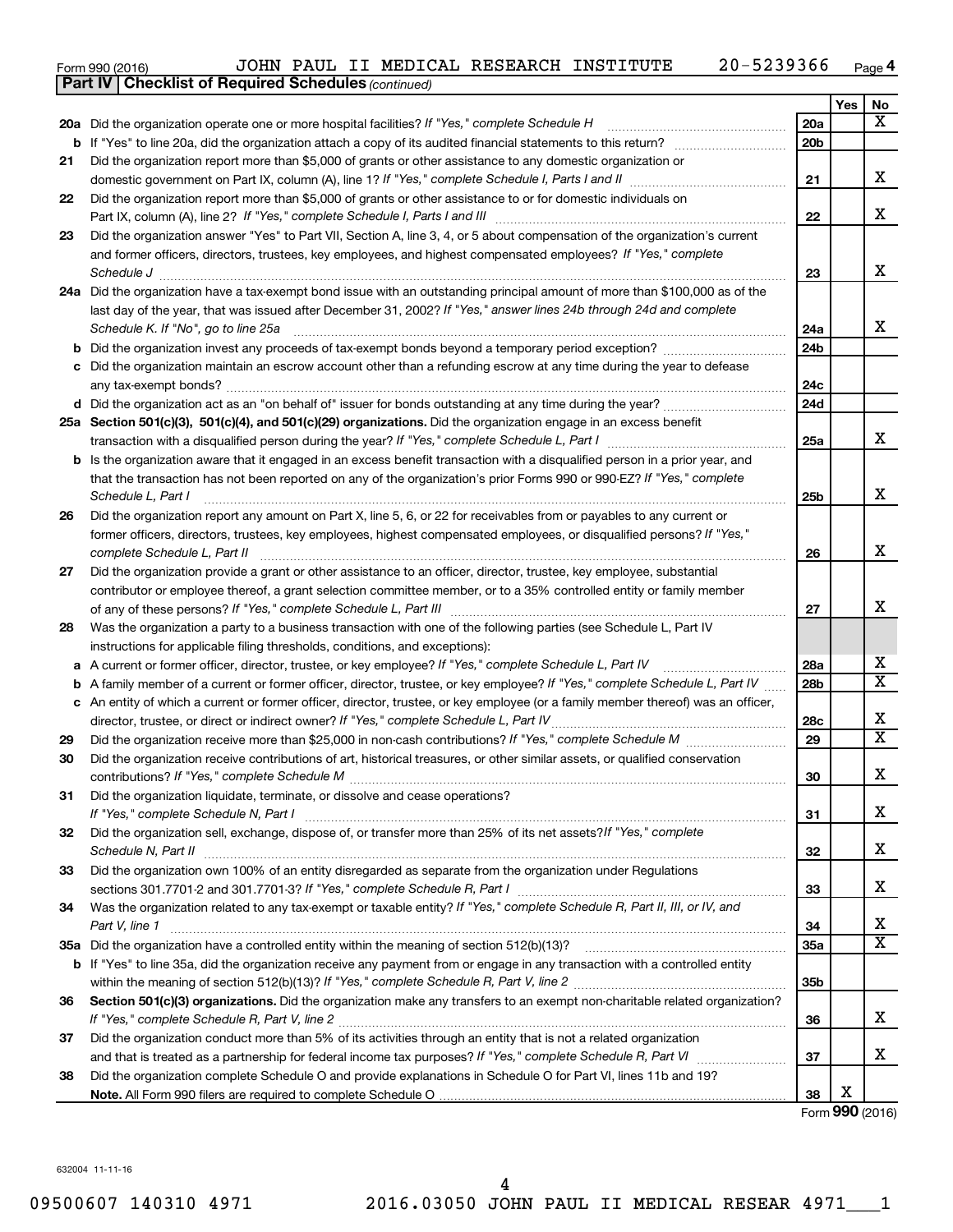|               | 20-5239366<br>JOHN PAUL II MEDICAL RESEARCH INSTITUTE<br>Form 990 (2016)                                                                        |                |     | Page 5                |
|---------------|-------------------------------------------------------------------------------------------------------------------------------------------------|----------------|-----|-----------------------|
| <b>Part V</b> | <b>Statements Regarding Other IRS Filings and Tax Compliance</b>                                                                                |                |     |                       |
|               | Check if Schedule O contains a response or note to any line in this Part V                                                                      |                |     |                       |
|               |                                                                                                                                                 |                | Yes | No                    |
|               | 0<br>1a                                                                                                                                         |                |     |                       |
| b             | О<br>1 <sub>b</sub><br>Enter the number of Forms W-2G included in line 1a. Enter -0- if not applicable                                          |                |     |                       |
| с             | Did the organization comply with backup withholding rules for reportable payments to vendors and reportable gaming                              |                |     |                       |
|               |                                                                                                                                                 | 1c             |     |                       |
|               | 2a Enter the number of employees reported on Form W-3, Transmittal of Wage and Tax Statements,                                                  |                |     |                       |
|               | 7<br>filed for the calendar year ending with or within the year covered by this return<br>2a                                                    |                |     |                       |
|               |                                                                                                                                                 | 2 <sub>b</sub> |     | х                     |
|               |                                                                                                                                                 |                |     |                       |
|               | 3a Did the organization have unrelated business gross income of \$1,000 or more during the year?                                                | За             |     | х                     |
|               |                                                                                                                                                 | 3b             |     |                       |
|               | 4a At any time during the calendar year, did the organization have an interest in, or a signature or other authority over, a                    |                |     |                       |
|               | financial account in a foreign country (such as a bank account, securities account, or other financial account)?                                | 4a             |     | x                     |
|               | <b>b</b> If "Yes," enter the name of the foreign country: $\blacktriangleright$                                                                 |                |     |                       |
|               | See instructions for filing requirements for FinCEN Form 114, Report of Foreign Bank and Financial Accounts (FBAR).                             |                |     |                       |
|               |                                                                                                                                                 | 5a             |     | х                     |
| b             |                                                                                                                                                 | 5b             |     | $\overline{\text{X}}$ |
|               |                                                                                                                                                 | 5c             |     |                       |
|               | 6a Does the organization have annual gross receipts that are normally greater than \$100,000, and did the organization solicit                  |                |     |                       |
|               |                                                                                                                                                 | 6a             |     | x                     |
|               | <b>b</b> If "Yes," did the organization include with every solicitation an express statement that such contributions or gifts                   |                |     |                       |
|               |                                                                                                                                                 | 6b             |     |                       |
| 7             | Organizations that may receive deductible contributions under section 170(c).                                                                   |                |     |                       |
| а             | Did the organization receive a payment in excess of \$75 made partly as a contribution and partly for goods and services provided to the payor? | 7a             |     | х                     |
|               |                                                                                                                                                 | 7b             |     |                       |
|               | c Did the organization sell, exchange, or otherwise dispose of tangible personal property for which it was required                             |                |     |                       |
|               |                                                                                                                                                 | 7c             |     | x                     |
|               |                                                                                                                                                 |                |     |                       |
|               | e Did the organization receive any funds, directly or indirectly, to pay premiums on a personal benefit contract?                               | 7e             |     |                       |
| f.            | Did the organization, during the year, pay premiums, directly or indirectly, on a personal benefit contract?                                    | 7f             |     |                       |
|               | If the organization received a contribution of qualified intellectual property, did the organization file Form 8899 as required?                | 7g             |     |                       |
|               | h If the organization received a contribution of cars, boats, airplanes, or other vehicles, did the organization file a Form 1098-C?            | 7h             |     |                       |
| 8             | Sponsoring organizations maintaining donor advised funds. Did a donor advised fund maintained by the                                            |                |     |                       |
|               | Sponsoring organizations maintaining donor advised funds.                                                                                       | 8              |     |                       |
|               |                                                                                                                                                 |                |     |                       |
| а             | Did the sponsoring organization make any taxable distributions under section 4966?                                                              | 9а<br>9b       |     |                       |
| b<br>10       | Section 501(c)(7) organizations. Enter:                                                                                                         |                |     |                       |
|               | 10a                                                                                                                                             |                |     |                       |
| а<br>b        | 10 <sub>b</sub><br>Gross receipts, included on Form 990, Part VIII, line 12, for public use of club facilities                                  |                |     |                       |
| 11            | Section 501(c)(12) organizations. Enter:                                                                                                        |                |     |                       |
| а             | 11a                                                                                                                                             |                |     |                       |
| b             | Gross income from other sources (Do not net amounts due or paid to other sources against                                                        |                |     |                       |
|               | amounts due or received from them.)<br>11b                                                                                                      |                |     |                       |
|               | 12a Section 4947(a)(1) non-exempt charitable trusts. Is the organization filing Form 990 in lieu of Form 1041?                                  | 12a            |     |                       |
|               | <b>b</b> If "Yes," enter the amount of tax-exempt interest received or accrued during the year<br>  12b                                         |                |     |                       |
| 13            | Section 501(c)(29) qualified nonprofit health insurance issuers.                                                                                |                |     |                       |
|               | a Is the organization licensed to issue qualified health plans in more than one state?                                                          | 13a            |     |                       |
|               | Note. See the instructions for additional information the organization must report on Schedule O.                                               |                |     |                       |
|               | <b>b</b> Enter the amount of reserves the organization is required to maintain by the states in which the                                       |                |     |                       |
|               | 13b                                                                                                                                             |                |     |                       |
|               | 13 <sub>c</sub>                                                                                                                                 |                |     |                       |
|               | 14a Did the organization receive any payments for indoor tanning services during the tax year?                                                  | 14a            |     | х                     |
|               |                                                                                                                                                 | 14b            |     |                       |
|               |                                                                                                                                                 |                |     |                       |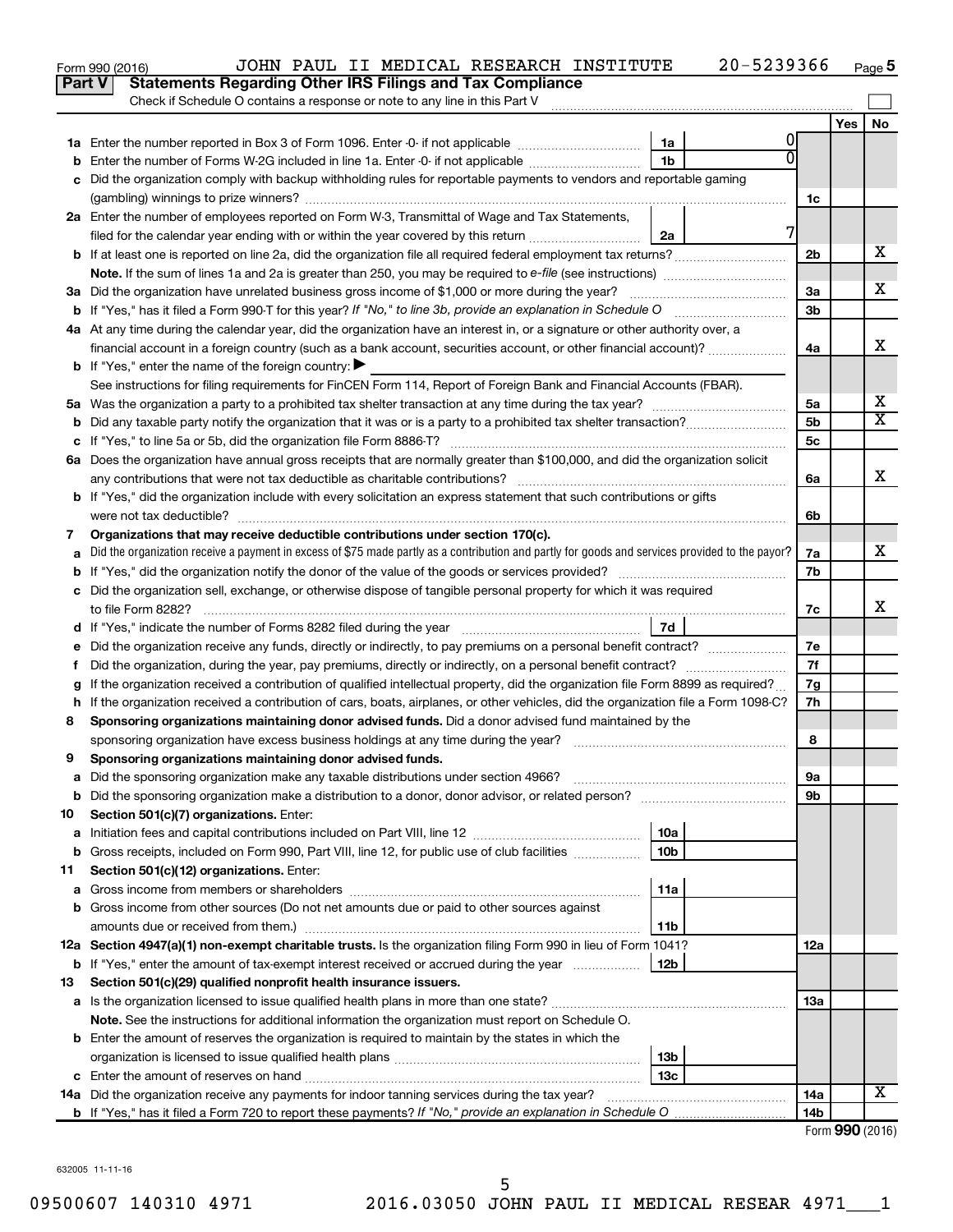| Form 990 (2016) |  |
|-----------------|--|
|-----------------|--|

Form 990 (2016) JOHN PAUL II MEDICAL RESEARCH INSTITUTE 20-5239366 <sub>Page</sub>

| Part VI   Governance, Management, and Disclosure For each "Yes" response to lines 2 through 7b below, and for a "No" response |
|-------------------------------------------------------------------------------------------------------------------------------|
| to line 8a, 8b, or 10b below, describe the circumstances, processes, or changes in Schedule O. See instructions.              |

|    | <b>Section A. Governing Body and Management</b>                                                                                                                                                                         |                               |    |                 |                         | No              |
|----|-------------------------------------------------------------------------------------------------------------------------------------------------------------------------------------------------------------------------|-------------------------------|----|-----------------|-------------------------|-----------------|
|    | 1a Enter the number of voting members of the governing body at the end of the tax year <i>manumum</i>                                                                                                                   | 1a                            | 81 |                 | Yes                     |                 |
|    | If there are material differences in voting rights among members of the governing body, or if the governing                                                                                                             |                               |    |                 |                         |                 |
|    |                                                                                                                                                                                                                         |                               |    |                 |                         |                 |
|    | body delegated broad authority to an executive committee or similar committee, explain in Schedule O.                                                                                                                   |                               | 6  |                 |                         |                 |
| b  | Enter the number of voting members included in line 1a, above, who are independent <i>manumum</i>                                                                                                                       | 1b                            |    |                 |                         |                 |
| 2  | Did any officer, director, trustee, or key employee have a family relationship or a business relationship with any other<br>officer, director, trustee, or key employee?                                                |                               |    | $\mathbf{2}$    |                         |                 |
| З  | Did the organization delegate control over management duties customarily performed by or under the direct supervision                                                                                                   |                               |    |                 |                         |                 |
|    |                                                                                                                                                                                                                         |                               |    | 3               |                         |                 |
| 4  | Did the organization make any significant changes to its governing documents since the prior Form 990 was filed?                                                                                                        |                               |    | 4               |                         |                 |
| 5  |                                                                                                                                                                                                                         |                               |    | 5               |                         |                 |
| 6  |                                                                                                                                                                                                                         |                               |    | 6               |                         |                 |
| 7a | Did the organization have members, stockholders, or other persons who had the power to elect or appoint one or                                                                                                          |                               |    |                 |                         |                 |
|    |                                                                                                                                                                                                                         |                               |    | 7a              |                         |                 |
|    |                                                                                                                                                                                                                         |                               |    |                 |                         |                 |
|    | <b>b</b> Are any governance decisions of the organization reserved to (or subject to approval by) members, stockholders, or                                                                                             |                               |    | 7b              |                         |                 |
| 8  | Did the organization contemporaneously document the meetings held or written actions undertaken during the year by the following:                                                                                       |                               |    |                 |                         |                 |
|    |                                                                                                                                                                                                                         |                               |    | 8а              | х                       |                 |
|    |                                                                                                                                                                                                                         |                               |    | 8b              | $\overline{\textbf{x}}$ |                 |
| 9  | Is there any officer, director, trustee, or key employee listed in Part VII, Section A, who cannot be reached at the                                                                                                    |                               |    |                 |                         |                 |
|    |                                                                                                                                                                                                                         |                               |    | 9               |                         |                 |
|    | <b>Section B. Policies</b> (This Section B requests information about policies not required by the Internal Revenue Code.)                                                                                              |                               |    |                 |                         |                 |
|    |                                                                                                                                                                                                                         |                               |    |                 |                         |                 |
|    |                                                                                                                                                                                                                         |                               |    |                 | Yes                     |                 |
|    |                                                                                                                                                                                                                         |                               |    | 10a             |                         |                 |
|    | b If "Yes," did the organization have written policies and procedures governing the activities of such chapters, affiliates,                                                                                            |                               |    |                 |                         |                 |
|    |                                                                                                                                                                                                                         |                               |    | 10 <sub>b</sub> |                         |                 |
|    | 11a Has the organization provided a complete copy of this Form 990 to all members of its governing body before filing the form?                                                                                         |                               |    | 11a             | X                       |                 |
|    | <b>b</b> Describe in Schedule O the process, if any, used by the organization to review this Form 990.                                                                                                                  |                               |    |                 |                         |                 |
|    | 12a Did the organization have a written conflict of interest policy? If "No," go to line 13                                                                                                                             |                               |    | 12a             | х                       |                 |
|    | <b>b</b> Were officers, directors, or trustees, and key employees required to disclose annually interests that could give rise to conflicts?                                                                            |                               |    | 12 <sub>b</sub> | $\overline{\textbf{x}}$ |                 |
|    | c Did the organization regularly and consistently monitor and enforce compliance with the policy? If "Yes," describe                                                                                                    |                               |    |                 | х                       |                 |
|    |                                                                                                                                                                                                                         |                               |    | 12c             | $\overline{\textbf{x}}$ |                 |
| 13 |                                                                                                                                                                                                                         |                               |    | 13              |                         |                 |
| 14 |                                                                                                                                                                                                                         |                               |    | 14              |                         |                 |
| 15 | Did the process for determining compensation of the following persons include a review and approval by independent<br>persons, comparability data, and contemporaneous substantiation of the deliberation and decision? |                               |    |                 |                         |                 |
|    |                                                                                                                                                                                                                         |                               |    | <b>15a</b>      |                         |                 |
|    |                                                                                                                                                                                                                         |                               |    | 15 <sub>b</sub> |                         |                 |
|    |                                                                                                                                                                                                                         |                               |    |                 |                         |                 |
|    | If "Yes" to line 15a or 15b, describe the process in Schedule O (see instructions).                                                                                                                                     |                               |    |                 |                         |                 |
|    | 16a Did the organization invest in, contribute assets to, or participate in a joint venture or similar arrangement with a                                                                                               |                               |    |                 |                         |                 |
|    | taxable entity during the year?                                                                                                                                                                                         |                               |    | 16a             |                         |                 |
|    | <b>b</b> If "Yes," did the organization follow a written policy or procedure requiring the organization to evaluate its participation                                                                                   |                               |    |                 |                         |                 |
|    | in joint venture arrangements under applicable federal tax law, and take steps to safeguard the organization's                                                                                                          |                               |    |                 |                         |                 |
|    | exempt status with respect to such arrangements?                                                                                                                                                                        |                               |    | 16b             |                         |                 |
|    | <b>Section C. Disclosure</b>                                                                                                                                                                                            |                               |    |                 |                         |                 |
| 17 | <b>NONE</b><br>List the states with which a copy of this Form 990 is required to be filed $\blacktriangleright$                                                                                                         |                               |    |                 |                         |                 |
| 18 | Section 6104 requires an organization to make its Forms 1023 (or 1024 if applicable), 990, and 990-T (Section 501(c)(3)s only) available                                                                                |                               |    |                 |                         |                 |
|    | for public inspection. Indicate how you made these available. Check all that apply.<br><b>X</b> Own website<br>Another's website<br>Upon request                                                                        | Other (explain in Schedule O) |    |                 |                         |                 |
|    |                                                                                                                                                                                                                         |                               |    |                 |                         |                 |
| 19 | Describe in Schedule O whether (and if so, how) the organization made its governing documents, conflict of interest policy, and financial                                                                               |                               |    |                 |                         |                 |
| 20 | statements available to the public during the tax year.<br>State the name, address, and telephone number of the person who possesses the organization's books and records:                                              |                               |    |                 |                         |                 |
|    | BRIAN DEANE - 319-688-7367                                                                                                                                                                                              |                               |    |                 |                         |                 |
|    | 540 E. JEFFERSON ST., NO. 202, IOWA CITY,<br>52245<br>IA                                                                                                                                                                |                               |    |                 |                         |                 |
|    |                                                                                                                                                                                                                         |                               |    |                 |                         | Form 990 (2016) |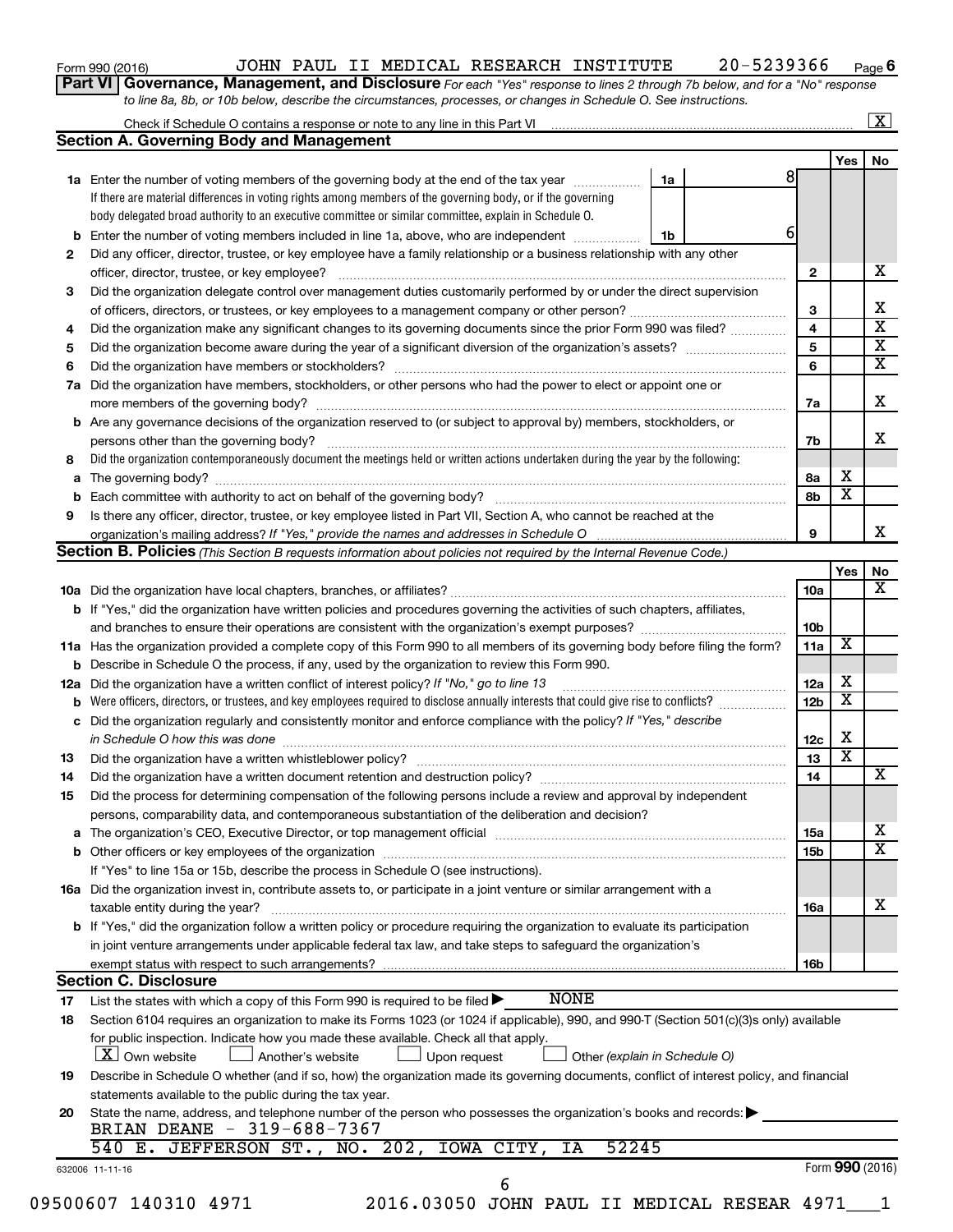$\Box$ 

| Part VII Compensation of Officers, Directors, Trustees, Key Employees, Highest Compensated |  |
|--------------------------------------------------------------------------------------------|--|
| <b>Employees, and Independent Contractors</b>                                              |  |

Check if Schedule O contains a response or note to any line in this Part VII

**Section A. Officers, Directors, Trustees, Key Employees, and Highest Compensated Employees**

**1a**  Complete this table for all persons required to be listed. Report compensation for the calendar year ending with or within the organization's tax year.

**•** List all of the organization's current officers, directors, trustees (whether individuals or organizations), regardless of amount of compensation. Enter -0- in columns  $(D)$ ,  $(E)$ , and  $(F)$  if no compensation was paid.

**•** List all of the organization's **current** key employees, if any. See instructions for definition of "key employee."

**•** List the organization's five current highest compensated employees (other than an officer, director, trustee, or key employee) who received reportable compensation (Box 5 of Form W-2 and/or Box 7 of Form 1099-MISC) of more than \$100,000 from the organization and any related organizations.

**•** List all of the organization's former officers, key employees, and highest compensated employees who received more than \$100,000 of reportable compensation from the organization and any related organizations.

**•** List all of the organization's former directors or trustees that received, in the capacity as a former director or trustee of the organization, more than \$10,000 of reportable compensation from the organization and any related organizations.

List persons in the following order: individual trustees or directors; institutional trustees; officers; key employees; highest compensated employees; and former such persons.

Check this box if neither the organization nor any related organization compensated any current officer, director, or trustee.  $\Box$ 

| (A)                    | (B)                    |                                                                  |                       |             | (C)          |                                 |        | (D)             | (E)             | (F)                          |
|------------------------|------------------------|------------------------------------------------------------------|-----------------------|-------------|--------------|---------------------------------|--------|-----------------|-----------------|------------------------------|
| Name and Title         | Average                | (do not check more than one                                      |                       | Position    |              |                                 |        | Reportable      | Reportable      | Estimated                    |
|                        | hours per              | box, unless person is both an<br>officer and a director/trustee) |                       |             |              |                                 |        | compensation    | compensation    | amount of                    |
|                        | week                   |                                                                  |                       |             |              |                                 |        | from            | from related    | other                        |
|                        | (list any              |                                                                  |                       |             |              |                                 |        | the             | organizations   | compensation                 |
|                        | hours for              |                                                                  |                       |             |              |                                 |        | organization    | (W-2/1099-MISC) | from the                     |
|                        | related                |                                                                  |                       |             |              |                                 |        | (W-2/1099-MISC) |                 | organization                 |
|                        | organizations<br>below |                                                                  |                       |             |              |                                 |        |                 |                 | and related<br>organizations |
|                        | line)                  | Individual trustee or director                                   | Institutional trustee | Officer     | Key employee | Highest compensated<br>employee | Former |                 |                 |                              |
| (1) ALAN MOY           | 5.00                   |                                                                  |                       |             |              |                                 |        |                 |                 |                              |
| VICE PRESIDENT         |                        | $\mathbf X$                                                      |                       |             |              |                                 |        | $\mathbf 0$ .   | 0.              | $\boldsymbol{0}$ .           |
| (2) JEANNE MOY         | 1.00                   |                                                                  |                       |             |              |                                 |        |                 |                 |                              |
| <b>DIRECTOR</b>        |                        | $\mathbf X$                                                      |                       |             |              |                                 |        | $\mathbf 0$ .   | $\mathbf 0$ .   | $\mathbf 0$ .                |
| (3) BISHOP MARTIN AMOS | 1.00                   |                                                                  |                       |             |              |                                 |        |                 |                 |                              |
| <b>DIRECTOR</b>        |                        | X                                                                |                       |             |              |                                 |        | $\mathbf 0$ .   | 0.              | $\boldsymbol{0}$ .           |
| (4) ISAAC DOUCETTE     | 1.00                   |                                                                  |                       |             |              |                                 |        |                 |                 |                              |
| <b>DIRECTOR</b>        |                        | $\mathbf X$                                                      |                       |             |              |                                 |        | 0.              | 0.              | $\mathbf 0$ .                |
| (5) RAYMOND FLYNN      | 1.00                   |                                                                  |                       |             |              |                                 |        |                 |                 |                              |
| <b>DIRECTOR</b>        |                        | $\mathbf X$                                                      |                       |             |              |                                 |        | 0.              | 0.              | $\mathbf 0$ .                |
| (6) JAY KAMATH         | 5.00                   |                                                                  |                       |             |              |                                 |        |                 |                 |                              |
| PRESIDENT              |                        |                                                                  |                       | $\mathbf X$ |              |                                 |        | 39,996.         | $\mathbf 0$ .   | $\mathbf 0$ .                |
| (7) JANINE IDZIAK      | 1.00                   |                                                                  |                       |             |              |                                 |        |                 |                 |                              |
| <b>SECRETARY</b>       |                        |                                                                  |                       | $\mathbf X$ |              |                                 |        | 0.              | 0.              | $\mathbf 0$ .                |
| (8) BRIAN DEANE        | 1.50                   |                                                                  |                       |             |              |                                 |        |                 |                 |                              |
| TREASURER              |                        |                                                                  |                       | $\mathbf X$ |              |                                 |        | 2,250.          | $\mathbf 0$ .   | 0.                           |
|                        |                        |                                                                  |                       |             |              |                                 |        |                 |                 |                              |
|                        |                        |                                                                  |                       |             |              |                                 |        |                 |                 |                              |
|                        |                        |                                                                  |                       |             |              |                                 |        |                 |                 |                              |
|                        |                        |                                                                  |                       |             |              |                                 |        |                 |                 |                              |
|                        |                        |                                                                  |                       |             |              |                                 |        |                 |                 |                              |
|                        |                        |                                                                  |                       |             |              |                                 |        |                 |                 |                              |
|                        |                        |                                                                  |                       |             |              |                                 |        |                 |                 |                              |
|                        |                        |                                                                  |                       |             |              |                                 |        |                 |                 |                              |
|                        |                        |                                                                  |                       |             |              |                                 |        |                 |                 |                              |
|                        |                        |                                                                  |                       |             |              |                                 |        |                 |                 |                              |
|                        |                        |                                                                  |                       |             |              |                                 |        |                 |                 |                              |
|                        |                        |                                                                  |                       |             |              |                                 |        |                 |                 |                              |
|                        |                        |                                                                  |                       |             |              |                                 |        |                 |                 |                              |
|                        |                        |                                                                  |                       |             |              |                                 |        |                 |                 |                              |
|                        |                        |                                                                  |                       |             |              |                                 |        |                 |                 |                              |
|                        |                        |                                                                  |                       |             |              |                                 |        |                 |                 |                              |
|                        |                        |                                                                  |                       |             |              |                                 |        |                 |                 |                              |

7

632007 11-11-16

Form (2016) **990**

09500607 140310 4971 2016.03050 JOHN PAUL II MEDICAL RESEAR 4971\_\_\_1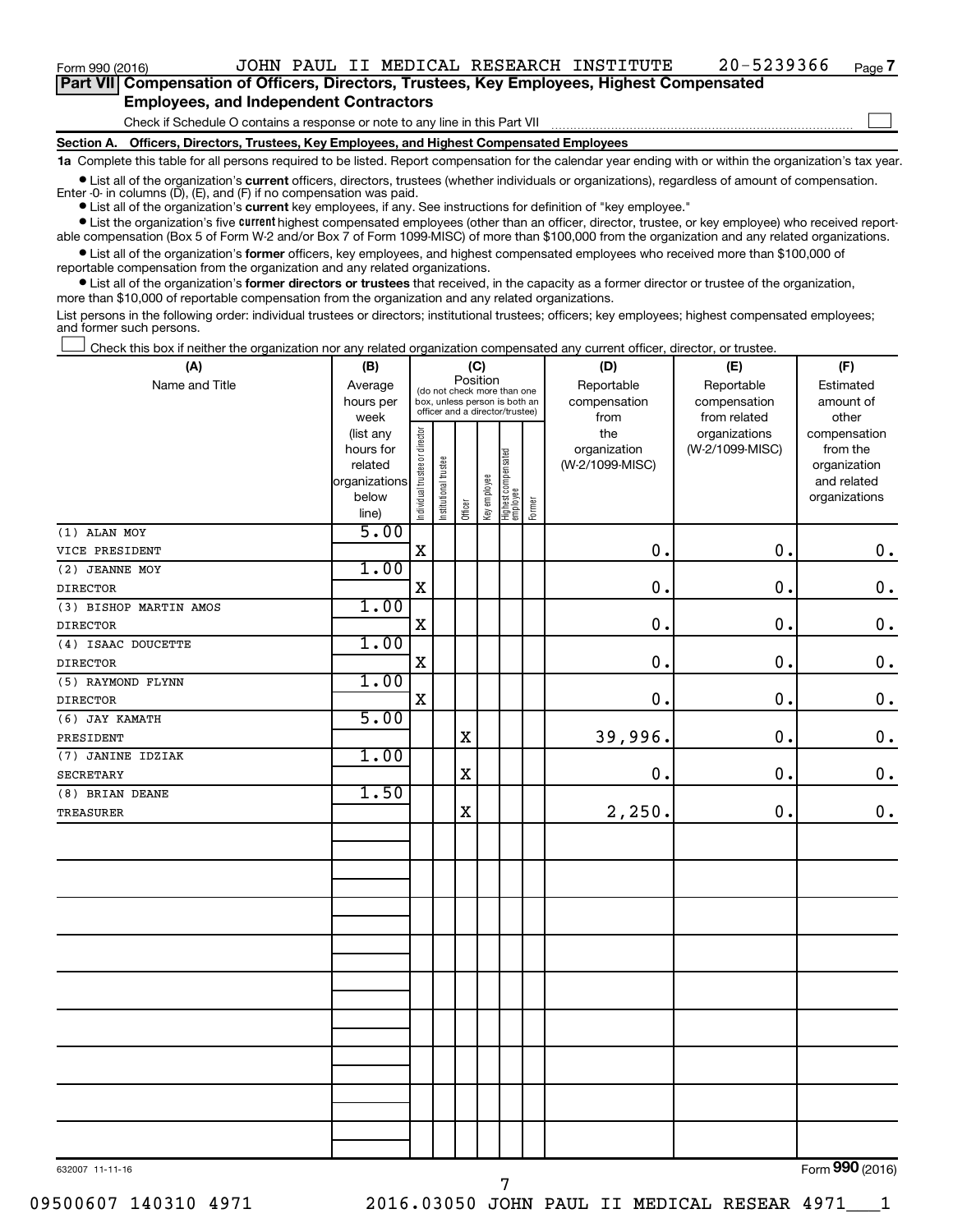|   | Form 990 (2016)                                                                                                                                                                                                                 |                                                                                                             |                                |                                                                                                                          |                     |                     |                                 |        | JOHN PAUL II MEDICAL RESEARCH INSTITUTE                                             | 20-5239366                                                                            |          |              | Page 8                                                                                                             |
|---|---------------------------------------------------------------------------------------------------------------------------------------------------------------------------------------------------------------------------------|-------------------------------------------------------------------------------------------------------------|--------------------------------|--------------------------------------------------------------------------------------------------------------------------|---------------------|---------------------|---------------------------------|--------|-------------------------------------------------------------------------------------|---------------------------------------------------------------------------------------|----------|--------------|--------------------------------------------------------------------------------------------------------------------|
|   | <b>Part VII</b><br>Section A. Officers, Directors, Trustees, Key Employees, and Highest Compensated Employees (continued)                                                                                                       |                                                                                                             |                                |                                                                                                                          |                     |                     |                                 |        |                                                                                     |                                                                                       |          |              |                                                                                                                    |
|   | (A)<br>Name and title                                                                                                                                                                                                           | (B)<br>Average<br>hours per<br>week<br>(list any<br>hours for<br>related<br>organizations<br>below<br>line) | Individual trustee or director | (do not check more than one<br>box, unless person is both an<br>officer and a director/trustee)<br>Institutional trustee | Position<br>Officer | (C)<br>Key employee | Highest compensated<br>employee | Former | (D)<br>Reportable<br>compensation<br>from<br>the<br>organization<br>(W-2/1099-MISC) | (E)<br>Reportable<br>compensation<br>from related<br>organizations<br>(W-2/1099-MISC) |          |              | (F)<br>Estimated<br>amount of<br>other<br>compensation<br>from the<br>organization<br>and related<br>organizations |
|   |                                                                                                                                                                                                                                 |                                                                                                             |                                |                                                                                                                          |                     |                     |                                 |        |                                                                                     |                                                                                       |          |              |                                                                                                                    |
|   |                                                                                                                                                                                                                                 |                                                                                                             |                                |                                                                                                                          |                     |                     |                                 |        |                                                                                     |                                                                                       |          |              |                                                                                                                    |
|   |                                                                                                                                                                                                                                 |                                                                                                             |                                |                                                                                                                          |                     |                     |                                 |        |                                                                                     |                                                                                       |          |              |                                                                                                                    |
|   |                                                                                                                                                                                                                                 |                                                                                                             |                                |                                                                                                                          |                     |                     |                                 |        |                                                                                     |                                                                                       |          |              |                                                                                                                    |
|   |                                                                                                                                                                                                                                 |                                                                                                             |                                |                                                                                                                          |                     |                     |                                 |        |                                                                                     |                                                                                       |          |              |                                                                                                                    |
|   |                                                                                                                                                                                                                                 |                                                                                                             |                                |                                                                                                                          |                     |                     |                                 |        |                                                                                     |                                                                                       |          |              |                                                                                                                    |
|   |                                                                                                                                                                                                                                 |                                                                                                             |                                |                                                                                                                          |                     |                     |                                 |        |                                                                                     |                                                                                       |          |              |                                                                                                                    |
|   |                                                                                                                                                                                                                                 |                                                                                                             |                                |                                                                                                                          |                     |                     |                                 |        |                                                                                     |                                                                                       |          |              |                                                                                                                    |
|   |                                                                                                                                                                                                                                 |                                                                                                             |                                |                                                                                                                          |                     |                     |                                 |        |                                                                                     |                                                                                       |          |              |                                                                                                                    |
|   |                                                                                                                                                                                                                                 |                                                                                                             |                                |                                                                                                                          |                     |                     |                                 |        |                                                                                     |                                                                                       |          |              |                                                                                                                    |
|   |                                                                                                                                                                                                                                 |                                                                                                             |                                |                                                                                                                          |                     |                     |                                 |        |                                                                                     |                                                                                       |          |              |                                                                                                                    |
|   |                                                                                                                                                                                                                                 |                                                                                                             |                                |                                                                                                                          |                     |                     |                                 |        |                                                                                     |                                                                                       |          |              |                                                                                                                    |
|   | 1b Sub-total                                                                                                                                                                                                                    |                                                                                                             |                                |                                                                                                                          |                     |                     |                                 |        | 42, 246.                                                                            |                                                                                       | Ο.       |              | $\overline{0}$ .                                                                                                   |
|   | c Total from continuation sheets to Part VII, Section A <b>manual</b> contains the Total Section A                                                                                                                              |                                                                                                             |                                |                                                                                                                          |                     |                     |                                 |        | σ.<br>42, 246.                                                                      |                                                                                       | Ο.<br>σ. |              | $\overline{0}$ .<br>$\overline{0}$ .                                                                               |
| 2 | Total number of individuals (including but not limited to those listed above) who received more than \$100,000 of reportable                                                                                                    |                                                                                                             |                                |                                                                                                                          |                     |                     |                                 |        |                                                                                     |                                                                                       |          |              |                                                                                                                    |
|   | compensation from the organization $\blacktriangleright$                                                                                                                                                                        |                                                                                                             |                                |                                                                                                                          |                     |                     |                                 |        |                                                                                     |                                                                                       |          |              | 0<br>No<br><b>Yes</b>                                                                                              |
| 3 | Did the organization list any former officer, director, or trustee, key employee, or highest compensated employee on                                                                                                            |                                                                                                             |                                |                                                                                                                          |                     |                     |                                 |        |                                                                                     |                                                                                       |          |              |                                                                                                                    |
|   |                                                                                                                                                                                                                                 |                                                                                                             |                                |                                                                                                                          |                     |                     |                                 |        |                                                                                     |                                                                                       |          | 3            | X                                                                                                                  |
|   | For any individual listed on line 1a, is the sum of reportable compensation and other compensation from the organization<br>and related organizations greater than \$150,000? If "Yes," complete Schedule J for such individual |                                                                                                             |                                |                                                                                                                          |                     |                     |                                 |        |                                                                                     |                                                                                       |          | 4            | X                                                                                                                  |
| 5 | Did any person listed on line 1a receive or accrue compensation from any unrelated organization or individual for services                                                                                                      |                                                                                                             |                                |                                                                                                                          |                     |                     |                                 |        |                                                                                     |                                                                                       |          |              |                                                                                                                    |
|   | rendered to the organization? If "Yes," complete Schedule J for such person<br><b>Section B. Independent Contractors</b>                                                                                                        |                                                                                                             |                                |                                                                                                                          |                     |                     |                                 |        |                                                                                     |                                                                                       |          | 5            | X                                                                                                                  |
| 1 | Complete this table for your five highest compensated independent contractors that received more than \$100,000 of compensation from                                                                                            |                                                                                                             |                                |                                                                                                                          |                     |                     |                                 |        |                                                                                     |                                                                                       |          |              |                                                                                                                    |
|   | the organization. Report compensation for the calendar year ending with or within the organization's tax year.<br>(A)                                                                                                           |                                                                                                             |                                |                                                                                                                          |                     |                     |                                 |        | (B)                                                                                 |                                                                                       |          | (C)          |                                                                                                                    |
|   | Name and business address                                                                                                                                                                                                       |                                                                                                             |                                | <b>NONE</b>                                                                                                              |                     |                     |                                 |        | Description of services                                                             |                                                                                       |          | Compensation |                                                                                                                    |
|   |                                                                                                                                                                                                                                 |                                                                                                             |                                |                                                                                                                          |                     |                     |                                 |        |                                                                                     |                                                                                       |          |              |                                                                                                                    |
|   |                                                                                                                                                                                                                                 |                                                                                                             |                                |                                                                                                                          |                     |                     |                                 |        |                                                                                     |                                                                                       |          |              |                                                                                                                    |
|   |                                                                                                                                                                                                                                 |                                                                                                             |                                |                                                                                                                          |                     |                     |                                 |        |                                                                                     |                                                                                       |          |              |                                                                                                                    |
|   |                                                                                                                                                                                                                                 |                                                                                                             |                                |                                                                                                                          |                     |                     |                                 |        |                                                                                     |                                                                                       |          |              |                                                                                                                    |
|   |                                                                                                                                                                                                                                 |                                                                                                             |                                |                                                                                                                          |                     |                     |                                 |        |                                                                                     |                                                                                       |          |              |                                                                                                                    |
|   |                                                                                                                                                                                                                                 |                                                                                                             |                                |                                                                                                                          |                     |                     |                                 |        |                                                                                     |                                                                                       |          |              |                                                                                                                    |
| 2 | Total number of independent contractors (including but not limited to those listed above) who received more than                                                                                                                |                                                                                                             |                                |                                                                                                                          |                     |                     |                                 |        |                                                                                     |                                                                                       |          |              |                                                                                                                    |
|   | \$100,000 of compensation from the organization                                                                                                                                                                                 |                                                                                                             |                                |                                                                                                                          |                     |                     | 0                               |        |                                                                                     |                                                                                       |          |              |                                                                                                                    |
|   |                                                                                                                                                                                                                                 |                                                                                                             |                                |                                                                                                                          |                     |                     |                                 |        |                                                                                     |                                                                                       |          |              | Form 990 (2016)                                                                                                    |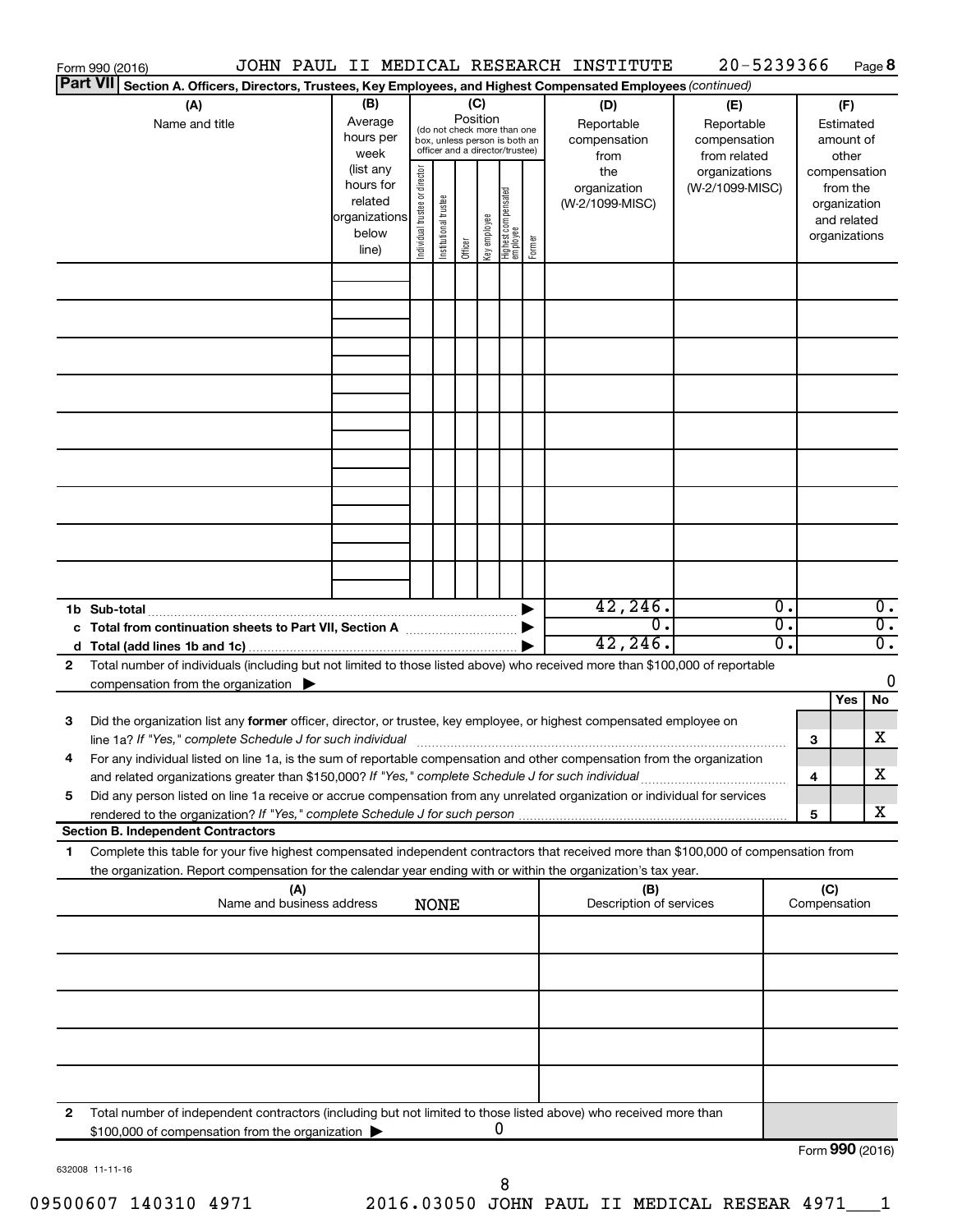|                                                           |                  |   | Form 990 (2016)                                                                                                       |                |                       | JOHN PAUL II MEDICAL RESEARCH INSTITUTE |                                                 | 20-5239366                              | Page 9                                                        |
|-----------------------------------------------------------|------------------|---|-----------------------------------------------------------------------------------------------------------------------|----------------|-----------------------|-----------------------------------------|-------------------------------------------------|-----------------------------------------|---------------------------------------------------------------|
|                                                           | <b>Part VIII</b> |   | <b>Statement of Revenue</b>                                                                                           |                |                       |                                         |                                                 |                                         |                                                               |
|                                                           |                  |   |                                                                                                                       |                |                       |                                         |                                                 |                                         |                                                               |
|                                                           |                  |   |                                                                                                                       |                |                       | (A)<br>Total revenue                    | (B)<br>Related or<br>exempt function<br>revenue | (C)<br>Unrelated<br>business<br>revenue | Revenue excluded<br>from tax under<br>sections<br>$512 - 514$ |
|                                                           |                  |   | 1 a Federated campaigns                                                                                               | 1a             |                       |                                         |                                                 |                                         |                                                               |
| Contributions, Gifts, Grants<br>and Other Similar Amounts |                  |   |                                                                                                                       | 1b             |                       |                                         |                                                 |                                         |                                                               |
|                                                           |                  |   | c Fundraising events                                                                                                  | l 1c           |                       |                                         |                                                 |                                         |                                                               |
|                                                           |                  |   | d Related organizations                                                                                               | 1 <sub>d</sub> |                       |                                         |                                                 |                                         |                                                               |
|                                                           |                  |   | e Government grants (contributions)                                                                                   | 1e             |                       |                                         |                                                 |                                         |                                                               |
|                                                           |                  |   | f All other contributions, gifts, grants, and                                                                         |                |                       |                                         |                                                 |                                         |                                                               |
|                                                           |                  |   | similar amounts not included above                                                                                    | 1f             | 243,185.              |                                         |                                                 |                                         |                                                               |
|                                                           |                  |   | g Noncash contributions included in lines 1a-1f: \$                                                                   |                |                       |                                         |                                                 |                                         |                                                               |
|                                                           |                  |   |                                                                                                                       |                | $\blacktriangleright$ | 243,185.                                |                                                 |                                         |                                                               |
|                                                           |                  |   |                                                                                                                       |                | <b>Business Code</b>  |                                         |                                                 |                                         |                                                               |
|                                                           | 2a               |   | the control of the control of the control of the control of the control of                                            |                |                       |                                         |                                                 |                                         |                                                               |
|                                                           |                  | b | the contract of the contract of the contract of the contract of the contract of                                       |                |                       |                                         |                                                 |                                         |                                                               |
|                                                           |                  | с | <u> 1989 - Johann Barbara, martxa alemaniar a</u>                                                                     |                |                       |                                         |                                                 |                                         |                                                               |
|                                                           |                  | d | the control of the control of the control of the control of the control of                                            |                |                       |                                         |                                                 |                                         |                                                               |
| Program Service<br>Revenue                                |                  | е |                                                                                                                       |                |                       |                                         |                                                 |                                         |                                                               |
|                                                           |                  |   |                                                                                                                       |                |                       |                                         |                                                 |                                         |                                                               |
|                                                           |                  |   |                                                                                                                       |                | ▶                     |                                         |                                                 |                                         |                                                               |
|                                                           | 3                |   | Investment income (including dividends, interest, and                                                                 |                |                       | 48.                                     |                                                 |                                         | 48.                                                           |
|                                                           |                  |   |                                                                                                                       |                | ▶                     |                                         |                                                 |                                         |                                                               |
|                                                           | 4                |   | Income from investment of tax-exempt bond proceeds                                                                    |                |                       |                                         |                                                 |                                         |                                                               |
|                                                           | 5                |   |                                                                                                                       |                |                       |                                         |                                                 |                                         |                                                               |
|                                                           |                  |   |                                                                                                                       | (i) Real       | (ii) Personal         |                                         |                                                 |                                         |                                                               |
|                                                           |                  |   | 6 a Gross rents                                                                                                       |                |                       |                                         |                                                 |                                         |                                                               |
|                                                           |                  |   | <b>b</b> Less: rental expenses                                                                                        |                |                       |                                         |                                                 |                                         |                                                               |
|                                                           |                  |   | c Rental income or (loss)                                                                                             |                | ▶                     |                                         |                                                 |                                         |                                                               |
|                                                           |                  |   | 7 a Gross amount from sales of                                                                                        | (i) Securities | (ii) Other            |                                         |                                                 |                                         |                                                               |
|                                                           |                  |   | assets other than inventory                                                                                           | 1,550.         |                       |                                         |                                                 |                                         |                                                               |
|                                                           |                  |   | <b>b</b> Less: cost or other basis                                                                                    |                |                       |                                         |                                                 |                                         |                                                               |
|                                                           |                  |   | and sales expenses                                                                                                    | 1,676.         |                       |                                         |                                                 |                                         |                                                               |
|                                                           |                  |   |                                                                                                                       | $-126.$        |                       |                                         |                                                 |                                         |                                                               |
|                                                           |                  |   |                                                                                                                       |                |                       | $-126$ .                                | $-126$ .                                        |                                         |                                                               |
|                                                           |                  |   | 8 a Gross income from fundraising events (not                                                                         |                |                       |                                         |                                                 |                                         |                                                               |
| <b>Other Revenue</b>                                      |                  |   | including \$<br>$\overline{\phantom{a}}$ of                                                                           |                |                       |                                         |                                                 |                                         |                                                               |
|                                                           |                  |   | contributions reported on line 1c). See                                                                               |                |                       |                                         |                                                 |                                         |                                                               |
|                                                           |                  |   |                                                                                                                       |                | b                     |                                         |                                                 |                                         |                                                               |
|                                                           |                  |   | c Net income or (loss) from fundraising events                                                                        |                |                       |                                         |                                                 |                                         |                                                               |
|                                                           |                  |   | 9 a Gross income from gaming activities. See                                                                          |                |                       |                                         |                                                 |                                         |                                                               |
|                                                           |                  |   |                                                                                                                       |                |                       |                                         |                                                 |                                         |                                                               |
|                                                           |                  |   |                                                                                                                       |                | $\mathbf b$           |                                         |                                                 |                                         |                                                               |
|                                                           |                  |   |                                                                                                                       |                |                       |                                         |                                                 |                                         |                                                               |
|                                                           |                  |   | 10 a Gross sales of inventory, less returns                                                                           |                |                       |                                         |                                                 |                                         |                                                               |
|                                                           |                  |   |                                                                                                                       |                |                       |                                         |                                                 |                                         |                                                               |
|                                                           |                  |   | <b>b</b> Less: cost of goods sold $\ldots$ <b>b</b>                                                                   |                |                       |                                         |                                                 |                                         |                                                               |
|                                                           |                  |   | c Net income or (loss) from sales of inventory                                                                        |                | ▶                     |                                         |                                                 |                                         |                                                               |
|                                                           |                  |   | Miscellaneous Revenue                                                                                                 |                | <b>Business Code</b>  |                                         |                                                 |                                         |                                                               |
|                                                           | 11 $a$           |   |                                                                                                                       |                |                       |                                         |                                                 |                                         |                                                               |
|                                                           |                  | b | <u> 1980 - Andrea Andrew Maria (h. 1980).</u>                                                                         |                |                       |                                         |                                                 |                                         |                                                               |
|                                                           |                  | с | <u> 1989 - Johann Harry Harry Harry Harry Harry Harry Harry Harry Harry Harry Harry Harry Harry Harry Harry Harry</u> |                |                       |                                         |                                                 |                                         |                                                               |
|                                                           |                  | d |                                                                                                                       |                |                       |                                         |                                                 |                                         |                                                               |
|                                                           |                  |   |                                                                                                                       |                |                       |                                         |                                                 |                                         |                                                               |
|                                                           | 12               |   |                                                                                                                       |                |                       | 243, 107.                               | $-126.$                                         | 0.                                      | 48.                                                           |
| 632009 11-11-16                                           |                  |   |                                                                                                                       |                |                       |                                         |                                                 |                                         | Form 990 (2016)                                               |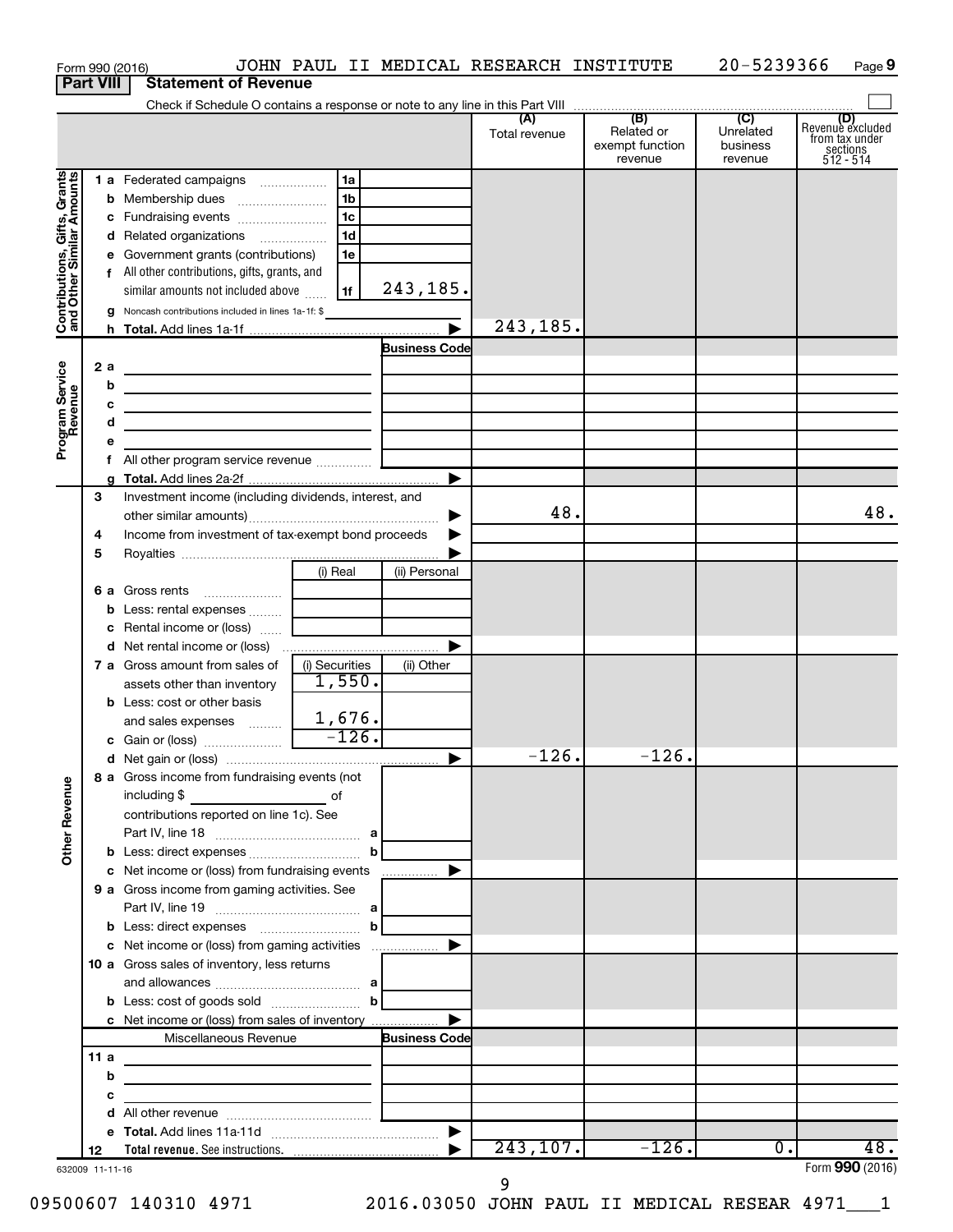## Form 990 (2016) JOHN PAUL II MEDICAL RESEARCH INSTITUTE 20-5239366 Page **Part IX Statement of Functional Expenses**

|    | Section 501(c)(3) and 501(c)(4) organizations must complete all columns. All other organizations must complete column (A).                                                                                  |                       |                                    |                                           |                                |  |  |  |  |  |
|----|-------------------------------------------------------------------------------------------------------------------------------------------------------------------------------------------------------------|-----------------------|------------------------------------|-------------------------------------------|--------------------------------|--|--|--|--|--|
|    | Check if Schedule O contains a response or note to any line in this Part IX                                                                                                                                 |                       |                                    |                                           |                                |  |  |  |  |  |
|    | Do not include amounts reported on lines 6b,<br>7b, 8b, 9b, and 10b of Part VIII.                                                                                                                           | (A)<br>Total expenses | (B)<br>Program service<br>expenses | (C)<br>Management and<br>general expenses | (D)<br>Fundraising<br>expenses |  |  |  |  |  |
| 1  | Grants and other assistance to domestic organizations                                                                                                                                                       |                       |                                    |                                           |                                |  |  |  |  |  |
|    | and domestic governments. See Part IV, line 21                                                                                                                                                              |                       |                                    |                                           |                                |  |  |  |  |  |
| 2  | Grants and other assistance to domestic                                                                                                                                                                     |                       |                                    |                                           |                                |  |  |  |  |  |
|    | individuals. See Part IV, line 22                                                                                                                                                                           |                       |                                    |                                           |                                |  |  |  |  |  |
| 3  | Grants and other assistance to foreign                                                                                                                                                                      |                       |                                    |                                           |                                |  |  |  |  |  |
|    | organizations, foreign governments, and foreign                                                                                                                                                             |                       |                                    |                                           |                                |  |  |  |  |  |
|    | individuals. See Part IV, lines 15 and 16                                                                                                                                                                   |                       |                                    |                                           |                                |  |  |  |  |  |
| 4  | Benefits paid to or for members                                                                                                                                                                             |                       |                                    |                                           |                                |  |  |  |  |  |
| 5  | Compensation of current officers, directors,                                                                                                                                                                |                       |                                    |                                           |                                |  |  |  |  |  |
|    | trustees, and key employees                                                                                                                                                                                 | 42,246.               |                                    | 42,246.                                   |                                |  |  |  |  |  |
| 6  | Compensation not included above, to disqualified                                                                                                                                                            |                       |                                    |                                           |                                |  |  |  |  |  |
|    | persons (as defined under section 4958(f)(1)) and                                                                                                                                                           |                       |                                    |                                           |                                |  |  |  |  |  |
|    | persons described in section 4958(c)(3)(B)                                                                                                                                                                  |                       |                                    |                                           |                                |  |  |  |  |  |
| 7  | Other salaries and wages                                                                                                                                                                                    | 79,367.               | 68,717.                            |                                           | 10,650.                        |  |  |  |  |  |
| 8  | Pension plan accruals and contributions (include                                                                                                                                                            |                       |                                    |                                           |                                |  |  |  |  |  |
|    | section 401(k) and 403(b) employer contributions)                                                                                                                                                           |                       |                                    |                                           |                                |  |  |  |  |  |
| 9  |                                                                                                                                                                                                             | 7,537.                |                                    | 7,537.                                    |                                |  |  |  |  |  |
| 10 |                                                                                                                                                                                                             | 10,032.               | 5,668.                             | 3,485.                                    | 879.                           |  |  |  |  |  |
| 11 | Fees for services (non-employees):                                                                                                                                                                          |                       |                                    |                                           |                                |  |  |  |  |  |
| а  |                                                                                                                                                                                                             |                       |                                    |                                           |                                |  |  |  |  |  |
| b  |                                                                                                                                                                                                             | 135.                  |                                    | 135.                                      |                                |  |  |  |  |  |
| с  |                                                                                                                                                                                                             | 7,147.                |                                    | 7,147.                                    |                                |  |  |  |  |  |
| d  |                                                                                                                                                                                                             |                       |                                    |                                           |                                |  |  |  |  |  |
| е  | Professional fundraising services. See Part IV, line 17                                                                                                                                                     | 2,074.                |                                    |                                           | 2,074.                         |  |  |  |  |  |
| f  | Investment management fees                                                                                                                                                                                  |                       |                                    |                                           |                                |  |  |  |  |  |
| g  | Other. (If line 11g amount exceeds 10% of line 25,                                                                                                                                                          |                       |                                    |                                           |                                |  |  |  |  |  |
|    | column (A) amount, list line 11g expenses on Sch O.)                                                                                                                                                        |                       |                                    |                                           |                                |  |  |  |  |  |
| 12 |                                                                                                                                                                                                             | 4,528.                |                                    |                                           | 4,528.                         |  |  |  |  |  |
| 13 |                                                                                                                                                                                                             | 10, 356.              |                                    | 7,757.                                    | 2,599.                         |  |  |  |  |  |
| 14 |                                                                                                                                                                                                             |                       |                                    |                                           |                                |  |  |  |  |  |
| 15 |                                                                                                                                                                                                             |                       |                                    |                                           |                                |  |  |  |  |  |
| 16 |                                                                                                                                                                                                             |                       |                                    |                                           |                                |  |  |  |  |  |
| 17 |                                                                                                                                                                                                             | 1,402.                | 1,402.                             |                                           |                                |  |  |  |  |  |
| 18 | Payments of travel or entertainment expenses                                                                                                                                                                |                       |                                    |                                           |                                |  |  |  |  |  |
|    | for any federal, state, or local public officials                                                                                                                                                           |                       |                                    |                                           |                                |  |  |  |  |  |
| 19 | Conferences, conventions, and meetings                                                                                                                                                                      |                       |                                    |                                           |                                |  |  |  |  |  |
| 20 | Interest                                                                                                                                                                                                    | 8,485.                |                                    | 8,485.                                    |                                |  |  |  |  |  |
| 21 |                                                                                                                                                                                                             |                       |                                    |                                           |                                |  |  |  |  |  |
| 22 | Depreciation, depletion, and amortization                                                                                                                                                                   | 36,292.               | 36, 292.                           |                                           |                                |  |  |  |  |  |
| 23 | Insurance                                                                                                                                                                                                   | 807.                  |                                    | 807.                                      |                                |  |  |  |  |  |
| 24 | Other expenses. Itemize expenses not covered<br>above. (List miscellaneous expenses in line 24e. If line<br>24e amount exceeds 10% of line 25, column (A)<br>amount, list line 24e expenses on Schedule O.) |                       |                                    |                                           |                                |  |  |  |  |  |
| a  | RESEARCH & DEVELOPMENT                                                                                                                                                                                      | 75,205.               | 75,205.                            |                                           |                                |  |  |  |  |  |
| b  | RENT - LAB SPACE                                                                                                                                                                                            | 39,426.               | 39,426.                            |                                           |                                |  |  |  |  |  |
| C  | <b>MISCELLANEOUS</b>                                                                                                                                                                                        | 2,887.                |                                    | 2,887.                                    |                                |  |  |  |  |  |
| d  | <b>DONATIONS</b>                                                                                                                                                                                            | 25.                   | 25.                                |                                           |                                |  |  |  |  |  |
|    | e All other expenses                                                                                                                                                                                        |                       |                                    |                                           |                                |  |  |  |  |  |
| 25 | Total functional expenses. Add lines 1 through 24e                                                                                                                                                          | 327,951.              | 226, 735.                          | 80,486.                                   | 20,730.                        |  |  |  |  |  |
| 26 | <b>Joint costs.</b> Complete this line only if the organization                                                                                                                                             |                       |                                    |                                           |                                |  |  |  |  |  |
|    | reported in column (B) joint costs from a combined                                                                                                                                                          |                       |                                    |                                           |                                |  |  |  |  |  |
|    | educational campaign and fundraising solicitation.                                                                                                                                                          |                       |                                    |                                           |                                |  |  |  |  |  |
|    | Check here $\blacktriangleright$<br>if following SOP 98-2 (ASC 958-720)                                                                                                                                     |                       |                                    |                                           |                                |  |  |  |  |  |

632010 11-11-16

Form (2016) **990**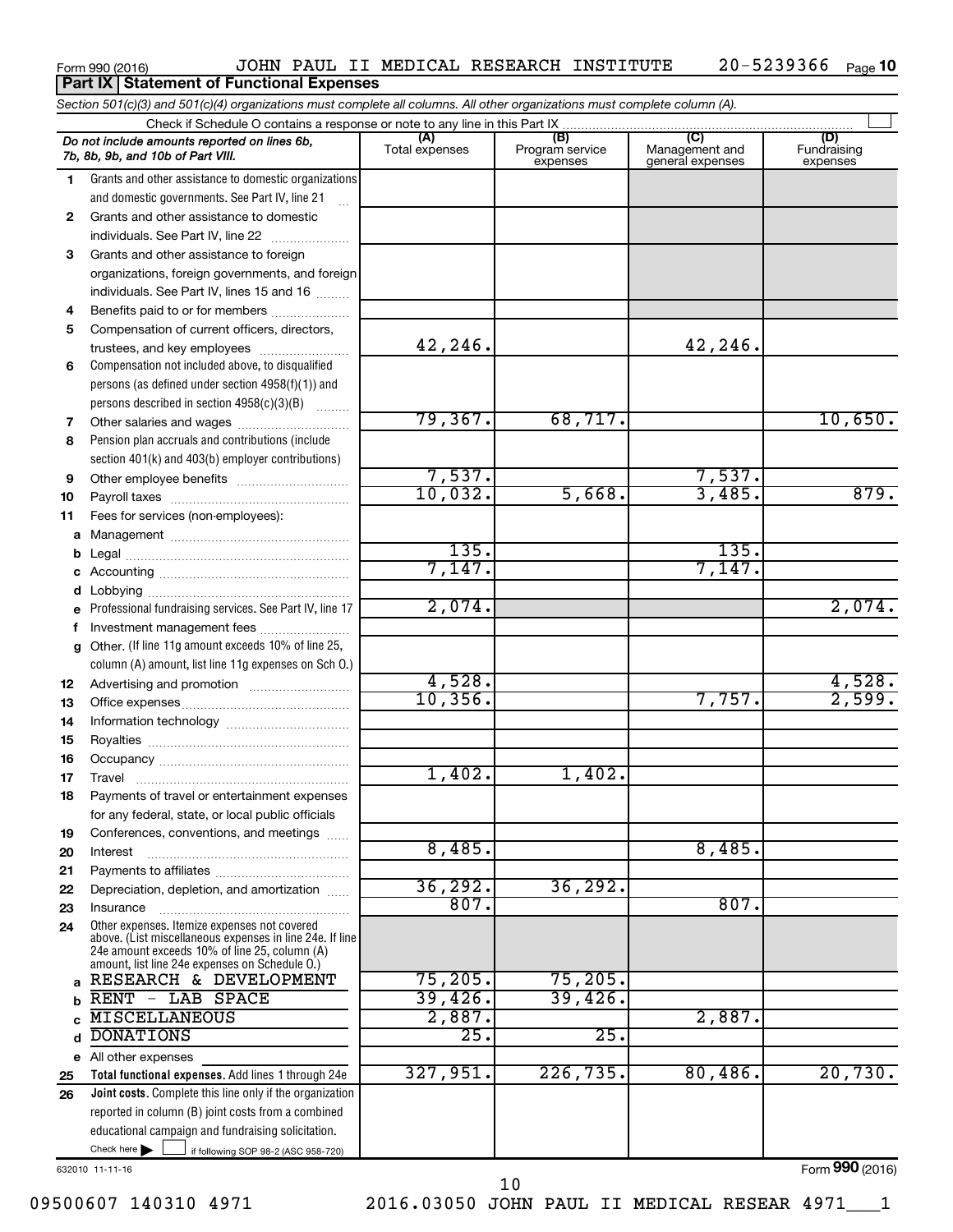| Form 990 (2016) | JOHN | PAUL | MEDICAL | RESEARCH | INSTITUTE | າ ∩ –<br>$\sim$<br>. .<br>$\lambda$ | Page |
|-----------------|------|------|---------|----------|-----------|-------------------------------------|------|
|                 |      |      |         |          |           |                                     |      |

| (A)<br>(B)<br>Beginning of year<br>End of year<br>73,021.<br>80,095.<br>1<br>1<br>996.<br>661.<br>$\mathbf{2}$<br>2<br>3<br>З<br>$\overline{4}$<br>4<br>Loans and other receivables from current and former officers, directors,<br>5<br>trustees, key employees, and highest compensated employees. Complete<br>5<br>Part II of Schedule L<br>Loans and other receivables from other disqualified persons (as defined under<br>6<br>section 4958(f)(1)), persons described in section 4958(c)(3)(B), and contributing<br>employers and sponsoring organizations of section 501(c)(9) voluntary<br>employees' beneficiary organizations (see instr). Complete Part II of Sch L<br>6<br>Assets<br>15, 188.<br>16,974.<br>$\overline{7}$<br>7<br>8<br>8<br>9<br>9<br>Prepaid expenses and deferred charges<br>10a Land, buildings, and equipment: cost or other<br>$\frac{138,566}{70,713}$<br>basis. Complete Part VI of Schedule D    10a  <br>104, 145.<br>67,853.<br>10 <sub>c</sub><br>b<br>11<br>11<br>12<br>12<br>13<br>13<br>14<br>14<br>15<br>15<br>193, 350.<br>165,583.<br>16<br>16<br>17<br>17<br>18<br>18<br>19<br>19<br>20<br>20<br>21<br>21<br>Escrow or custodial account liability. Complete Part IV of Schedule D<br>22<br>Loans and other payables to current and former officers, directors, trustees,<br>Liabilities<br>key employees, highest compensated employees, and disqualified persons.<br>22<br>116,027.<br>50,460.<br>23<br>Secured mortgages and notes payable to unrelated third parties<br>23<br>24<br>24<br>Unsecured notes and loans payable to unrelated third parties<br>25<br>Other liabilities (including federal income tax, payables to related third<br>parties, and other liabilities not included on lines 17-24). Complete Part X of<br>13,968.<br>5,478.<br>25<br>Schedule D<br>121,505.<br>64,428.<br>Total liabilities. Add lines 17 through 25<br>26<br>26<br>Organizations that follow SFAS 117 (ASC 958), check here ><br>and<br>complete lines 27 through 29, and lines 33 and 34.<br>Net Assets or Fund Balances<br>27<br>27<br>28<br>28<br>29<br>29<br>Permanently restricted net assets<br>Organizations that do not follow SFAS 117 (ASC 958), check here $\blacktriangleright \boxed{\text{X}}$<br>and complete lines 30 through 34.<br>0.<br>0.<br>30<br>30<br>$\overline{0}$ .<br>$\overline{0}$ .<br>Paid-in or capital surplus, or land, building, or equipment fund<br>31<br>31<br>128,922.<br>44,078.<br>32<br>Retained earnings, endowment, accumulated income, or other funds<br>32<br>128,922.<br>44,078.<br>33<br>33<br>193,350<br>165,583.<br>34<br>34<br>Total liabilities and net assets/fund balances<br>Form 990 (2016) |  |  |  |  |
|------------------------------------------------------------------------------------------------------------------------------------------------------------------------------------------------------------------------------------------------------------------------------------------------------------------------------------------------------------------------------------------------------------------------------------------------------------------------------------------------------------------------------------------------------------------------------------------------------------------------------------------------------------------------------------------------------------------------------------------------------------------------------------------------------------------------------------------------------------------------------------------------------------------------------------------------------------------------------------------------------------------------------------------------------------------------------------------------------------------------------------------------------------------------------------------------------------------------------------------------------------------------------------------------------------------------------------------------------------------------------------------------------------------------------------------------------------------------------------------------------------------------------------------------------------------------------------------------------------------------------------------------------------------------------------------------------------------------------------------------------------------------------------------------------------------------------------------------------------------------------------------------------------------------------------------------------------------------------------------------------------------------------------------------------------------------------------------------------------------------------------------------------------------------------------------------------------------------------------------------------------------------------------------------------------------------------------------------------------------------------------------------------------------------------------------------------------------------------------------------------------------------------------------------------------------------------------------------------------------------------------------------------------------------------------------------|--|--|--|--|
|                                                                                                                                                                                                                                                                                                                                                                                                                                                                                                                                                                                                                                                                                                                                                                                                                                                                                                                                                                                                                                                                                                                                                                                                                                                                                                                                                                                                                                                                                                                                                                                                                                                                                                                                                                                                                                                                                                                                                                                                                                                                                                                                                                                                                                                                                                                                                                                                                                                                                                                                                                                                                                                                                                |  |  |  |  |
|                                                                                                                                                                                                                                                                                                                                                                                                                                                                                                                                                                                                                                                                                                                                                                                                                                                                                                                                                                                                                                                                                                                                                                                                                                                                                                                                                                                                                                                                                                                                                                                                                                                                                                                                                                                                                                                                                                                                                                                                                                                                                                                                                                                                                                                                                                                                                                                                                                                                                                                                                                                                                                                                                                |  |  |  |  |
|                                                                                                                                                                                                                                                                                                                                                                                                                                                                                                                                                                                                                                                                                                                                                                                                                                                                                                                                                                                                                                                                                                                                                                                                                                                                                                                                                                                                                                                                                                                                                                                                                                                                                                                                                                                                                                                                                                                                                                                                                                                                                                                                                                                                                                                                                                                                                                                                                                                                                                                                                                                                                                                                                                |  |  |  |  |
|                                                                                                                                                                                                                                                                                                                                                                                                                                                                                                                                                                                                                                                                                                                                                                                                                                                                                                                                                                                                                                                                                                                                                                                                                                                                                                                                                                                                                                                                                                                                                                                                                                                                                                                                                                                                                                                                                                                                                                                                                                                                                                                                                                                                                                                                                                                                                                                                                                                                                                                                                                                                                                                                                                |  |  |  |  |
|                                                                                                                                                                                                                                                                                                                                                                                                                                                                                                                                                                                                                                                                                                                                                                                                                                                                                                                                                                                                                                                                                                                                                                                                                                                                                                                                                                                                                                                                                                                                                                                                                                                                                                                                                                                                                                                                                                                                                                                                                                                                                                                                                                                                                                                                                                                                                                                                                                                                                                                                                                                                                                                                                                |  |  |  |  |
|                                                                                                                                                                                                                                                                                                                                                                                                                                                                                                                                                                                                                                                                                                                                                                                                                                                                                                                                                                                                                                                                                                                                                                                                                                                                                                                                                                                                                                                                                                                                                                                                                                                                                                                                                                                                                                                                                                                                                                                                                                                                                                                                                                                                                                                                                                                                                                                                                                                                                                                                                                                                                                                                                                |  |  |  |  |
|                                                                                                                                                                                                                                                                                                                                                                                                                                                                                                                                                                                                                                                                                                                                                                                                                                                                                                                                                                                                                                                                                                                                                                                                                                                                                                                                                                                                                                                                                                                                                                                                                                                                                                                                                                                                                                                                                                                                                                                                                                                                                                                                                                                                                                                                                                                                                                                                                                                                                                                                                                                                                                                                                                |  |  |  |  |
|                                                                                                                                                                                                                                                                                                                                                                                                                                                                                                                                                                                                                                                                                                                                                                                                                                                                                                                                                                                                                                                                                                                                                                                                                                                                                                                                                                                                                                                                                                                                                                                                                                                                                                                                                                                                                                                                                                                                                                                                                                                                                                                                                                                                                                                                                                                                                                                                                                                                                                                                                                                                                                                                                                |  |  |  |  |
|                                                                                                                                                                                                                                                                                                                                                                                                                                                                                                                                                                                                                                                                                                                                                                                                                                                                                                                                                                                                                                                                                                                                                                                                                                                                                                                                                                                                                                                                                                                                                                                                                                                                                                                                                                                                                                                                                                                                                                                                                                                                                                                                                                                                                                                                                                                                                                                                                                                                                                                                                                                                                                                                                                |  |  |  |  |
|                                                                                                                                                                                                                                                                                                                                                                                                                                                                                                                                                                                                                                                                                                                                                                                                                                                                                                                                                                                                                                                                                                                                                                                                                                                                                                                                                                                                                                                                                                                                                                                                                                                                                                                                                                                                                                                                                                                                                                                                                                                                                                                                                                                                                                                                                                                                                                                                                                                                                                                                                                                                                                                                                                |  |  |  |  |
|                                                                                                                                                                                                                                                                                                                                                                                                                                                                                                                                                                                                                                                                                                                                                                                                                                                                                                                                                                                                                                                                                                                                                                                                                                                                                                                                                                                                                                                                                                                                                                                                                                                                                                                                                                                                                                                                                                                                                                                                                                                                                                                                                                                                                                                                                                                                                                                                                                                                                                                                                                                                                                                                                                |  |  |  |  |
|                                                                                                                                                                                                                                                                                                                                                                                                                                                                                                                                                                                                                                                                                                                                                                                                                                                                                                                                                                                                                                                                                                                                                                                                                                                                                                                                                                                                                                                                                                                                                                                                                                                                                                                                                                                                                                                                                                                                                                                                                                                                                                                                                                                                                                                                                                                                                                                                                                                                                                                                                                                                                                                                                                |  |  |  |  |
|                                                                                                                                                                                                                                                                                                                                                                                                                                                                                                                                                                                                                                                                                                                                                                                                                                                                                                                                                                                                                                                                                                                                                                                                                                                                                                                                                                                                                                                                                                                                                                                                                                                                                                                                                                                                                                                                                                                                                                                                                                                                                                                                                                                                                                                                                                                                                                                                                                                                                                                                                                                                                                                                                                |  |  |  |  |
|                                                                                                                                                                                                                                                                                                                                                                                                                                                                                                                                                                                                                                                                                                                                                                                                                                                                                                                                                                                                                                                                                                                                                                                                                                                                                                                                                                                                                                                                                                                                                                                                                                                                                                                                                                                                                                                                                                                                                                                                                                                                                                                                                                                                                                                                                                                                                                                                                                                                                                                                                                                                                                                                                                |  |  |  |  |
|                                                                                                                                                                                                                                                                                                                                                                                                                                                                                                                                                                                                                                                                                                                                                                                                                                                                                                                                                                                                                                                                                                                                                                                                                                                                                                                                                                                                                                                                                                                                                                                                                                                                                                                                                                                                                                                                                                                                                                                                                                                                                                                                                                                                                                                                                                                                                                                                                                                                                                                                                                                                                                                                                                |  |  |  |  |
|                                                                                                                                                                                                                                                                                                                                                                                                                                                                                                                                                                                                                                                                                                                                                                                                                                                                                                                                                                                                                                                                                                                                                                                                                                                                                                                                                                                                                                                                                                                                                                                                                                                                                                                                                                                                                                                                                                                                                                                                                                                                                                                                                                                                                                                                                                                                                                                                                                                                                                                                                                                                                                                                                                |  |  |  |  |
|                                                                                                                                                                                                                                                                                                                                                                                                                                                                                                                                                                                                                                                                                                                                                                                                                                                                                                                                                                                                                                                                                                                                                                                                                                                                                                                                                                                                                                                                                                                                                                                                                                                                                                                                                                                                                                                                                                                                                                                                                                                                                                                                                                                                                                                                                                                                                                                                                                                                                                                                                                                                                                                                                                |  |  |  |  |
|                                                                                                                                                                                                                                                                                                                                                                                                                                                                                                                                                                                                                                                                                                                                                                                                                                                                                                                                                                                                                                                                                                                                                                                                                                                                                                                                                                                                                                                                                                                                                                                                                                                                                                                                                                                                                                                                                                                                                                                                                                                                                                                                                                                                                                                                                                                                                                                                                                                                                                                                                                                                                                                                                                |  |  |  |  |
|                                                                                                                                                                                                                                                                                                                                                                                                                                                                                                                                                                                                                                                                                                                                                                                                                                                                                                                                                                                                                                                                                                                                                                                                                                                                                                                                                                                                                                                                                                                                                                                                                                                                                                                                                                                                                                                                                                                                                                                                                                                                                                                                                                                                                                                                                                                                                                                                                                                                                                                                                                                                                                                                                                |  |  |  |  |
|                                                                                                                                                                                                                                                                                                                                                                                                                                                                                                                                                                                                                                                                                                                                                                                                                                                                                                                                                                                                                                                                                                                                                                                                                                                                                                                                                                                                                                                                                                                                                                                                                                                                                                                                                                                                                                                                                                                                                                                                                                                                                                                                                                                                                                                                                                                                                                                                                                                                                                                                                                                                                                                                                                |  |  |  |  |
|                                                                                                                                                                                                                                                                                                                                                                                                                                                                                                                                                                                                                                                                                                                                                                                                                                                                                                                                                                                                                                                                                                                                                                                                                                                                                                                                                                                                                                                                                                                                                                                                                                                                                                                                                                                                                                                                                                                                                                                                                                                                                                                                                                                                                                                                                                                                                                                                                                                                                                                                                                                                                                                                                                |  |  |  |  |
|                                                                                                                                                                                                                                                                                                                                                                                                                                                                                                                                                                                                                                                                                                                                                                                                                                                                                                                                                                                                                                                                                                                                                                                                                                                                                                                                                                                                                                                                                                                                                                                                                                                                                                                                                                                                                                                                                                                                                                                                                                                                                                                                                                                                                                                                                                                                                                                                                                                                                                                                                                                                                                                                                                |  |  |  |  |
|                                                                                                                                                                                                                                                                                                                                                                                                                                                                                                                                                                                                                                                                                                                                                                                                                                                                                                                                                                                                                                                                                                                                                                                                                                                                                                                                                                                                                                                                                                                                                                                                                                                                                                                                                                                                                                                                                                                                                                                                                                                                                                                                                                                                                                                                                                                                                                                                                                                                                                                                                                                                                                                                                                |  |  |  |  |
|                                                                                                                                                                                                                                                                                                                                                                                                                                                                                                                                                                                                                                                                                                                                                                                                                                                                                                                                                                                                                                                                                                                                                                                                                                                                                                                                                                                                                                                                                                                                                                                                                                                                                                                                                                                                                                                                                                                                                                                                                                                                                                                                                                                                                                                                                                                                                                                                                                                                                                                                                                                                                                                                                                |  |  |  |  |
|                                                                                                                                                                                                                                                                                                                                                                                                                                                                                                                                                                                                                                                                                                                                                                                                                                                                                                                                                                                                                                                                                                                                                                                                                                                                                                                                                                                                                                                                                                                                                                                                                                                                                                                                                                                                                                                                                                                                                                                                                                                                                                                                                                                                                                                                                                                                                                                                                                                                                                                                                                                                                                                                                                |  |  |  |  |
|                                                                                                                                                                                                                                                                                                                                                                                                                                                                                                                                                                                                                                                                                                                                                                                                                                                                                                                                                                                                                                                                                                                                                                                                                                                                                                                                                                                                                                                                                                                                                                                                                                                                                                                                                                                                                                                                                                                                                                                                                                                                                                                                                                                                                                                                                                                                                                                                                                                                                                                                                                                                                                                                                                |  |  |  |  |
|                                                                                                                                                                                                                                                                                                                                                                                                                                                                                                                                                                                                                                                                                                                                                                                                                                                                                                                                                                                                                                                                                                                                                                                                                                                                                                                                                                                                                                                                                                                                                                                                                                                                                                                                                                                                                                                                                                                                                                                                                                                                                                                                                                                                                                                                                                                                                                                                                                                                                                                                                                                                                                                                                                |  |  |  |  |
|                                                                                                                                                                                                                                                                                                                                                                                                                                                                                                                                                                                                                                                                                                                                                                                                                                                                                                                                                                                                                                                                                                                                                                                                                                                                                                                                                                                                                                                                                                                                                                                                                                                                                                                                                                                                                                                                                                                                                                                                                                                                                                                                                                                                                                                                                                                                                                                                                                                                                                                                                                                                                                                                                                |  |  |  |  |
|                                                                                                                                                                                                                                                                                                                                                                                                                                                                                                                                                                                                                                                                                                                                                                                                                                                                                                                                                                                                                                                                                                                                                                                                                                                                                                                                                                                                                                                                                                                                                                                                                                                                                                                                                                                                                                                                                                                                                                                                                                                                                                                                                                                                                                                                                                                                                                                                                                                                                                                                                                                                                                                                                                |  |  |  |  |
|                                                                                                                                                                                                                                                                                                                                                                                                                                                                                                                                                                                                                                                                                                                                                                                                                                                                                                                                                                                                                                                                                                                                                                                                                                                                                                                                                                                                                                                                                                                                                                                                                                                                                                                                                                                                                                                                                                                                                                                                                                                                                                                                                                                                                                                                                                                                                                                                                                                                                                                                                                                                                                                                                                |  |  |  |  |
|                                                                                                                                                                                                                                                                                                                                                                                                                                                                                                                                                                                                                                                                                                                                                                                                                                                                                                                                                                                                                                                                                                                                                                                                                                                                                                                                                                                                                                                                                                                                                                                                                                                                                                                                                                                                                                                                                                                                                                                                                                                                                                                                                                                                                                                                                                                                                                                                                                                                                                                                                                                                                                                                                                |  |  |  |  |
|                                                                                                                                                                                                                                                                                                                                                                                                                                                                                                                                                                                                                                                                                                                                                                                                                                                                                                                                                                                                                                                                                                                                                                                                                                                                                                                                                                                                                                                                                                                                                                                                                                                                                                                                                                                                                                                                                                                                                                                                                                                                                                                                                                                                                                                                                                                                                                                                                                                                                                                                                                                                                                                                                                |  |  |  |  |
|                                                                                                                                                                                                                                                                                                                                                                                                                                                                                                                                                                                                                                                                                                                                                                                                                                                                                                                                                                                                                                                                                                                                                                                                                                                                                                                                                                                                                                                                                                                                                                                                                                                                                                                                                                                                                                                                                                                                                                                                                                                                                                                                                                                                                                                                                                                                                                                                                                                                                                                                                                                                                                                                                                |  |  |  |  |
|                                                                                                                                                                                                                                                                                                                                                                                                                                                                                                                                                                                                                                                                                                                                                                                                                                                                                                                                                                                                                                                                                                                                                                                                                                                                                                                                                                                                                                                                                                                                                                                                                                                                                                                                                                                                                                                                                                                                                                                                                                                                                                                                                                                                                                                                                                                                                                                                                                                                                                                                                                                                                                                                                                |  |  |  |  |
|                                                                                                                                                                                                                                                                                                                                                                                                                                                                                                                                                                                                                                                                                                                                                                                                                                                                                                                                                                                                                                                                                                                                                                                                                                                                                                                                                                                                                                                                                                                                                                                                                                                                                                                                                                                                                                                                                                                                                                                                                                                                                                                                                                                                                                                                                                                                                                                                                                                                                                                                                                                                                                                                                                |  |  |  |  |
|                                                                                                                                                                                                                                                                                                                                                                                                                                                                                                                                                                                                                                                                                                                                                                                                                                                                                                                                                                                                                                                                                                                                                                                                                                                                                                                                                                                                                                                                                                                                                                                                                                                                                                                                                                                                                                                                                                                                                                                                                                                                                                                                                                                                                                                                                                                                                                                                                                                                                                                                                                                                                                                                                                |  |  |  |  |
|                                                                                                                                                                                                                                                                                                                                                                                                                                                                                                                                                                                                                                                                                                                                                                                                                                                                                                                                                                                                                                                                                                                                                                                                                                                                                                                                                                                                                                                                                                                                                                                                                                                                                                                                                                                                                                                                                                                                                                                                                                                                                                                                                                                                                                                                                                                                                                                                                                                                                                                                                                                                                                                                                                |  |  |  |  |
|                                                                                                                                                                                                                                                                                                                                                                                                                                                                                                                                                                                                                                                                                                                                                                                                                                                                                                                                                                                                                                                                                                                                                                                                                                                                                                                                                                                                                                                                                                                                                                                                                                                                                                                                                                                                                                                                                                                                                                                                                                                                                                                                                                                                                                                                                                                                                                                                                                                                                                                                                                                                                                                                                                |  |  |  |  |
|                                                                                                                                                                                                                                                                                                                                                                                                                                                                                                                                                                                                                                                                                                                                                                                                                                                                                                                                                                                                                                                                                                                                                                                                                                                                                                                                                                                                                                                                                                                                                                                                                                                                                                                                                                                                                                                                                                                                                                                                                                                                                                                                                                                                                                                                                                                                                                                                                                                                                                                                                                                                                                                                                                |  |  |  |  |
|                                                                                                                                                                                                                                                                                                                                                                                                                                                                                                                                                                                                                                                                                                                                                                                                                                                                                                                                                                                                                                                                                                                                                                                                                                                                                                                                                                                                                                                                                                                                                                                                                                                                                                                                                                                                                                                                                                                                                                                                                                                                                                                                                                                                                                                                                                                                                                                                                                                                                                                                                                                                                                                                                                |  |  |  |  |
|                                                                                                                                                                                                                                                                                                                                                                                                                                                                                                                                                                                                                                                                                                                                                                                                                                                                                                                                                                                                                                                                                                                                                                                                                                                                                                                                                                                                                                                                                                                                                                                                                                                                                                                                                                                                                                                                                                                                                                                                                                                                                                                                                                                                                                                                                                                                                                                                                                                                                                                                                                                                                                                                                                |  |  |  |  |
|                                                                                                                                                                                                                                                                                                                                                                                                                                                                                                                                                                                                                                                                                                                                                                                                                                                                                                                                                                                                                                                                                                                                                                                                                                                                                                                                                                                                                                                                                                                                                                                                                                                                                                                                                                                                                                                                                                                                                                                                                                                                                                                                                                                                                                                                                                                                                                                                                                                                                                                                                                                                                                                                                                |  |  |  |  |
|                                                                                                                                                                                                                                                                                                                                                                                                                                                                                                                                                                                                                                                                                                                                                                                                                                                                                                                                                                                                                                                                                                                                                                                                                                                                                                                                                                                                                                                                                                                                                                                                                                                                                                                                                                                                                                                                                                                                                                                                                                                                                                                                                                                                                                                                                                                                                                                                                                                                                                                                                                                                                                                                                                |  |  |  |  |
|                                                                                                                                                                                                                                                                                                                                                                                                                                                                                                                                                                                                                                                                                                                                                                                                                                                                                                                                                                                                                                                                                                                                                                                                                                                                                                                                                                                                                                                                                                                                                                                                                                                                                                                                                                                                                                                                                                                                                                                                                                                                                                                                                                                                                                                                                                                                                                                                                                                                                                                                                                                                                                                                                                |  |  |  |  |
|                                                                                                                                                                                                                                                                                                                                                                                                                                                                                                                                                                                                                                                                                                                                                                                                                                                                                                                                                                                                                                                                                                                                                                                                                                                                                                                                                                                                                                                                                                                                                                                                                                                                                                                                                                                                                                                                                                                                                                                                                                                                                                                                                                                                                                                                                                                                                                                                                                                                                                                                                                                                                                                                                                |  |  |  |  |
|                                                                                                                                                                                                                                                                                                                                                                                                                                                                                                                                                                                                                                                                                                                                                                                                                                                                                                                                                                                                                                                                                                                                                                                                                                                                                                                                                                                                                                                                                                                                                                                                                                                                                                                                                                                                                                                                                                                                                                                                                                                                                                                                                                                                                                                                                                                                                                                                                                                                                                                                                                                                                                                                                                |  |  |  |  |
|                                                                                                                                                                                                                                                                                                                                                                                                                                                                                                                                                                                                                                                                                                                                                                                                                                                                                                                                                                                                                                                                                                                                                                                                                                                                                                                                                                                                                                                                                                                                                                                                                                                                                                                                                                                                                                                                                                                                                                                                                                                                                                                                                                                                                                                                                                                                                                                                                                                                                                                                                                                                                                                                                                |  |  |  |  |
|                                                                                                                                                                                                                                                                                                                                                                                                                                                                                                                                                                                                                                                                                                                                                                                                                                                                                                                                                                                                                                                                                                                                                                                                                                                                                                                                                                                                                                                                                                                                                                                                                                                                                                                                                                                                                                                                                                                                                                                                                                                                                                                                                                                                                                                                                                                                                                                                                                                                                                                                                                                                                                                                                                |  |  |  |  |
|                                                                                                                                                                                                                                                                                                                                                                                                                                                                                                                                                                                                                                                                                                                                                                                                                                                                                                                                                                                                                                                                                                                                                                                                                                                                                                                                                                                                                                                                                                                                                                                                                                                                                                                                                                                                                                                                                                                                                                                                                                                                                                                                                                                                                                                                                                                                                                                                                                                                                                                                                                                                                                                                                                |  |  |  |  |
|                                                                                                                                                                                                                                                                                                                                                                                                                                                                                                                                                                                                                                                                                                                                                                                                                                                                                                                                                                                                                                                                                                                                                                                                                                                                                                                                                                                                                                                                                                                                                                                                                                                                                                                                                                                                                                                                                                                                                                                                                                                                                                                                                                                                                                                                                                                                                                                                                                                                                                                                                                                                                                                                                                |  |  |  |  |

 $\overline{\phantom{a}}$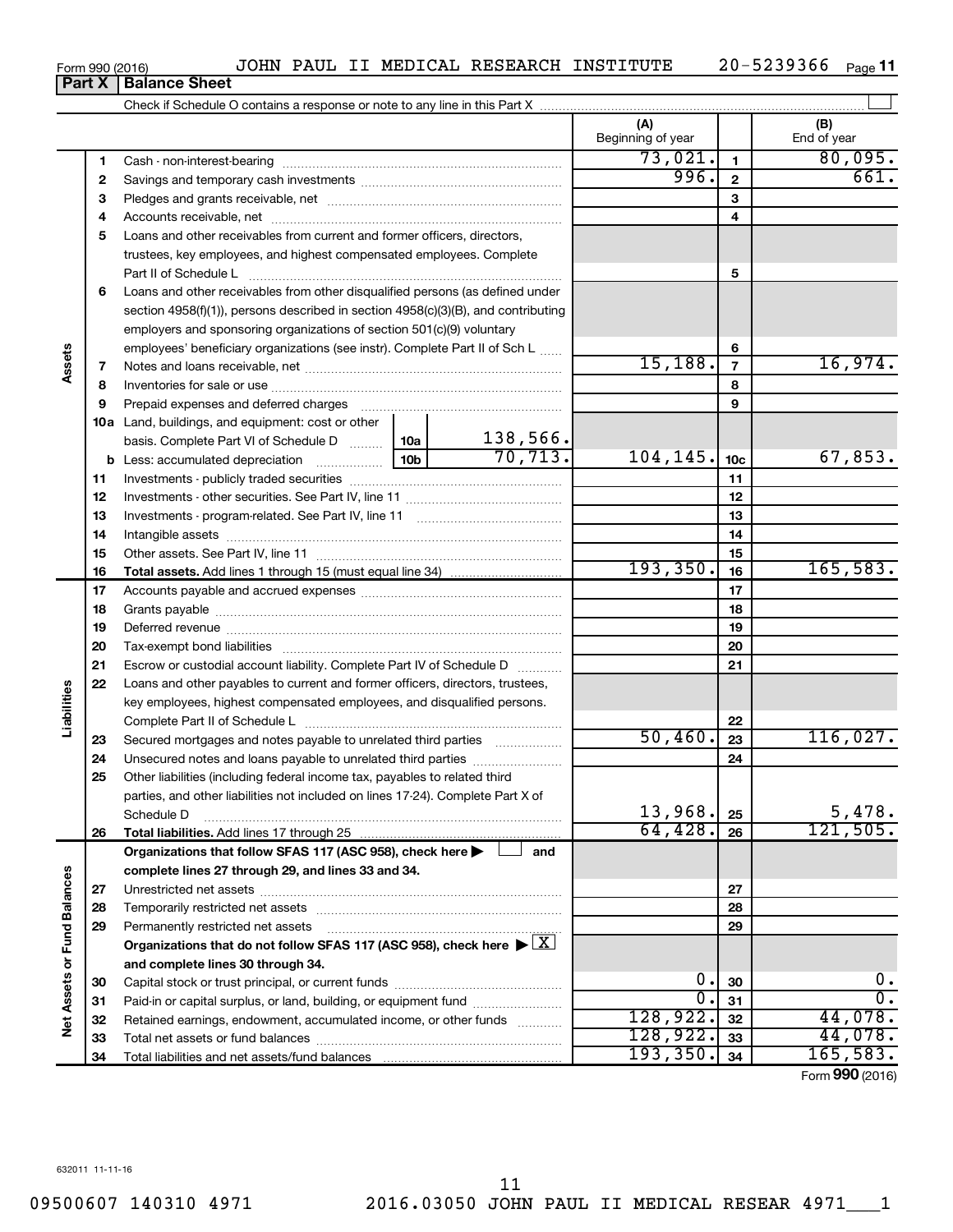|    | JOHN PAUL II MEDICAL RESEARCH INSTITUTE<br>Form 990 (2016)                                                                                                                                                                          | 20-5239366     | Page 12                 |  |  |  |  |  |
|----|-------------------------------------------------------------------------------------------------------------------------------------------------------------------------------------------------------------------------------------|----------------|-------------------------|--|--|--|--|--|
|    | Part XI<br><b>Reconciliation of Net Assets</b>                                                                                                                                                                                      |                |                         |  |  |  |  |  |
|    |                                                                                                                                                                                                                                     |                |                         |  |  |  |  |  |
|    |                                                                                                                                                                                                                                     |                |                         |  |  |  |  |  |
| 1  | 1.                                                                                                                                                                                                                                  |                | 243,107.                |  |  |  |  |  |
| 2  | $\mathbf{2}$                                                                                                                                                                                                                        |                | 327,951.                |  |  |  |  |  |
| З  | $\mathbf{a}$<br>Revenue less expenses. Subtract line 2 from line 1                                                                                                                                                                  |                | $-84,844.$              |  |  |  |  |  |
| 4  | $\overline{\mathbf{4}}$                                                                                                                                                                                                             |                | 128,922.                |  |  |  |  |  |
| 5  | 5<br>Net unrealized gains (losses) on investments [11] matter contracts and the state of the state of the state of the state of the state of the state of the state of the state of the state of the state of the state of the stat |                |                         |  |  |  |  |  |
| 6  | 6<br>Donated services and use of facilities                                                                                                                                                                                         |                |                         |  |  |  |  |  |
| 7  | $\overline{7}$<br>Investment expenses                                                                                                                                                                                               |                |                         |  |  |  |  |  |
| 8  | 8<br>Prior period adjustments                                                                                                                                                                                                       |                |                         |  |  |  |  |  |
| 9  | 9                                                                                                                                                                                                                                   |                | 0.                      |  |  |  |  |  |
| 10 | Net assets or fund balances at end of year. Combine lines 3 through 9 (must equal Part X, line 33,                                                                                                                                  |                |                         |  |  |  |  |  |
|    | 10<br>column (B))                                                                                                                                                                                                                   |                | 44,078.                 |  |  |  |  |  |
|    | Part XII Financial Statements and Reporting                                                                                                                                                                                         |                |                         |  |  |  |  |  |
|    |                                                                                                                                                                                                                                     |                |                         |  |  |  |  |  |
|    |                                                                                                                                                                                                                                     |                | <b>No</b><br><b>Yes</b> |  |  |  |  |  |
| 1  | Accounting method used to prepare the Form 990: $X \subset X$ Cash $\Box$ Accrual $\Box$<br>Other                                                                                                                                   |                |                         |  |  |  |  |  |
|    | If the organization changed its method of accounting from a prior year or checked "Other," explain in Schedule O.                                                                                                                   |                |                         |  |  |  |  |  |
|    |                                                                                                                                                                                                                                     | 2a             | х                       |  |  |  |  |  |
|    | If "Yes," check a box below to indicate whether the financial statements for the year were compiled or reviewed on a                                                                                                                |                |                         |  |  |  |  |  |
|    | separate basis, consolidated basis, or both:                                                                                                                                                                                        |                |                         |  |  |  |  |  |
|    | Both consolidated and separate basis<br>Separate basis<br><b>Consolidated basis</b>                                                                                                                                                 |                |                         |  |  |  |  |  |
|    |                                                                                                                                                                                                                                     | 2 <sub>b</sub> | х                       |  |  |  |  |  |
|    | If "Yes," check a box below to indicate whether the financial statements for the year were audited on a separate basis,                                                                                                             |                |                         |  |  |  |  |  |
|    | consolidated basis, or both:                                                                                                                                                                                                        |                |                         |  |  |  |  |  |
|    | Separate basis<br><b>Consolidated basis</b><br>Both consolidated and separate basis                                                                                                                                                 |                |                         |  |  |  |  |  |
|    | c If "Yes" to line 2a or 2b, does the organization have a committee that assumes responsibility for oversight of the audit,                                                                                                         |                |                         |  |  |  |  |  |
|    | review, or compilation of its financial statements and selection of an independent accountant?                                                                                                                                      | 2c             |                         |  |  |  |  |  |
|    | If the organization changed either its oversight process or selection process during the tax year, explain in Schedule O.                                                                                                           |                |                         |  |  |  |  |  |
|    | 3a As a result of a federal award, was the organization required to undergo an audit or audits as set forth in the Single Audit                                                                                                     |                |                         |  |  |  |  |  |
|    | Act and OMB Circular A-133?                                                                                                                                                                                                         | За             | х                       |  |  |  |  |  |
|    | b If "Yes," did the organization undergo the required audit or audits? If the organization did not undergo the required audit                                                                                                       |                |                         |  |  |  |  |  |
|    |                                                                                                                                                                                                                                     | 3b             | $\sim$                  |  |  |  |  |  |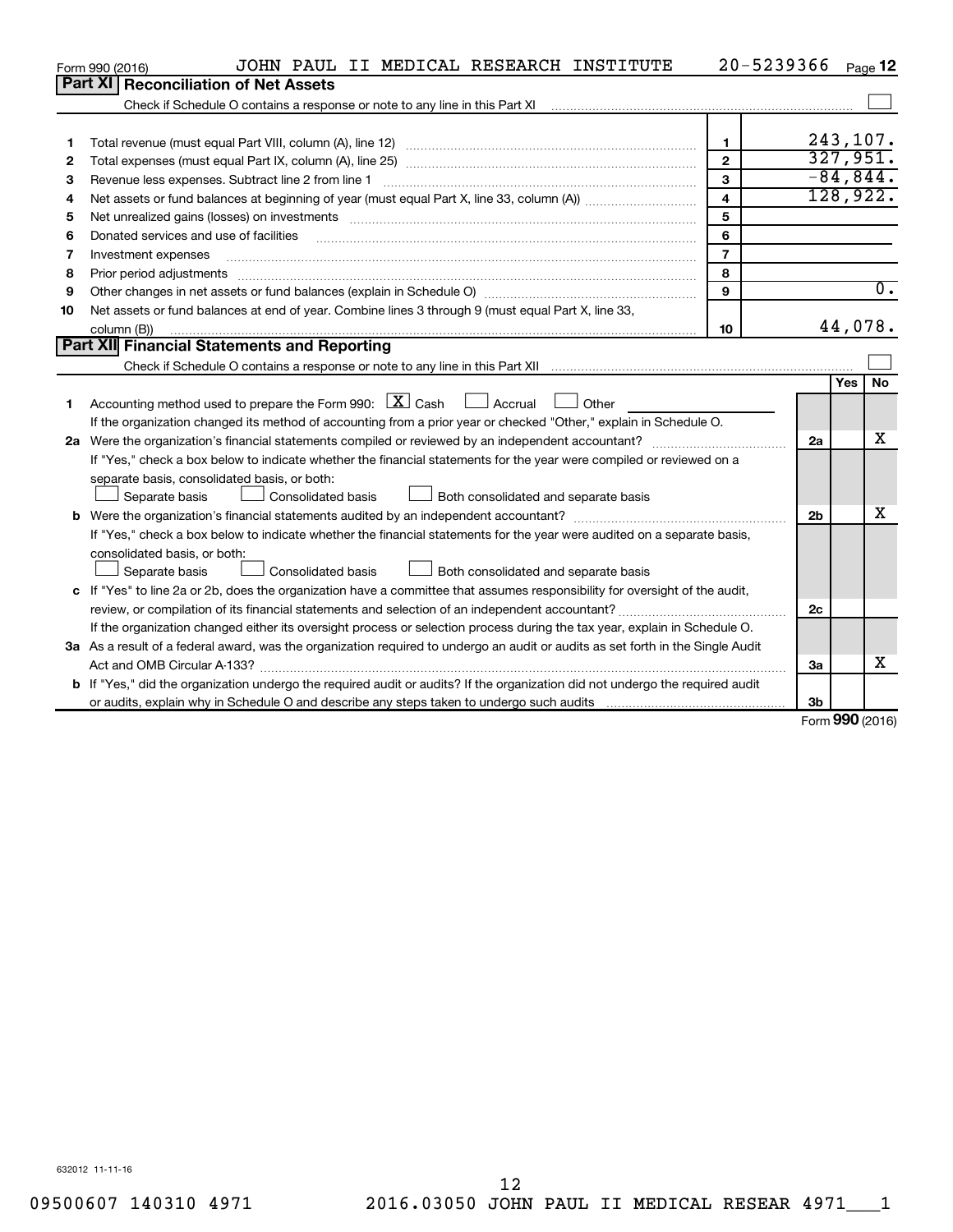Department of the Treasury Internal Revenue Service

|  |  | (Form 990 or 990-EZ |
|--|--|---------------------|
|--|--|---------------------|

# Form 990 or 990-EZ) **Public Charity Status and Public Support**<br>
Complete if the organization is a section 501(c)(3) organization or a section<br> **2016**

**4947(a)(1) nonexempt charitable trust. | Attach to Form 990 or Form 990-EZ.** 

| Ш                                   |
|-------------------------------------|
| <b>Open to Public</b><br>Inspection |

OMB No. 1545-0047

| . |                                                                                                   | تاميمتها |
|---|---------------------------------------------------------------------------------------------------|----------|
|   | Information about Schedule A (Form 990 or 990-EZ) and its instructions is at www.irs.gov/form990. |          |
|   |                                                                                                   |          |

|    |        | Name of the organization                                                                                                                      |          |                                                        |     |                                                                |                            | <b>Employer identification number</b> |
|----|--------|-----------------------------------------------------------------------------------------------------------------------------------------------|----------|--------------------------------------------------------|-----|----------------------------------------------------------------|----------------------------|---------------------------------------|
|    |        |                                                                                                                                               |          | JOHN PAUL II MEDICAL RESEARCH INSTITUTE                |     |                                                                |                            | 20-5239366                            |
|    | Part I | Reason for Public Charity Status (All organizations must complete this part.) See instructions.                                               |          |                                                        |     |                                                                |                            |                                       |
|    |        | The organization is not a private foundation because it is: (For lines 1 through 12, check only one box.)                                     |          |                                                        |     |                                                                |                            |                                       |
| 1  |        | A church, convention of churches, or association of churches described in section 170(b)(1)(A)(i).                                            |          |                                                        |     |                                                                |                            |                                       |
| 2  |        | A school described in section 170(b)(1)(A)(ii). (Attach Schedule E (Form 990 or 990-EZ).)                                                     |          |                                                        |     |                                                                |                            |                                       |
| З  |        | A hospital or a cooperative hospital service organization described in section 170(b)(1)(A)(iii).                                             |          |                                                        |     |                                                                |                            |                                       |
| 4  |        | A medical research organization operated in conjunction with a hospital described in section 170(b)(1)(A)(iii). Enter the hospital's name,    |          |                                                        |     |                                                                |                            |                                       |
|    |        | city, and state:                                                                                                                              |          |                                                        |     |                                                                |                            |                                       |
| 5  |        | An organization operated for the benefit of a college or university owned or operated by a governmental unit described in                     |          |                                                        |     |                                                                |                            |                                       |
|    |        | section 170(b)(1)(A)(iv). (Complete Part II.)                                                                                                 |          |                                                        |     |                                                                |                            |                                       |
| 6  |        | A federal, state, or local government or governmental unit described in section 170(b)(1)(A)(v).                                              |          |                                                        |     |                                                                |                            |                                       |
| 7  |        |                                                                                                                                               |          |                                                        |     |                                                                |                            |                                       |
|    |        | $X$ An organization that normally receives a substantial part of its support from a governmental unit or from the general public described in |          |                                                        |     |                                                                |                            |                                       |
|    |        | section 170(b)(1)(A)(vi). (Complete Part II.)                                                                                                 |          |                                                        |     |                                                                |                            |                                       |
| 8  |        | A community trust described in section 170(b)(1)(A)(vi). (Complete Part II.)                                                                  |          |                                                        |     |                                                                |                            |                                       |
| 9  |        | An agricultural research organization described in section 170(b)(1)(A)(ix) operated in conjunction with a land-grant college                 |          |                                                        |     |                                                                |                            |                                       |
|    |        | or university or a non-land-grant college of agriculture (see instructions). Enter the name, city, and state of the college or                |          |                                                        |     |                                                                |                            |                                       |
|    |        | university:                                                                                                                                   |          |                                                        |     |                                                                |                            |                                       |
| 10 |        | An organization that normally receives: (1) more than 33 1/3% of its support from contributions, membership fees, and gross receipts from     |          |                                                        |     |                                                                |                            |                                       |
|    |        | activities related to its exempt functions - subject to certain exceptions, and (2) no more than 33 1/3% of its support from gross investment |          |                                                        |     |                                                                |                            |                                       |
|    |        | income and unrelated business taxable income (less section 511 tax) from businesses acquired by the organization after June 30, 1975.         |          |                                                        |     |                                                                |                            |                                       |
|    |        | See section 509(a)(2). (Complete Part III.)                                                                                                   |          |                                                        |     |                                                                |                            |                                       |
| 11 |        | An organization organized and operated exclusively to test for public safety. See section 509(a)(4).                                          |          |                                                        |     |                                                                |                            |                                       |
| 12 |        | An organization organized and operated exclusively for the benefit of, to perform the functions of, or to carry out the purposes of one or    |          |                                                        |     |                                                                |                            |                                       |
|    |        | more publicly supported organizations described in section 509(a)(1) or section 509(a)(2). See section 509(a)(3). Check the box in            |          |                                                        |     |                                                                |                            |                                       |
|    |        | lines 12a through 12d that describes the type of supporting organization and complete lines 12e, 12f, and 12g.                                |          |                                                        |     |                                                                |                            |                                       |
| а  |        | Type I. A supporting organization operated, supervised, or controlled by its supported organization(s), typically by giving                   |          |                                                        |     |                                                                |                            |                                       |
|    |        | the supported organization(s) the power to regularly appoint or elect a majority of the directors or trustees of the supporting               |          |                                                        |     |                                                                |                            |                                       |
|    |        | organization. You must complete Part IV, Sections A and B.                                                                                    |          |                                                        |     |                                                                |                            |                                       |
| b  |        | Type II. A supporting organization supervised or controlled in connection with its supported organization(s), by having                       |          |                                                        |     |                                                                |                            |                                       |
|    |        | control or management of the supporting organization vested in the same persons that control or manage the supported                          |          |                                                        |     |                                                                |                            |                                       |
|    |        | organization(s). You must complete Part IV, Sections A and C.                                                                                 |          |                                                        |     |                                                                |                            |                                       |
| с  |        | Type III functionally integrated. A supporting organization operated in connection with, and functionally integrated with,                    |          |                                                        |     |                                                                |                            |                                       |
|    |        | its supported organization(s) (see instructions). You must complete Part IV, Sections A, D, and E.                                            |          |                                                        |     |                                                                |                            |                                       |
| d  |        | Type III non-functionally integrated. A supporting organization operated in connection with its supported organization(s)                     |          |                                                        |     |                                                                |                            |                                       |
|    |        | that is not functionally integrated. The organization generally must satisfy a distribution requirement and an attentiveness                  |          |                                                        |     |                                                                |                            |                                       |
|    |        | requirement (see instructions). You must complete Part IV, Sections A and D, and Part V.                                                      |          |                                                        |     |                                                                |                            |                                       |
| е  |        | Check this box if the organization received a written determination from the IRS that it is a Type I, Type II, Type III                       |          |                                                        |     |                                                                |                            |                                       |
|    |        | functionally integrated, or Type III non-functionally integrated supporting organization.                                                     |          |                                                        |     |                                                                |                            |                                       |
| f  |        | Enter the number of supported organizations                                                                                                   |          |                                                        |     |                                                                |                            |                                       |
|    |        | Provide the following information about the supported organization(s).                                                                        |          |                                                        |     |                                                                |                            |                                       |
|    |        | (i) Name of supported                                                                                                                         | (ii) EIN | (iii) Type of organization<br>(described on lines 1-10 |     | (iv) Is the organization listed<br>in your governing document? | (v) Amount of monetary     | (vi) Amount of other                  |
|    |        | organization                                                                                                                                  |          | above (see instructions))                              | Yes | No                                                             | support (see instructions) | support (see instructions)            |
|    |        |                                                                                                                                               |          |                                                        |     |                                                                |                            |                                       |
|    |        |                                                                                                                                               |          |                                                        |     |                                                                |                            |                                       |
|    |        |                                                                                                                                               |          |                                                        |     |                                                                |                            |                                       |
|    |        |                                                                                                                                               |          |                                                        |     |                                                                |                            |                                       |
|    |        |                                                                                                                                               |          |                                                        |     |                                                                |                            |                                       |
|    |        |                                                                                                                                               |          |                                                        |     |                                                                |                            |                                       |
|    |        |                                                                                                                                               |          |                                                        |     |                                                                |                            |                                       |

LHA For Paperwork Reduction Act Notice, see the Instructions for Form 990 or 990-EZ. 632021 09-21-16 Schedule A (Form 990 or 990-EZ) 2016 13

**Total**

09500607 140310 4971 2016.03050 JOHN PAUL II MEDICAL RESEAR 4971 1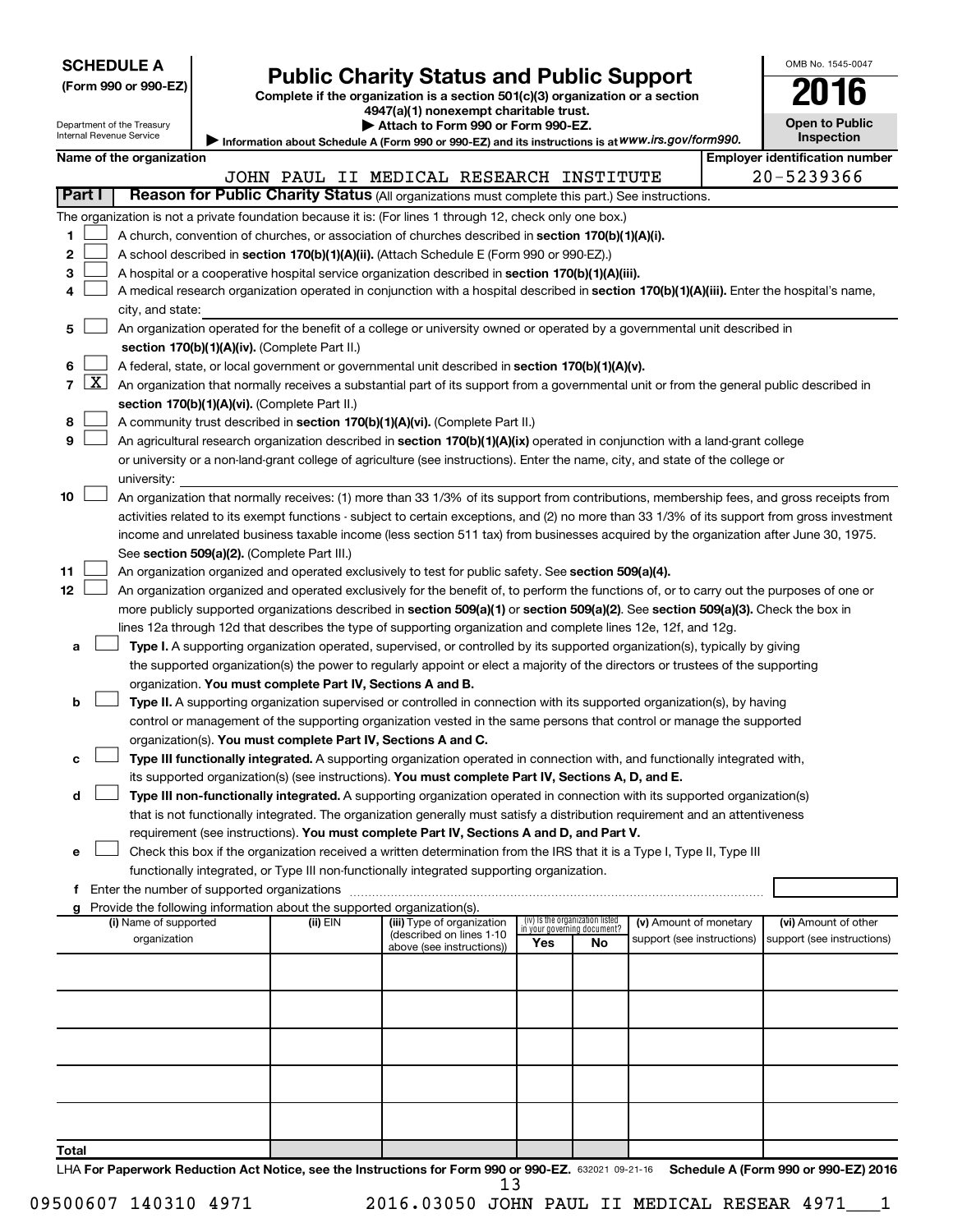## Schedule A (Form 990 or 990-EZ) 2016 JOHN PAUL II MEDICAL RESEARCH INSTITUTE 20-5239366 <sub>Page</sub> 2 **Part II Support Schedule for Organizations Described in Sections 170(b)(1)(A)(iv) and 170(b)(1)(A)(vi)**

(Complete only if you checked the box on line 5, 7, or 8 of Part I or if the organization failed to qualify under Part III. If the organization fails to qualify under the tests listed below, please complete Part III.)

| Calendar year (or fiscal year beginning in)<br>(a) 2012<br>(f) Total<br>(b) 2013<br>$(c)$ 2014<br>$(d)$ 2015<br>(e) 2016<br>1 Gifts, grants, contributions, and<br>membership fees received. (Do not<br>172,647.<br>847,016.<br>253,759.<br>243,185.<br>1630805.<br>114, 198.<br>include any "unusual grants.")<br>2 Tax revenues levied for the organ-<br>ization's benefit and either paid to<br>or expended on its behalf<br>3 The value of services or facilities<br>furnished by a governmental unit to<br>the organization without charge<br>847,016.<br>253,759.<br>243, 185.<br>1630805.<br>114, 198.<br>172,647.<br>4 Total. Add lines 1 through 3<br>The portion of total contributions<br>5.<br>by each person (other than a<br>governmental unit or publicly<br>supported organization) included<br>on line 1 that exceeds 2% of the<br>amount shown on line 11,<br>77,657.<br>column (f)<br>1553148.<br>6 Public support. Subtract line 5 from line 4.<br><b>Section B. Total Support</b><br>Calendar year (or fiscal year beginning in) $\blacktriangleright$<br>(a) 2012<br>(b) 2013<br>$(c)$ 2014<br>$(d)$ 2015<br>(e) 2016<br>(f) Total<br>847,016.<br>253,759.<br>1630805.<br>172,647.<br>$\overline{243,185}$ .<br>114, 198.<br><b>7</b> Amounts from line 4<br>8 Gross income from interest,<br>dividends, payments received on<br>securities loans, rents, royalties<br>29.<br>25.<br>296.<br>14.<br>48.<br>412.<br>and income from similar sources<br><b>9</b> Net income from unrelated business<br>activities, whether or not the<br>business is regularly carried on<br>10 Other income. Do not include gain<br>or loss from the sale of capital<br>3,900.<br>3,900.<br>assets (Explain in Part VI.)<br>1635117.<br>11 Total support. Add lines 7 through 10<br>12<br>12 Gross receipts from related activities, etc. (see instructions)<br>13 First five years. If the Form 990 is for the organization's first, second, third, fourth, or fifth tax year as a section 501(c)(3)<br>organization, check this box and stop here<br>Section C. Computation of Public Support Percentage<br>94.99<br>%<br>14<br>93.39<br>15<br>%<br>16a 33 1/3% support test - 2016. If the organization did not check the box on line 13, and line 14 is 33 1/3% or more, check this box and<br>$\blacktriangleright$ $\mathbf{X}$<br>stop here. The organization qualifies as a publicly supported organization manufaction manufacture or the organization<br>b 33 1/3% support test - 2015. If the organization did not check a box on line 13 or 16a, and line 15 is 33 1/3% or more, check this box<br>17a 10% -facts-and-circumstances test - 2016. If the organization did not check a box on line 13, 16a, or 16b, and line 14 is 10% or more,<br>and if the organization meets the "facts-and-circumstances" test, check this box and stop here. Explain in Part VI how the organization<br>b 10% -facts-and-circumstances test - 2015. If the organization did not check a box on line 13, 16a, 16b, or 17a, and line 15 is 10% or<br>more, and if the organization meets the "facts-and-circumstances" test, check this box and <b>stop here.</b> Explain in Part VI how the<br>organization meets the "facts-and-circumstances" test. The organization qualifies as a publicly supported organization<br>18 Private foundation. If the organization did not check a box on line 13, 16a, 16b, 17a, or 17b, check this box and see instructions<br>Schedule A (Form 990 or 990-EZ) 2016 | <b>Section A. Public Support</b> |  |  |  |
|------------------------------------------------------------------------------------------------------------------------------------------------------------------------------------------------------------------------------------------------------------------------------------------------------------------------------------------------------------------------------------------------------------------------------------------------------------------------------------------------------------------------------------------------------------------------------------------------------------------------------------------------------------------------------------------------------------------------------------------------------------------------------------------------------------------------------------------------------------------------------------------------------------------------------------------------------------------------------------------------------------------------------------------------------------------------------------------------------------------------------------------------------------------------------------------------------------------------------------------------------------------------------------------------------------------------------------------------------------------------------------------------------------------------------------------------------------------------------------------------------------------------------------------------------------------------------------------------------------------------------------------------------------------------------------------------------------------------------------------------------------------------------------------------------------------------------------------------------------------------------------------------------------------------------------------------------------------------------------------------------------------------------------------------------------------------------------------------------------------------------------------------------------------------------------------------------------------------------------------------------------------------------------------------------------------------------------------------------------------------------------------------------------------------------------------------------------------------------------------------------------------------------------------------------------------------------------------------------------------------------------------------------------------------------------------------------------------------------------------------------------------------------------------------------------------------------------------------------------------------------------------------------------------------------------------------------------------------------------------------------------------------------------------------------------------------------------------------------------------------------------------------------------------------------------------------------------------------------------------------------------------------------------------------------------------------------------------------------------------------------------------------------------------------------------------------------------------------------------------------------------|----------------------------------|--|--|--|
|                                                                                                                                                                                                                                                                                                                                                                                                                                                                                                                                                                                                                                                                                                                                                                                                                                                                                                                                                                                                                                                                                                                                                                                                                                                                                                                                                                                                                                                                                                                                                                                                                                                                                                                                                                                                                                                                                                                                                                                                                                                                                                                                                                                                                                                                                                                                                                                                                                                                                                                                                                                                                                                                                                                                                                                                                                                                                                                                                                                                                                                                                                                                                                                                                                                                                                                                                                                                                                                                                                            |                                  |  |  |  |
|                                                                                                                                                                                                                                                                                                                                                                                                                                                                                                                                                                                                                                                                                                                                                                                                                                                                                                                                                                                                                                                                                                                                                                                                                                                                                                                                                                                                                                                                                                                                                                                                                                                                                                                                                                                                                                                                                                                                                                                                                                                                                                                                                                                                                                                                                                                                                                                                                                                                                                                                                                                                                                                                                                                                                                                                                                                                                                                                                                                                                                                                                                                                                                                                                                                                                                                                                                                                                                                                                                            |                                  |  |  |  |
|                                                                                                                                                                                                                                                                                                                                                                                                                                                                                                                                                                                                                                                                                                                                                                                                                                                                                                                                                                                                                                                                                                                                                                                                                                                                                                                                                                                                                                                                                                                                                                                                                                                                                                                                                                                                                                                                                                                                                                                                                                                                                                                                                                                                                                                                                                                                                                                                                                                                                                                                                                                                                                                                                                                                                                                                                                                                                                                                                                                                                                                                                                                                                                                                                                                                                                                                                                                                                                                                                                            |                                  |  |  |  |
|                                                                                                                                                                                                                                                                                                                                                                                                                                                                                                                                                                                                                                                                                                                                                                                                                                                                                                                                                                                                                                                                                                                                                                                                                                                                                                                                                                                                                                                                                                                                                                                                                                                                                                                                                                                                                                                                                                                                                                                                                                                                                                                                                                                                                                                                                                                                                                                                                                                                                                                                                                                                                                                                                                                                                                                                                                                                                                                                                                                                                                                                                                                                                                                                                                                                                                                                                                                                                                                                                                            |                                  |  |  |  |
|                                                                                                                                                                                                                                                                                                                                                                                                                                                                                                                                                                                                                                                                                                                                                                                                                                                                                                                                                                                                                                                                                                                                                                                                                                                                                                                                                                                                                                                                                                                                                                                                                                                                                                                                                                                                                                                                                                                                                                                                                                                                                                                                                                                                                                                                                                                                                                                                                                                                                                                                                                                                                                                                                                                                                                                                                                                                                                                                                                                                                                                                                                                                                                                                                                                                                                                                                                                                                                                                                                            |                                  |  |  |  |
|                                                                                                                                                                                                                                                                                                                                                                                                                                                                                                                                                                                                                                                                                                                                                                                                                                                                                                                                                                                                                                                                                                                                                                                                                                                                                                                                                                                                                                                                                                                                                                                                                                                                                                                                                                                                                                                                                                                                                                                                                                                                                                                                                                                                                                                                                                                                                                                                                                                                                                                                                                                                                                                                                                                                                                                                                                                                                                                                                                                                                                                                                                                                                                                                                                                                                                                                                                                                                                                                                                            |                                  |  |  |  |
|                                                                                                                                                                                                                                                                                                                                                                                                                                                                                                                                                                                                                                                                                                                                                                                                                                                                                                                                                                                                                                                                                                                                                                                                                                                                                                                                                                                                                                                                                                                                                                                                                                                                                                                                                                                                                                                                                                                                                                                                                                                                                                                                                                                                                                                                                                                                                                                                                                                                                                                                                                                                                                                                                                                                                                                                                                                                                                                                                                                                                                                                                                                                                                                                                                                                                                                                                                                                                                                                                                            |                                  |  |  |  |
|                                                                                                                                                                                                                                                                                                                                                                                                                                                                                                                                                                                                                                                                                                                                                                                                                                                                                                                                                                                                                                                                                                                                                                                                                                                                                                                                                                                                                                                                                                                                                                                                                                                                                                                                                                                                                                                                                                                                                                                                                                                                                                                                                                                                                                                                                                                                                                                                                                                                                                                                                                                                                                                                                                                                                                                                                                                                                                                                                                                                                                                                                                                                                                                                                                                                                                                                                                                                                                                                                                            |                                  |  |  |  |
|                                                                                                                                                                                                                                                                                                                                                                                                                                                                                                                                                                                                                                                                                                                                                                                                                                                                                                                                                                                                                                                                                                                                                                                                                                                                                                                                                                                                                                                                                                                                                                                                                                                                                                                                                                                                                                                                                                                                                                                                                                                                                                                                                                                                                                                                                                                                                                                                                                                                                                                                                                                                                                                                                                                                                                                                                                                                                                                                                                                                                                                                                                                                                                                                                                                                                                                                                                                                                                                                                                            |                                  |  |  |  |
|                                                                                                                                                                                                                                                                                                                                                                                                                                                                                                                                                                                                                                                                                                                                                                                                                                                                                                                                                                                                                                                                                                                                                                                                                                                                                                                                                                                                                                                                                                                                                                                                                                                                                                                                                                                                                                                                                                                                                                                                                                                                                                                                                                                                                                                                                                                                                                                                                                                                                                                                                                                                                                                                                                                                                                                                                                                                                                                                                                                                                                                                                                                                                                                                                                                                                                                                                                                                                                                                                                            |                                  |  |  |  |
|                                                                                                                                                                                                                                                                                                                                                                                                                                                                                                                                                                                                                                                                                                                                                                                                                                                                                                                                                                                                                                                                                                                                                                                                                                                                                                                                                                                                                                                                                                                                                                                                                                                                                                                                                                                                                                                                                                                                                                                                                                                                                                                                                                                                                                                                                                                                                                                                                                                                                                                                                                                                                                                                                                                                                                                                                                                                                                                                                                                                                                                                                                                                                                                                                                                                                                                                                                                                                                                                                                            |                                  |  |  |  |
|                                                                                                                                                                                                                                                                                                                                                                                                                                                                                                                                                                                                                                                                                                                                                                                                                                                                                                                                                                                                                                                                                                                                                                                                                                                                                                                                                                                                                                                                                                                                                                                                                                                                                                                                                                                                                                                                                                                                                                                                                                                                                                                                                                                                                                                                                                                                                                                                                                                                                                                                                                                                                                                                                                                                                                                                                                                                                                                                                                                                                                                                                                                                                                                                                                                                                                                                                                                                                                                                                                            |                                  |  |  |  |
|                                                                                                                                                                                                                                                                                                                                                                                                                                                                                                                                                                                                                                                                                                                                                                                                                                                                                                                                                                                                                                                                                                                                                                                                                                                                                                                                                                                                                                                                                                                                                                                                                                                                                                                                                                                                                                                                                                                                                                                                                                                                                                                                                                                                                                                                                                                                                                                                                                                                                                                                                                                                                                                                                                                                                                                                                                                                                                                                                                                                                                                                                                                                                                                                                                                                                                                                                                                                                                                                                                            |                                  |  |  |  |
|                                                                                                                                                                                                                                                                                                                                                                                                                                                                                                                                                                                                                                                                                                                                                                                                                                                                                                                                                                                                                                                                                                                                                                                                                                                                                                                                                                                                                                                                                                                                                                                                                                                                                                                                                                                                                                                                                                                                                                                                                                                                                                                                                                                                                                                                                                                                                                                                                                                                                                                                                                                                                                                                                                                                                                                                                                                                                                                                                                                                                                                                                                                                                                                                                                                                                                                                                                                                                                                                                                            |                                  |  |  |  |
|                                                                                                                                                                                                                                                                                                                                                                                                                                                                                                                                                                                                                                                                                                                                                                                                                                                                                                                                                                                                                                                                                                                                                                                                                                                                                                                                                                                                                                                                                                                                                                                                                                                                                                                                                                                                                                                                                                                                                                                                                                                                                                                                                                                                                                                                                                                                                                                                                                                                                                                                                                                                                                                                                                                                                                                                                                                                                                                                                                                                                                                                                                                                                                                                                                                                                                                                                                                                                                                                                                            |                                  |  |  |  |
|                                                                                                                                                                                                                                                                                                                                                                                                                                                                                                                                                                                                                                                                                                                                                                                                                                                                                                                                                                                                                                                                                                                                                                                                                                                                                                                                                                                                                                                                                                                                                                                                                                                                                                                                                                                                                                                                                                                                                                                                                                                                                                                                                                                                                                                                                                                                                                                                                                                                                                                                                                                                                                                                                                                                                                                                                                                                                                                                                                                                                                                                                                                                                                                                                                                                                                                                                                                                                                                                                                            |                                  |  |  |  |
|                                                                                                                                                                                                                                                                                                                                                                                                                                                                                                                                                                                                                                                                                                                                                                                                                                                                                                                                                                                                                                                                                                                                                                                                                                                                                                                                                                                                                                                                                                                                                                                                                                                                                                                                                                                                                                                                                                                                                                                                                                                                                                                                                                                                                                                                                                                                                                                                                                                                                                                                                                                                                                                                                                                                                                                                                                                                                                                                                                                                                                                                                                                                                                                                                                                                                                                                                                                                                                                                                                            |                                  |  |  |  |
|                                                                                                                                                                                                                                                                                                                                                                                                                                                                                                                                                                                                                                                                                                                                                                                                                                                                                                                                                                                                                                                                                                                                                                                                                                                                                                                                                                                                                                                                                                                                                                                                                                                                                                                                                                                                                                                                                                                                                                                                                                                                                                                                                                                                                                                                                                                                                                                                                                                                                                                                                                                                                                                                                                                                                                                                                                                                                                                                                                                                                                                                                                                                                                                                                                                                                                                                                                                                                                                                                                            |                                  |  |  |  |
|                                                                                                                                                                                                                                                                                                                                                                                                                                                                                                                                                                                                                                                                                                                                                                                                                                                                                                                                                                                                                                                                                                                                                                                                                                                                                                                                                                                                                                                                                                                                                                                                                                                                                                                                                                                                                                                                                                                                                                                                                                                                                                                                                                                                                                                                                                                                                                                                                                                                                                                                                                                                                                                                                                                                                                                                                                                                                                                                                                                                                                                                                                                                                                                                                                                                                                                                                                                                                                                                                                            |                                  |  |  |  |
|                                                                                                                                                                                                                                                                                                                                                                                                                                                                                                                                                                                                                                                                                                                                                                                                                                                                                                                                                                                                                                                                                                                                                                                                                                                                                                                                                                                                                                                                                                                                                                                                                                                                                                                                                                                                                                                                                                                                                                                                                                                                                                                                                                                                                                                                                                                                                                                                                                                                                                                                                                                                                                                                                                                                                                                                                                                                                                                                                                                                                                                                                                                                                                                                                                                                                                                                                                                                                                                                                                            |                                  |  |  |  |
|                                                                                                                                                                                                                                                                                                                                                                                                                                                                                                                                                                                                                                                                                                                                                                                                                                                                                                                                                                                                                                                                                                                                                                                                                                                                                                                                                                                                                                                                                                                                                                                                                                                                                                                                                                                                                                                                                                                                                                                                                                                                                                                                                                                                                                                                                                                                                                                                                                                                                                                                                                                                                                                                                                                                                                                                                                                                                                                                                                                                                                                                                                                                                                                                                                                                                                                                                                                                                                                                                                            |                                  |  |  |  |
|                                                                                                                                                                                                                                                                                                                                                                                                                                                                                                                                                                                                                                                                                                                                                                                                                                                                                                                                                                                                                                                                                                                                                                                                                                                                                                                                                                                                                                                                                                                                                                                                                                                                                                                                                                                                                                                                                                                                                                                                                                                                                                                                                                                                                                                                                                                                                                                                                                                                                                                                                                                                                                                                                                                                                                                                                                                                                                                                                                                                                                                                                                                                                                                                                                                                                                                                                                                                                                                                                                            |                                  |  |  |  |
|                                                                                                                                                                                                                                                                                                                                                                                                                                                                                                                                                                                                                                                                                                                                                                                                                                                                                                                                                                                                                                                                                                                                                                                                                                                                                                                                                                                                                                                                                                                                                                                                                                                                                                                                                                                                                                                                                                                                                                                                                                                                                                                                                                                                                                                                                                                                                                                                                                                                                                                                                                                                                                                                                                                                                                                                                                                                                                                                                                                                                                                                                                                                                                                                                                                                                                                                                                                                                                                                                                            |                                  |  |  |  |
|                                                                                                                                                                                                                                                                                                                                                                                                                                                                                                                                                                                                                                                                                                                                                                                                                                                                                                                                                                                                                                                                                                                                                                                                                                                                                                                                                                                                                                                                                                                                                                                                                                                                                                                                                                                                                                                                                                                                                                                                                                                                                                                                                                                                                                                                                                                                                                                                                                                                                                                                                                                                                                                                                                                                                                                                                                                                                                                                                                                                                                                                                                                                                                                                                                                                                                                                                                                                                                                                                                            |                                  |  |  |  |
|                                                                                                                                                                                                                                                                                                                                                                                                                                                                                                                                                                                                                                                                                                                                                                                                                                                                                                                                                                                                                                                                                                                                                                                                                                                                                                                                                                                                                                                                                                                                                                                                                                                                                                                                                                                                                                                                                                                                                                                                                                                                                                                                                                                                                                                                                                                                                                                                                                                                                                                                                                                                                                                                                                                                                                                                                                                                                                                                                                                                                                                                                                                                                                                                                                                                                                                                                                                                                                                                                                            |                                  |  |  |  |
|                                                                                                                                                                                                                                                                                                                                                                                                                                                                                                                                                                                                                                                                                                                                                                                                                                                                                                                                                                                                                                                                                                                                                                                                                                                                                                                                                                                                                                                                                                                                                                                                                                                                                                                                                                                                                                                                                                                                                                                                                                                                                                                                                                                                                                                                                                                                                                                                                                                                                                                                                                                                                                                                                                                                                                                                                                                                                                                                                                                                                                                                                                                                                                                                                                                                                                                                                                                                                                                                                                            |                                  |  |  |  |
|                                                                                                                                                                                                                                                                                                                                                                                                                                                                                                                                                                                                                                                                                                                                                                                                                                                                                                                                                                                                                                                                                                                                                                                                                                                                                                                                                                                                                                                                                                                                                                                                                                                                                                                                                                                                                                                                                                                                                                                                                                                                                                                                                                                                                                                                                                                                                                                                                                                                                                                                                                                                                                                                                                                                                                                                                                                                                                                                                                                                                                                                                                                                                                                                                                                                                                                                                                                                                                                                                                            |                                  |  |  |  |
|                                                                                                                                                                                                                                                                                                                                                                                                                                                                                                                                                                                                                                                                                                                                                                                                                                                                                                                                                                                                                                                                                                                                                                                                                                                                                                                                                                                                                                                                                                                                                                                                                                                                                                                                                                                                                                                                                                                                                                                                                                                                                                                                                                                                                                                                                                                                                                                                                                                                                                                                                                                                                                                                                                                                                                                                                                                                                                                                                                                                                                                                                                                                                                                                                                                                                                                                                                                                                                                                                                            |                                  |  |  |  |
|                                                                                                                                                                                                                                                                                                                                                                                                                                                                                                                                                                                                                                                                                                                                                                                                                                                                                                                                                                                                                                                                                                                                                                                                                                                                                                                                                                                                                                                                                                                                                                                                                                                                                                                                                                                                                                                                                                                                                                                                                                                                                                                                                                                                                                                                                                                                                                                                                                                                                                                                                                                                                                                                                                                                                                                                                                                                                                                                                                                                                                                                                                                                                                                                                                                                                                                                                                                                                                                                                                            |                                  |  |  |  |
|                                                                                                                                                                                                                                                                                                                                                                                                                                                                                                                                                                                                                                                                                                                                                                                                                                                                                                                                                                                                                                                                                                                                                                                                                                                                                                                                                                                                                                                                                                                                                                                                                                                                                                                                                                                                                                                                                                                                                                                                                                                                                                                                                                                                                                                                                                                                                                                                                                                                                                                                                                                                                                                                                                                                                                                                                                                                                                                                                                                                                                                                                                                                                                                                                                                                                                                                                                                                                                                                                                            |                                  |  |  |  |
|                                                                                                                                                                                                                                                                                                                                                                                                                                                                                                                                                                                                                                                                                                                                                                                                                                                                                                                                                                                                                                                                                                                                                                                                                                                                                                                                                                                                                                                                                                                                                                                                                                                                                                                                                                                                                                                                                                                                                                                                                                                                                                                                                                                                                                                                                                                                                                                                                                                                                                                                                                                                                                                                                                                                                                                                                                                                                                                                                                                                                                                                                                                                                                                                                                                                                                                                                                                                                                                                                                            |                                  |  |  |  |
|                                                                                                                                                                                                                                                                                                                                                                                                                                                                                                                                                                                                                                                                                                                                                                                                                                                                                                                                                                                                                                                                                                                                                                                                                                                                                                                                                                                                                                                                                                                                                                                                                                                                                                                                                                                                                                                                                                                                                                                                                                                                                                                                                                                                                                                                                                                                                                                                                                                                                                                                                                                                                                                                                                                                                                                                                                                                                                                                                                                                                                                                                                                                                                                                                                                                                                                                                                                                                                                                                                            |                                  |  |  |  |
|                                                                                                                                                                                                                                                                                                                                                                                                                                                                                                                                                                                                                                                                                                                                                                                                                                                                                                                                                                                                                                                                                                                                                                                                                                                                                                                                                                                                                                                                                                                                                                                                                                                                                                                                                                                                                                                                                                                                                                                                                                                                                                                                                                                                                                                                                                                                                                                                                                                                                                                                                                                                                                                                                                                                                                                                                                                                                                                                                                                                                                                                                                                                                                                                                                                                                                                                                                                                                                                                                                            |                                  |  |  |  |
|                                                                                                                                                                                                                                                                                                                                                                                                                                                                                                                                                                                                                                                                                                                                                                                                                                                                                                                                                                                                                                                                                                                                                                                                                                                                                                                                                                                                                                                                                                                                                                                                                                                                                                                                                                                                                                                                                                                                                                                                                                                                                                                                                                                                                                                                                                                                                                                                                                                                                                                                                                                                                                                                                                                                                                                                                                                                                                                                                                                                                                                                                                                                                                                                                                                                                                                                                                                                                                                                                                            |                                  |  |  |  |
|                                                                                                                                                                                                                                                                                                                                                                                                                                                                                                                                                                                                                                                                                                                                                                                                                                                                                                                                                                                                                                                                                                                                                                                                                                                                                                                                                                                                                                                                                                                                                                                                                                                                                                                                                                                                                                                                                                                                                                                                                                                                                                                                                                                                                                                                                                                                                                                                                                                                                                                                                                                                                                                                                                                                                                                                                                                                                                                                                                                                                                                                                                                                                                                                                                                                                                                                                                                                                                                                                                            |                                  |  |  |  |
|                                                                                                                                                                                                                                                                                                                                                                                                                                                                                                                                                                                                                                                                                                                                                                                                                                                                                                                                                                                                                                                                                                                                                                                                                                                                                                                                                                                                                                                                                                                                                                                                                                                                                                                                                                                                                                                                                                                                                                                                                                                                                                                                                                                                                                                                                                                                                                                                                                                                                                                                                                                                                                                                                                                                                                                                                                                                                                                                                                                                                                                                                                                                                                                                                                                                                                                                                                                                                                                                                                            |                                  |  |  |  |
|                                                                                                                                                                                                                                                                                                                                                                                                                                                                                                                                                                                                                                                                                                                                                                                                                                                                                                                                                                                                                                                                                                                                                                                                                                                                                                                                                                                                                                                                                                                                                                                                                                                                                                                                                                                                                                                                                                                                                                                                                                                                                                                                                                                                                                                                                                                                                                                                                                                                                                                                                                                                                                                                                                                                                                                                                                                                                                                                                                                                                                                                                                                                                                                                                                                                                                                                                                                                                                                                                                            |                                  |  |  |  |
|                                                                                                                                                                                                                                                                                                                                                                                                                                                                                                                                                                                                                                                                                                                                                                                                                                                                                                                                                                                                                                                                                                                                                                                                                                                                                                                                                                                                                                                                                                                                                                                                                                                                                                                                                                                                                                                                                                                                                                                                                                                                                                                                                                                                                                                                                                                                                                                                                                                                                                                                                                                                                                                                                                                                                                                                                                                                                                                                                                                                                                                                                                                                                                                                                                                                                                                                                                                                                                                                                                            |                                  |  |  |  |
|                                                                                                                                                                                                                                                                                                                                                                                                                                                                                                                                                                                                                                                                                                                                                                                                                                                                                                                                                                                                                                                                                                                                                                                                                                                                                                                                                                                                                                                                                                                                                                                                                                                                                                                                                                                                                                                                                                                                                                                                                                                                                                                                                                                                                                                                                                                                                                                                                                                                                                                                                                                                                                                                                                                                                                                                                                                                                                                                                                                                                                                                                                                                                                                                                                                                                                                                                                                                                                                                                                            |                                  |  |  |  |
|                                                                                                                                                                                                                                                                                                                                                                                                                                                                                                                                                                                                                                                                                                                                                                                                                                                                                                                                                                                                                                                                                                                                                                                                                                                                                                                                                                                                                                                                                                                                                                                                                                                                                                                                                                                                                                                                                                                                                                                                                                                                                                                                                                                                                                                                                                                                                                                                                                                                                                                                                                                                                                                                                                                                                                                                                                                                                                                                                                                                                                                                                                                                                                                                                                                                                                                                                                                                                                                                                                            |                                  |  |  |  |
|                                                                                                                                                                                                                                                                                                                                                                                                                                                                                                                                                                                                                                                                                                                                                                                                                                                                                                                                                                                                                                                                                                                                                                                                                                                                                                                                                                                                                                                                                                                                                                                                                                                                                                                                                                                                                                                                                                                                                                                                                                                                                                                                                                                                                                                                                                                                                                                                                                                                                                                                                                                                                                                                                                                                                                                                                                                                                                                                                                                                                                                                                                                                                                                                                                                                                                                                                                                                                                                                                                            |                                  |  |  |  |
|                                                                                                                                                                                                                                                                                                                                                                                                                                                                                                                                                                                                                                                                                                                                                                                                                                                                                                                                                                                                                                                                                                                                                                                                                                                                                                                                                                                                                                                                                                                                                                                                                                                                                                                                                                                                                                                                                                                                                                                                                                                                                                                                                                                                                                                                                                                                                                                                                                                                                                                                                                                                                                                                                                                                                                                                                                                                                                                                                                                                                                                                                                                                                                                                                                                                                                                                                                                                                                                                                                            |                                  |  |  |  |
|                                                                                                                                                                                                                                                                                                                                                                                                                                                                                                                                                                                                                                                                                                                                                                                                                                                                                                                                                                                                                                                                                                                                                                                                                                                                                                                                                                                                                                                                                                                                                                                                                                                                                                                                                                                                                                                                                                                                                                                                                                                                                                                                                                                                                                                                                                                                                                                                                                                                                                                                                                                                                                                                                                                                                                                                                                                                                                                                                                                                                                                                                                                                                                                                                                                                                                                                                                                                                                                                                                            |                                  |  |  |  |
|                                                                                                                                                                                                                                                                                                                                                                                                                                                                                                                                                                                                                                                                                                                                                                                                                                                                                                                                                                                                                                                                                                                                                                                                                                                                                                                                                                                                                                                                                                                                                                                                                                                                                                                                                                                                                                                                                                                                                                                                                                                                                                                                                                                                                                                                                                                                                                                                                                                                                                                                                                                                                                                                                                                                                                                                                                                                                                                                                                                                                                                                                                                                                                                                                                                                                                                                                                                                                                                                                                            |                                  |  |  |  |
|                                                                                                                                                                                                                                                                                                                                                                                                                                                                                                                                                                                                                                                                                                                                                                                                                                                                                                                                                                                                                                                                                                                                                                                                                                                                                                                                                                                                                                                                                                                                                                                                                                                                                                                                                                                                                                                                                                                                                                                                                                                                                                                                                                                                                                                                                                                                                                                                                                                                                                                                                                                                                                                                                                                                                                                                                                                                                                                                                                                                                                                                                                                                                                                                                                                                                                                                                                                                                                                                                                            |                                  |  |  |  |
|                                                                                                                                                                                                                                                                                                                                                                                                                                                                                                                                                                                                                                                                                                                                                                                                                                                                                                                                                                                                                                                                                                                                                                                                                                                                                                                                                                                                                                                                                                                                                                                                                                                                                                                                                                                                                                                                                                                                                                                                                                                                                                                                                                                                                                                                                                                                                                                                                                                                                                                                                                                                                                                                                                                                                                                                                                                                                                                                                                                                                                                                                                                                                                                                                                                                                                                                                                                                                                                                                                            |                                  |  |  |  |
|                                                                                                                                                                                                                                                                                                                                                                                                                                                                                                                                                                                                                                                                                                                                                                                                                                                                                                                                                                                                                                                                                                                                                                                                                                                                                                                                                                                                                                                                                                                                                                                                                                                                                                                                                                                                                                                                                                                                                                                                                                                                                                                                                                                                                                                                                                                                                                                                                                                                                                                                                                                                                                                                                                                                                                                                                                                                                                                                                                                                                                                                                                                                                                                                                                                                                                                                                                                                                                                                                                            |                                  |  |  |  |
|                                                                                                                                                                                                                                                                                                                                                                                                                                                                                                                                                                                                                                                                                                                                                                                                                                                                                                                                                                                                                                                                                                                                                                                                                                                                                                                                                                                                                                                                                                                                                                                                                                                                                                                                                                                                                                                                                                                                                                                                                                                                                                                                                                                                                                                                                                                                                                                                                                                                                                                                                                                                                                                                                                                                                                                                                                                                                                                                                                                                                                                                                                                                                                                                                                                                                                                                                                                                                                                                                                            |                                  |  |  |  |
|                                                                                                                                                                                                                                                                                                                                                                                                                                                                                                                                                                                                                                                                                                                                                                                                                                                                                                                                                                                                                                                                                                                                                                                                                                                                                                                                                                                                                                                                                                                                                                                                                                                                                                                                                                                                                                                                                                                                                                                                                                                                                                                                                                                                                                                                                                                                                                                                                                                                                                                                                                                                                                                                                                                                                                                                                                                                                                                                                                                                                                                                                                                                                                                                                                                                                                                                                                                                                                                                                                            |                                  |  |  |  |
|                                                                                                                                                                                                                                                                                                                                                                                                                                                                                                                                                                                                                                                                                                                                                                                                                                                                                                                                                                                                                                                                                                                                                                                                                                                                                                                                                                                                                                                                                                                                                                                                                                                                                                                                                                                                                                                                                                                                                                                                                                                                                                                                                                                                                                                                                                                                                                                                                                                                                                                                                                                                                                                                                                                                                                                                                                                                                                                                                                                                                                                                                                                                                                                                                                                                                                                                                                                                                                                                                                            |                                  |  |  |  |

**Schedule A (Form 990 or 990-EZ) 2016**

632022 09-21-16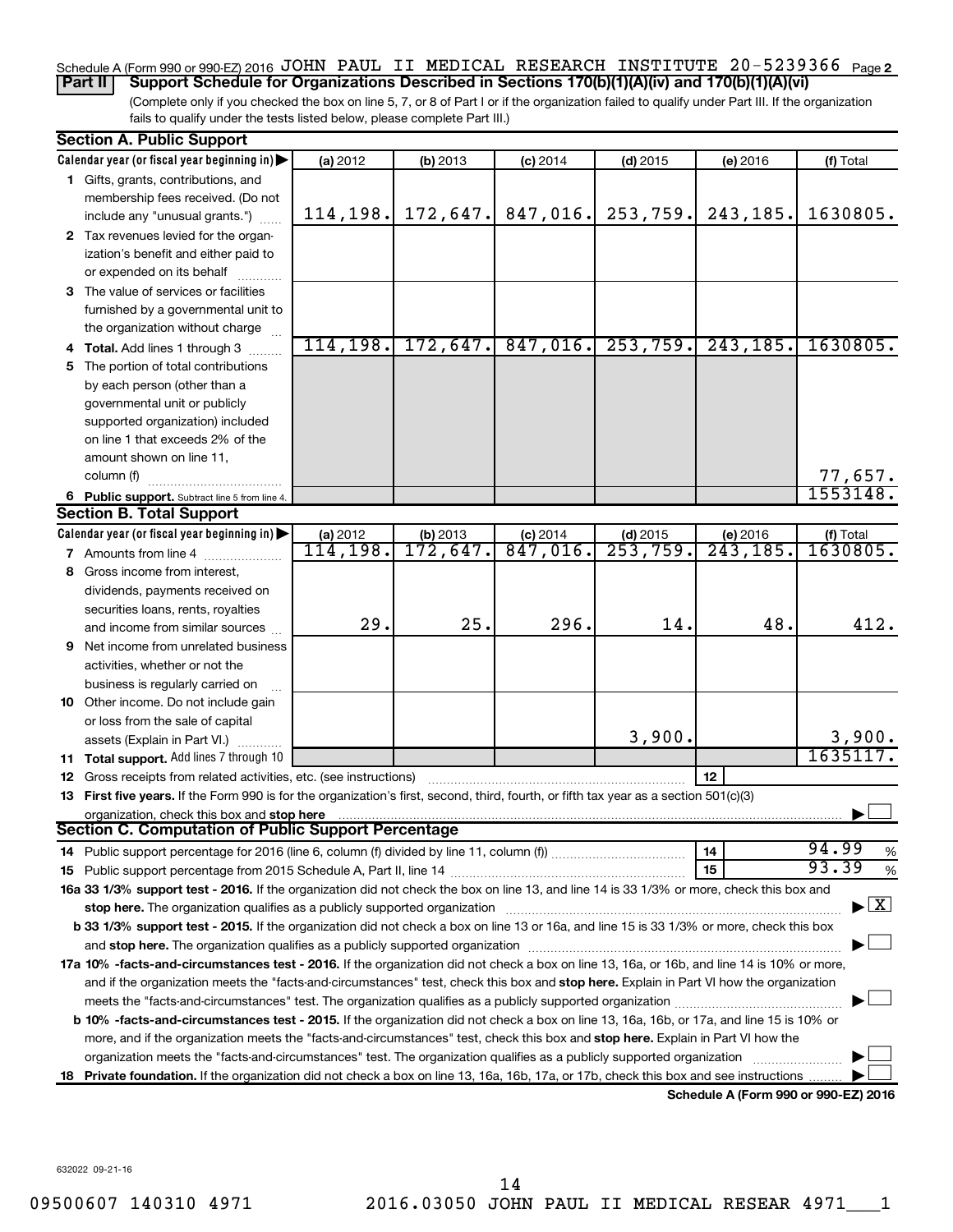## Schedule A (Form 990 or 990-EZ) 2016 JOHN PAUL II MEDICAL RESEARCH INSTITUTE 20-5239366 <sub>Page 3</sub> **Part III Support Schedule for Organizations Described in Section 509(a)(2)**

(Complete only if you checked the box on line 10 of Part I or if the organization failed to qualify under Part II. If the organization fails to qualify under the tests listed below, please complete Part II.)

|              | Calendar year (or fiscal year beginning in)                                                                                                                                            | (a) 2012 | (b) 2013                                    | $(c)$ 2014 | $(d)$ 2015 | (e) 2016 | (f) Total                            |
|--------------|----------------------------------------------------------------------------------------------------------------------------------------------------------------------------------------|----------|---------------------------------------------|------------|------------|----------|--------------------------------------|
|              | 1 Gifts, grants, contributions, and                                                                                                                                                    |          |                                             |            |            |          |                                      |
|              | membership fees received. (Do not                                                                                                                                                      |          |                                             |            |            |          |                                      |
|              | include any "unusual grants.")                                                                                                                                                         |          |                                             |            |            |          |                                      |
| $\mathbf{2}$ | Gross receipts from admissions,<br>merchandise sold or services per-<br>formed, or facilities furnished in<br>any activity that is related to the<br>organization's tax-exempt purpose |          |                                             |            |            |          |                                      |
| 3.           | Gross receipts from activities that                                                                                                                                                    |          |                                             |            |            |          |                                      |
|              | are not an unrelated trade or bus-                                                                                                                                                     |          |                                             |            |            |          |                                      |
|              | iness under section 513                                                                                                                                                                |          |                                             |            |            |          |                                      |
| 4            | Tax revenues levied for the organ-                                                                                                                                                     |          |                                             |            |            |          |                                      |
|              | ization's benefit and either paid to<br>or expended on its behalf<br>.                                                                                                                 |          |                                             |            |            |          |                                      |
| 5            | The value of services or facilities                                                                                                                                                    |          |                                             |            |            |          |                                      |
|              | furnished by a governmental unit to<br>the organization without charge                                                                                                                 |          |                                             |            |            |          |                                      |
| 6            | Total. Add lines 1 through 5                                                                                                                                                           |          |                                             |            |            |          |                                      |
|              | 7a Amounts included on lines 1, 2, and                                                                                                                                                 |          |                                             |            |            |          |                                      |
|              | 3 received from disqualified persons                                                                                                                                                   |          |                                             |            |            |          |                                      |
|              | <b>b</b> Amounts included on lines 2 and 3 received                                                                                                                                    |          |                                             |            |            |          |                                      |
|              | from other than disqualified persons that<br>exceed the greater of \$5,000 or 1% of the<br>amount on line 13 for the year                                                              |          |                                             |            |            |          |                                      |
|              | c Add lines 7a and 7b                                                                                                                                                                  |          |                                             |            |            |          |                                      |
|              | 8 Public support. (Subtract line 7c from line 6.)                                                                                                                                      |          |                                             |            |            |          |                                      |
|              | <b>Section B. Total Support</b>                                                                                                                                                        |          |                                             |            |            |          |                                      |
|              | Calendar year (or fiscal year beginning in)                                                                                                                                            | (a) 2012 | (b) 2013                                    | $(c)$ 2014 | $(d)$ 2015 | (e) 2016 | (f) Total                            |
|              | 9 Amounts from line 6                                                                                                                                                                  |          |                                             |            |            |          |                                      |
|              | <b>10a</b> Gross income from interest,<br>dividends, payments received on<br>securities loans, rents, royalties<br>and income from similar sources                                     |          |                                             |            |            |          |                                      |
|              | <b>b</b> Unrelated business taxable income                                                                                                                                             |          |                                             |            |            |          |                                      |
|              | (less section 511 taxes) from businesses<br>acquired after June 30, 1975                                                                                                               |          |                                             |            |            |          |                                      |
|              | c Add lines 10a and 10b                                                                                                                                                                |          |                                             |            |            |          |                                      |
| 11           | Net income from unrelated business<br>activities not included in line 10b.<br>whether or not the business is<br>regularly carried on                                                   |          |                                             |            |            |          |                                      |
|              | <b>12</b> Other income. Do not include gain<br>or loss from the sale of capital<br>assets (Explain in Part VI.)                                                                        |          |                                             |            |            |          |                                      |
|              | <b>13</b> Total support. (Add lines 9, 10c, 11, and 12.)                                                                                                                               |          |                                             |            |            |          |                                      |
|              | 14 First five years. If the Form 990 is for the organization's first, second, third, fourth, or fifth tax year as a section 501(c)(3) organization,                                    |          |                                             |            |            |          |                                      |
|              |                                                                                                                                                                                        |          |                                             |            |            |          |                                      |
|              | Section C. Computation of Public Support Percentage                                                                                                                                    |          |                                             |            |            |          |                                      |
|              |                                                                                                                                                                                        |          |                                             |            |            | 15       | %                                    |
|              |                                                                                                                                                                                        |          |                                             |            |            | 16       | %                                    |
|              | Section D. Computation of Investment Income Percentage                                                                                                                                 |          |                                             |            |            |          |                                      |
|              |                                                                                                                                                                                        |          |                                             |            |            | 17       | %                                    |
|              |                                                                                                                                                                                        |          |                                             |            |            | 18       | %                                    |
|              | 19a 33 1/3% support tests - 2016. If the organization did not check the box on line 14, and line 15 is more than 33 1/3%, and line 17 is not                                           |          |                                             |            |            |          |                                      |
|              | more than 33 1/3%, check this box and stop here. The organization qualifies as a publicly supported organization                                                                       |          |                                             |            |            |          |                                      |
|              | <b>b 33 1/3% support tests - 2015.</b> If the organization did not check a box on line 14 or line 19a, and line 16 is more than 33 1/3%, and                                           |          |                                             |            |            |          |                                      |
|              | line 18 is not more than 33 1/3%, check this box and stop here. The organization qualifies as a publicly supported organization                                                        |          |                                             |            |            |          |                                      |
|              |                                                                                                                                                                                        |          |                                             |            |            |          |                                      |
|              | 632023 09-21-16                                                                                                                                                                        |          |                                             | 15         |            |          | Schedule A (Form 990 or 990-EZ) 2016 |
|              | 09500607 140310 4971                                                                                                                                                                   |          | 2016.03050 JOHN PAUL II MEDICAL RESEAR 4971 |            |            |          |                                      |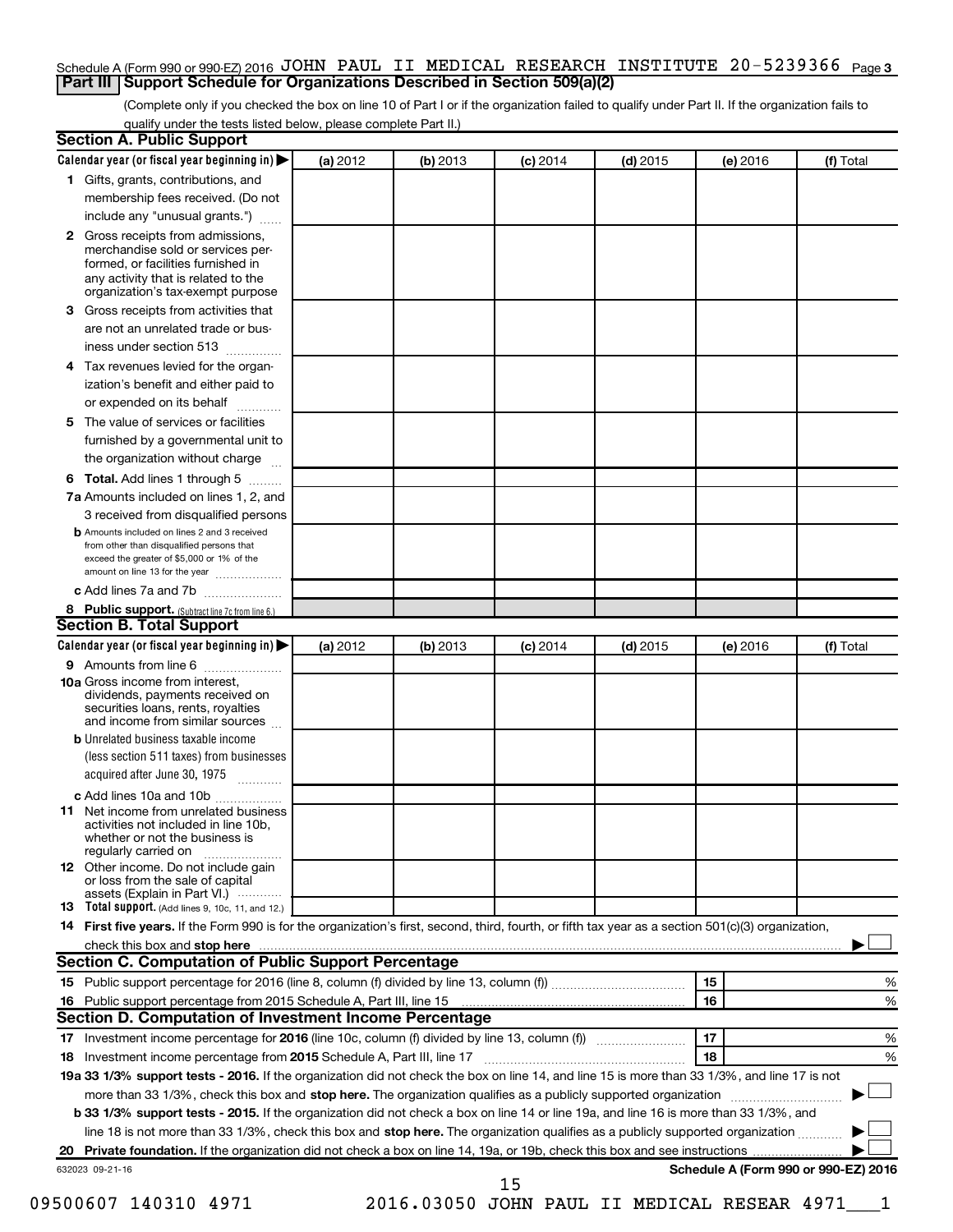## Schedule A (Form 990 or 990-EZ) 2016 JOHN PAUL II MEDICAL RESEARCH INSTITUTE 20-5239366 <sub>Page 4</sub>

## **Part IV Supporting Organizations**

(Complete only if you checked a box in line 12 on Part I. If you checked 12a of Part I, complete Sections A and B. If you checked 12b of Part I, complete Sections A and C. If you checked 12c of Part I, complete Sections A, D, and E. If you checked 12d of Part I, complete Sections A and D, and complete Part V.)

## **Section A. All Supporting Organizations**

- **1** Are all of the organization's supported organizations listed by name in the organization's governing documents? If "No," describe in Part VI how the supported organizations are designated. If designated by *class or purpose, describe the designation. If historic and continuing relationship, explain.*
- **2** Did the organization have any supported organization that does not have an IRS determination of status under section 509(a)(1) or (2)? If "Yes," explain in Part VI how the organization determined that the supported *organization was described in section 509(a)(1) or (2).*
- **3a** Did the organization have a supported organization described in section 501(c)(4), (5), or (6)? If "Yes," answer *(b) and (c) below.*
- **b** Did the organization confirm that each supported organization qualified under section 501(c)(4), (5), or (6) and satisfied the public support tests under section 509(a)(2)? If "Yes," describe in Part VI when and how the *organization made the determination.*
- **c** Did the organization ensure that all support to such organizations was used exclusively for section 170(c)(2)(B) purposes? If "Yes," explain in Part VI what controls the organization put in place to ensure such use.
- **4 a** *If* Was any supported organization not organized in the United States ("foreign supported organization")? *"Yes," and if you checked 12a or 12b in Part I, answer (b) and (c) below.*
- **b** Did the organization have ultimate control and discretion in deciding whether to make grants to the foreign supported organization? If "Yes," describe in Part VI how the organization had such control and discretion *despite being controlled or supervised by or in connection with its supported organizations.*
- **c** Did the organization support any foreign supported organization that does not have an IRS determination under sections 501(c)(3) and 509(a)(1) or (2)? If "Yes," explain in Part VI what controls the organization used *to ensure that all support to the foreign supported organization was used exclusively for section 170(c)(2)(B) purposes.*
- **5a** Did the organization add, substitute, or remove any supported organizations during the tax year? If "Yes," answer (b) and (c) below (if applicable). Also, provide detail in Part VI, including (i) the names and EIN *numbers of the supported organizations added, substituted, or removed; (ii) the reasons for each such action; (iii) the authority under the organization's organizing document authorizing such action; and (iv) how the action was accomplished (such as by amendment to the organizing document).*
- **b** Type I or Type II only. Was any added or substituted supported organization part of a class already designated in the organization's organizing document?
- **c Substitutions only.**  Was the substitution the result of an event beyond the organization's control?
- **6** Did the organization provide support (whether in the form of grants or the provision of services or facilities) to support or benefit one or more of the filing organization's supported organizations? If "Yes," provide detail in anyone other than (i) its supported organizations, (ii) individuals that are part of the charitable class benefited by one or more of its supported organizations, or (iii) other supporting organizations that also *Part VI.*
- **7** Did the organization provide a grant, loan, compensation, or other similar payment to a substantial contributor regard to a substantial contributor? If "Yes," complete Part I of Schedule L (Form 990 or 990-EZ). (defined in section 4958(c)(3)(C)), a family member of a substantial contributor, or a 35% controlled entity with
- **8** Did the organization make a loan to a disqualified person (as defined in section 4958) not described in line 7? *If "Yes," complete Part I of Schedule L (Form 990 or 990-EZ).*
- **9 a** Was the organization controlled directly or indirectly at any time during the tax year by one or more in section 509(a)(1) or (2))? If "Yes," provide detail in Part VI. disqualified persons as defined in section 4946 (other than foundation managers and organizations described
- **b** Did one or more disqualified persons (as defined in line 9a) hold a controlling interest in any entity in which the supporting organization had an interest? If "Yes," provide detail in Part VI.
- **c** Did a disqualified person (as defined in line 9a) have an ownership interest in, or derive any personal benefit from, assets in which the supporting organization also had an interest? If "Yes," provide detail in Part VI.
- **10 a** Was the organization subject to the excess business holdings rules of section 4943 because of section supporting organizations)? If "Yes," answer 10b below. 4943(f) (regarding certain Type II supporting organizations, and all Type III non-functionally integrated
	- **b** Did the organization have any excess business holdings in the tax year? (Use Schedule C, Form 4720, to *determine whether the organization had excess business holdings.)*

632024 09-21-16

**Schedule A (Form 990 or 990-EZ) 2016**

**Yes No**

**1**

**2**

**3a**

**3b**

**3c**

**4a**

**4b**

**4c**

**5a**

**5b 5c**

**6**

**7**

**8**

**9a**

**9b**

**9c**

**10a**

**10b**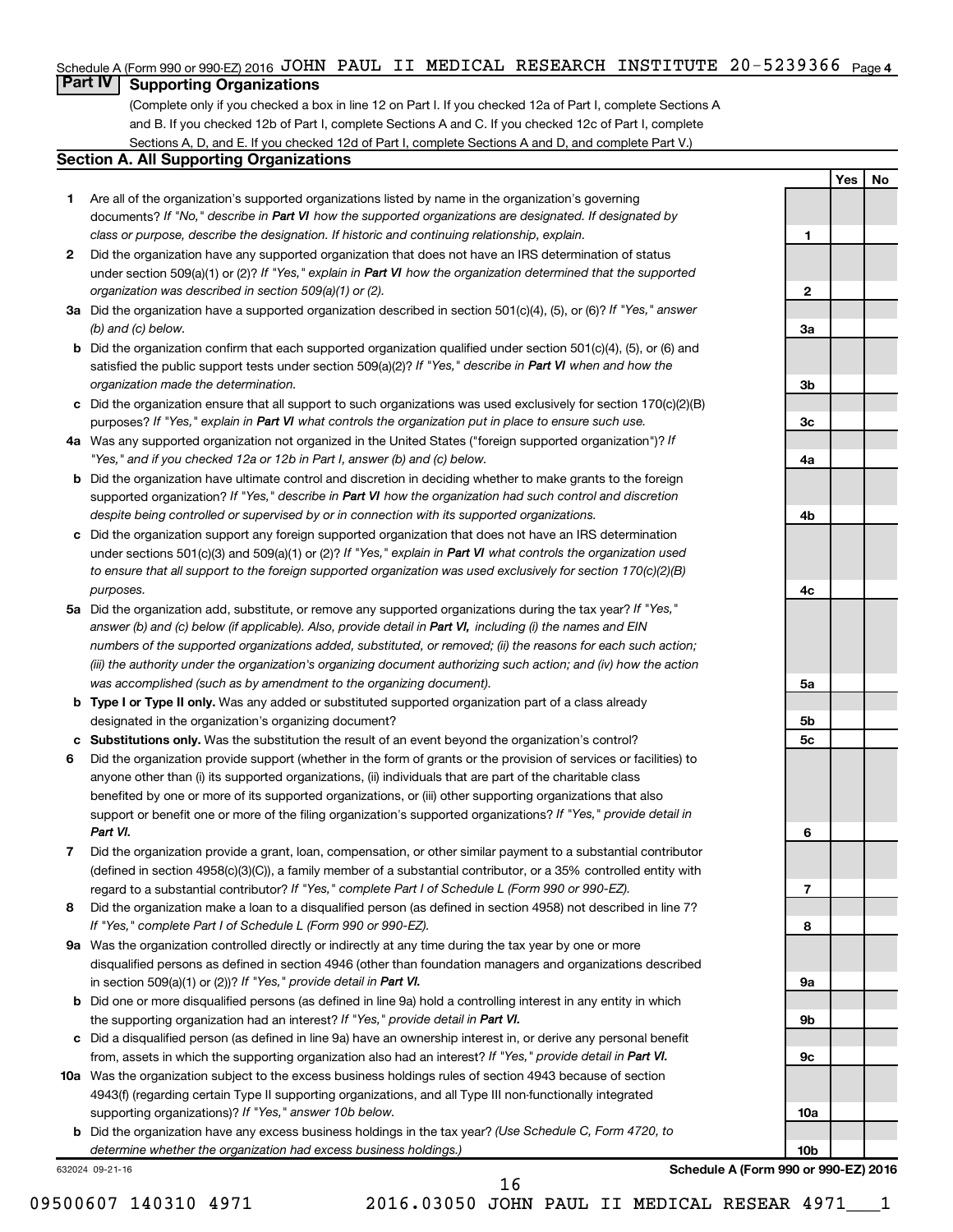### Schedule A (Form 990 or 990-EZ) 2016 JOHN PAUL II MEDICAL RESEARCH INSTITUTE ZU-5Z3Y366 Page 5 **Part IV Supporting Organizations** *(continued)* JOHN PAUL II MEDICAL RESEARCH INSTITUTE 20-5239366

|              | <i>Continued of Barmadaons (Continued)</i>                                                                                                                                   |              |     |    |
|--------------|------------------------------------------------------------------------------------------------------------------------------------------------------------------------------|--------------|-----|----|
|              |                                                                                                                                                                              |              | Yes | No |
| 11           | Has the organization accepted a gift or contribution from any of the following persons?                                                                                      |              |     |    |
|              | a A person who directly or indirectly controls, either alone or together with persons described in (b) and (c)                                                               |              |     |    |
|              | below, the governing body of a supported organization?<br><b>b</b> A family member of a person described in (a) above?                                                       | 11a<br>11b   |     |    |
|              |                                                                                                                                                                              | 11c          |     |    |
|              | c A 35% controlled entity of a person described in (a) or (b) above? If "Yes" to a, b, or c, provide detail in Part VI.<br><b>Section B. Type I Supporting Organizations</b> |              |     |    |
|              |                                                                                                                                                                              |              | Yes | No |
| 1.           | Did the directors, trustees, or membership of one or more supported organizations have the power to                                                                          |              |     |    |
|              | regularly appoint or elect at least a majority of the organization's directors or trustees at all times during the                                                           |              |     |    |
|              | tax year? If "No," describe in Part VI how the supported organization(s) effectively operated, supervised, or                                                                |              |     |    |
|              | controlled the organization's activities. If the organization had more than one supported organization,                                                                      |              |     |    |
|              | describe how the powers to appoint and/or remove directors or trustees were allocated among the supported                                                                    |              |     |    |
|              | organizations and what conditions or restrictions, if any, applied to such powers during the tax year.                                                                       | 1            |     |    |
| $\mathbf{2}$ | Did the organization operate for the benefit of any supported organization other than the supported                                                                          |              |     |    |
|              | organization(s) that operated, supervised, or controlled the supporting organization? If "Yes," explain in                                                                   |              |     |    |
|              | Part VI how providing such benefit carried out the purposes of the supported organization(s) that operated,                                                                  |              |     |    |
|              | supervised, or controlled the supporting organization.                                                                                                                       | $\mathbf{2}$ |     |    |
|              | <b>Section C. Type II Supporting Organizations</b>                                                                                                                           |              |     |    |
|              |                                                                                                                                                                              |              | Yes | No |
| 1.           | Were a majority of the organization's directors or trustees during the tax year also a majority of the directors                                                             |              |     |    |
|              | or trustees of each of the organization's supported organization(s)? If "No," describe in Part VI how control                                                                |              |     |    |
|              | or management of the supporting organization was vested in the same persons that controlled or managed                                                                       |              |     |    |
|              | the supported organization(s).                                                                                                                                               | 1            |     |    |
|              | <b>Section D. All Type III Supporting Organizations</b>                                                                                                                      |              |     |    |
|              |                                                                                                                                                                              |              | Yes | No |
| 1.           | Did the organization provide to each of its supported organizations, by the last day of the fifth month of the                                                               |              |     |    |
|              | organization's tax year, (i) a written notice describing the type and amount of support provided during the prior tax                                                        |              |     |    |
|              | year, (ii) a copy of the Form 990 that was most recently filed as of the date of notification, and (iii) copies of the                                                       |              |     |    |
|              | organization's governing documents in effect on the date of notification, to the extent not previously provided?                                                             | 1            |     |    |
| $\mathbf{2}$ | Were any of the organization's officers, directors, or trustees either (i) appointed or elected by the supported                                                             |              |     |    |
|              | organization(s) or (ii) serving on the governing body of a supported organization? If "No," explain in Part VI how                                                           |              |     |    |
|              | the organization maintained a close and continuous working relationship with the supported organization(s).                                                                  | $\mathbf{2}$ |     |    |
| 3            | By reason of the relationship described in (2), did the organization's supported organizations have a                                                                        |              |     |    |
|              | significant voice in the organization's investment policies and in directing the use of the organization's                                                                   |              |     |    |
|              | income or assets at all times during the tax year? If "Yes," describe in Part VI the role the organization's                                                                 |              |     |    |
|              | supported organizations played in this regard.                                                                                                                               | 3            |     |    |
|              | <b>Section E. Type III Functionally Integrated Supporting Organizations</b>                                                                                                  |              |     |    |
| 1            | Check the box next to the method that the organization used to satisfy the Integral Part Test during the yea(see instructions).                                              |              |     |    |
| a            | The organization satisfied the Activities Test. Complete line 2 below.                                                                                                       |              |     |    |
| b            | The organization is the parent of each of its supported organizations. Complete line 3 below.                                                                                |              |     |    |
| C            | The organization supported a governmental entity. Describe in Part VI how you supported a government entity (see instructions).                                              |              |     |    |
| 2            | Activities Test. Answer (a) and (b) below.                                                                                                                                   |              | Yes | No |
| a            | Did substantially all of the organization's activities during the tax year directly further the exempt purposes of                                                           |              |     |    |
|              | the supported organization(s) to which the organization was responsive? If "Yes," then in Part VI identify                                                                   |              |     |    |
|              | those supported organizations and explain<br>how these activities directly furthered their exempt purposes,                                                                  |              |     |    |
|              | how the organization was responsive to those supported organizations, and how the organization determined                                                                    |              |     |    |
|              | that these activities constituted substantially all of its activities.                                                                                                       | 2a           |     |    |
| b            | Did the activities described in (a) constitute activities that, but for the organization's involvement, one or more                                                          |              |     |    |
|              | of the organization's supported organization(s) would have been engaged in? If "Yes," explain in Part VI the                                                                 |              |     |    |
|              | reasons for the organization's position that its supported organization(s) would have engaged in these                                                                       |              |     |    |
|              | activities but for the organization's involvement.                                                                                                                           | 2b           |     |    |
| 3            | Parent of Supported Organizations. Answer (a) and (b) below.                                                                                                                 |              |     |    |
| a            | Did the organization have the power to regularly appoint or elect a majority of the officers, directors, or                                                                  |              |     |    |
|              | trustees of each of the supported organizations? Provide details in Part VI.                                                                                                 | 3a           |     |    |
| b            | Did the organization exercise a substantial degree of direction over the policies, programs, and activities of each                                                          |              |     |    |
|              | of its supported organizations? If "Yes," describe in Part VI the role played by the organization in this regard.                                                            | 3b           |     |    |
|              | Schedule A (Form 990 or 990-EZ) 2016<br>632025 09-21-16                                                                                                                      |              |     |    |
|              | 17                                                                                                                                                                           |              |     |    |

09500607 140310 4971 2016.03050 JOHN PAUL II MEDICAL RESEAR 4971\_\_\_1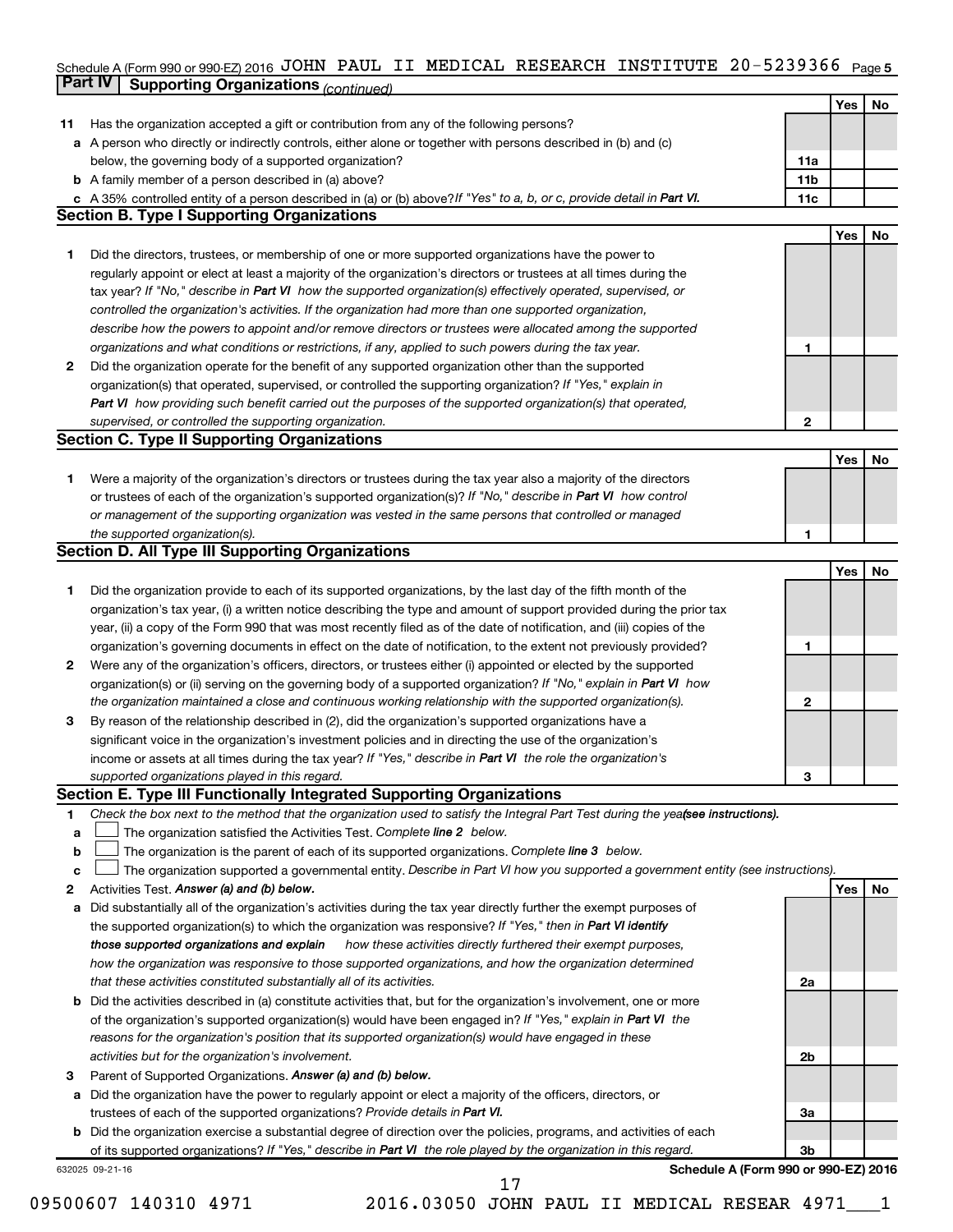## Schedule A (Form 990 or 990-EZ) 2016 JOHN PAUL II MEDICAL RESEARCH INSTITUTE 20-5239366 <sub>Page 6</sub> **Part V Type III Non-Functionally Integrated 509(a)(3) Supporting Organizations**

1 **Letter See instructions.** All Check here if the organization satisfied the Integral Part Test as a qualifying trust on Nov. 20, 1970 (explain in Part VI.) See instructions. All other Type III non-functionally integrated supporting organizations must complete Sections A through E.

| Section A - Adjusted Net Income |                                                                              | (A) Prior Year | (B) Current Year<br>(optional) |                                |
|---------------------------------|------------------------------------------------------------------------------|----------------|--------------------------------|--------------------------------|
| 1                               | Net short-term capital gain                                                  | 1              |                                |                                |
| 2                               | Recoveries of prior-year distributions                                       | $\mathbf{2}$   |                                |                                |
| З                               | Other gross income (see instructions)                                        | 3              |                                |                                |
| 4                               | Add lines 1 through 3                                                        | 4              |                                |                                |
| 5                               | Depreciation and depletion                                                   | 5              |                                |                                |
| 6                               | Portion of operating expenses paid or incurred for production or             |                |                                |                                |
|                                 | collection of gross income or for management, conservation, or               |                |                                |                                |
|                                 | maintenance of property held for production of income (see instructions)     | 6              |                                |                                |
| 7                               | Other expenses (see instructions)                                            | $\overline{7}$ |                                |                                |
| 8                               | Adjusted Net Income (subtract lines 5, 6, and 7 from line 4)                 | 8              |                                |                                |
|                                 | <b>Section B - Minimum Asset Amount</b>                                      |                | (A) Prior Year                 | (B) Current Year<br>(optional) |
| 1.                              | Aggregate fair market value of all non-exempt-use assets (see                |                |                                |                                |
|                                 | instructions for short tax year or assets held for part of year):            |                |                                |                                |
|                                 | <b>a</b> Average monthly value of securities                                 | 1a             |                                |                                |
|                                 | <b>b</b> Average monthly cash balances                                       | 1 <sub>b</sub> |                                |                                |
|                                 | <b>c</b> Fair market value of other non-exempt-use assets                    | 1 <sub>c</sub> |                                |                                |
|                                 | d Total (add lines 1a, 1b, and 1c)                                           | 1 <sub>d</sub> |                                |                                |
|                                 | e Discount claimed for blockage or other                                     |                |                                |                                |
|                                 | factors (explain in detail in Part VI):                                      |                |                                |                                |
| $\mathbf{2}$                    | Acquisition indebtedness applicable to non-exempt-use assets                 | $\mathbf{2}$   |                                |                                |
| 3                               | Subtract line 2 from line 1d                                                 | 3              |                                |                                |
| 4                               | Cash deemed held for exempt use. Enter 1-1/2% of line 3 (for greater amount, |                |                                |                                |
|                                 | see instructions)                                                            | 4              |                                |                                |
| 5                               | Net value of non-exempt-use assets (subtract line 4 from line 3)             | 5              |                                |                                |
| 6                               | Multiply line 5 by .035                                                      | 6              |                                |                                |
| 7                               | Recoveries of prior-year distributions                                       | $\overline{7}$ |                                |                                |
| 8                               | Minimum Asset Amount (add line 7 to line 6)                                  | 8              |                                |                                |
|                                 | <b>Section C - Distributable Amount</b>                                      |                |                                | <b>Current Year</b>            |
| 1                               | Adjusted net income for prior year (from Section A, line 8, Column A)        | 1              |                                |                                |
| 2                               | Enter 85% of line 1                                                          | $\mathbf{2}$   |                                |                                |
| З                               | Minimum asset amount for prior year (from Section B, line 8, Column A)       | 3              |                                |                                |
| 4                               | Enter greater of line 2 or line 3                                            | 4              |                                |                                |
| 5                               | Income tax imposed in prior year                                             | 5              |                                |                                |
| 6                               | <b>Distributable Amount.</b> Subtract line 5 from line 4, unless subject to  |                |                                |                                |
|                                 | emergency temporary reduction (see instructions)                             | 6              |                                |                                |
|                                 |                                                                              |                |                                |                                |

**7** Let Check here if the current year is the organization's first as a non-functionally integrated Type III supporting organization (see instructions).

**Schedule A (Form 990 or 990-EZ) 2016**

632026 09-21-16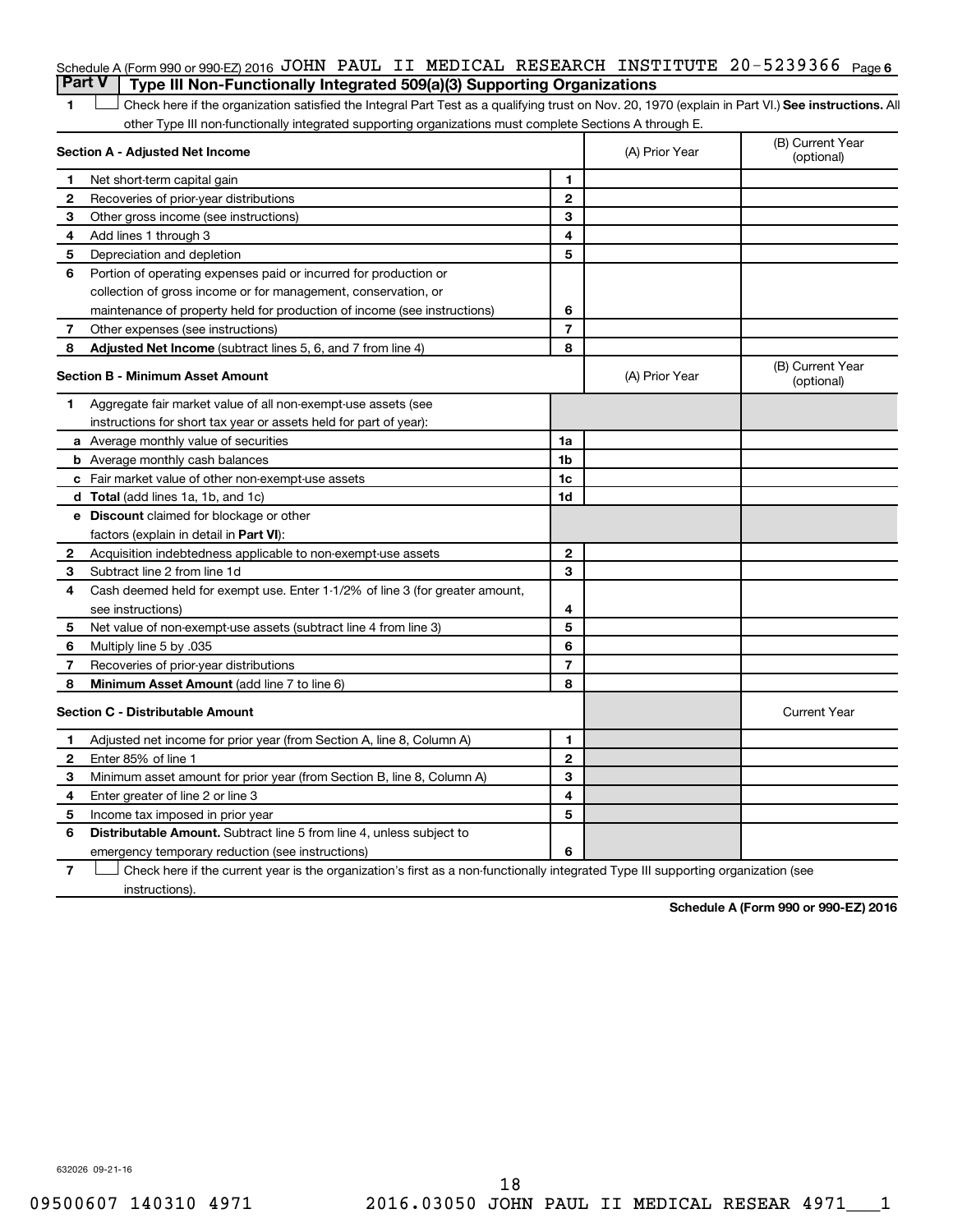#### Schedule A (Form 990 or 990-EZ) 2016 JOHN PAUL II MEDICAL RESEARCH INSTITUTE ZU-5Z3Y366 Page 7 JOHN PAUL II MEDICAL RESEARCH INSTITUTE 20-5239366

| <b>Part V</b> | Type III Non-Functionally Integrated 509(a)(3) Supporting Organizations (continued)         |                             |                                       |                                         |
|---------------|---------------------------------------------------------------------------------------------|-----------------------------|---------------------------------------|-----------------------------------------|
|               | <b>Section D - Distributions</b>                                                            |                             |                                       | <b>Current Year</b>                     |
| 1             | Amounts paid to supported organizations to accomplish exempt purposes                       |                             |                                       |                                         |
| 2             | Amounts paid to perform activity that directly furthers exempt purposes of supported        |                             |                                       |                                         |
|               | organizations, in excess of income from activity                                            |                             |                                       |                                         |
| 3             | Administrative expenses paid to accomplish exempt purposes of supported organizations       |                             |                                       |                                         |
| 4             | Amounts paid to acquire exempt-use assets                                                   |                             |                                       |                                         |
| 5             | Qualified set-aside amounts (prior IRS approval required)                                   |                             |                                       |                                         |
| 6             | Other distributions (describe in Part VI). See instructions                                 |                             |                                       |                                         |
| 7             | <b>Total annual distributions.</b> Add lines 1 through 6                                    |                             |                                       |                                         |
| 8             | Distributions to attentive supported organizations to which the organization is responsive  |                             |                                       |                                         |
|               | (provide details in Part VI). See instructions                                              |                             |                                       |                                         |
| 9             | Distributable amount for 2016 from Section C, line 6                                        |                             |                                       |                                         |
| 10            | Line 8 amount divided by Line 9 amount                                                      |                             |                                       |                                         |
|               |                                                                                             | (i)                         | (ii)                                  | (iii)                                   |
|               | Section E - Distribution Allocations (see instructions)                                     | <b>Excess Distributions</b> | <b>Underdistributions</b><br>Pre-2016 | <b>Distributable</b><br>Amount for 2016 |
|               |                                                                                             |                             |                                       |                                         |
| 1             | Distributable amount for 2016 from Section C, line 6                                        |                             |                                       |                                         |
| $\mathbf{2}$  | Underdistributions, if any, for years prior to 2016 (reason-                                |                             |                                       |                                         |
|               | able cause required- explain in Part VI). See instructions                                  |                             |                                       |                                         |
| 3             | Excess distributions carryover, if any, to 2016:                                            |                             |                                       |                                         |
| а             |                                                                                             |                             |                                       |                                         |
| b             |                                                                                             |                             |                                       |                                         |
|               | c From 2013                                                                                 |                             |                                       |                                         |
|               | <b>d</b> From 2014                                                                          |                             |                                       |                                         |
|               | e From 2015                                                                                 |                             |                                       |                                         |
|               | f Total of lines 3a through e                                                               |                             |                                       |                                         |
|               | <b>g</b> Applied to underdistributions of prior years                                       |                             |                                       |                                         |
|               | <b>h</b> Applied to 2016 distributable amount                                               |                             |                                       |                                         |
|               | Carryover from 2011 not applied (see instructions)                                          |                             |                                       |                                         |
|               | Remainder. Subtract lines 3g, 3h, and 3i from 3f.<br>Distributions for 2016 from Section D, |                             |                                       |                                         |
| 4             | $line 7$ :                                                                                  |                             |                                       |                                         |
|               | a Applied to underdistributions of prior years                                              |                             |                                       |                                         |
|               | <b>b</b> Applied to 2016 distributable amount                                               |                             |                                       |                                         |
| с             | Remainder. Subtract lines 4a and 4b from 4                                                  |                             |                                       |                                         |
| 5             | Remaining underdistributions for years prior to 2016, if                                    |                             |                                       |                                         |
|               | any. Subtract lines 3g and 4a from line 2. For result greater                               |                             |                                       |                                         |
|               | than zero, explain in Part VI. See instructions                                             |                             |                                       |                                         |
| 6             | Remaining underdistributions for 2016. Subtract lines 3h                                    |                             |                                       |                                         |
|               | and 4b from line 1. For result greater than zero, explain in                                |                             |                                       |                                         |
|               | Part VI. See instructions                                                                   |                             |                                       |                                         |
| $\mathbf{7}$  | Excess distributions carryover to 2017. Add lines 3j                                        |                             |                                       |                                         |
|               | and 4c                                                                                      |                             |                                       |                                         |
| 8             | Breakdown of line 7:                                                                        |                             |                                       |                                         |
| a             |                                                                                             |                             |                                       |                                         |
|               | <b>b</b> Excess from 2013                                                                   |                             |                                       |                                         |
|               | c Excess from 2014                                                                          |                             |                                       |                                         |
|               | d Excess from 2015                                                                          |                             |                                       |                                         |
|               | e Excess from 2016                                                                          |                             |                                       |                                         |

**Schedule A (Form 990 or 990-EZ) 2016**

632027 09-21-16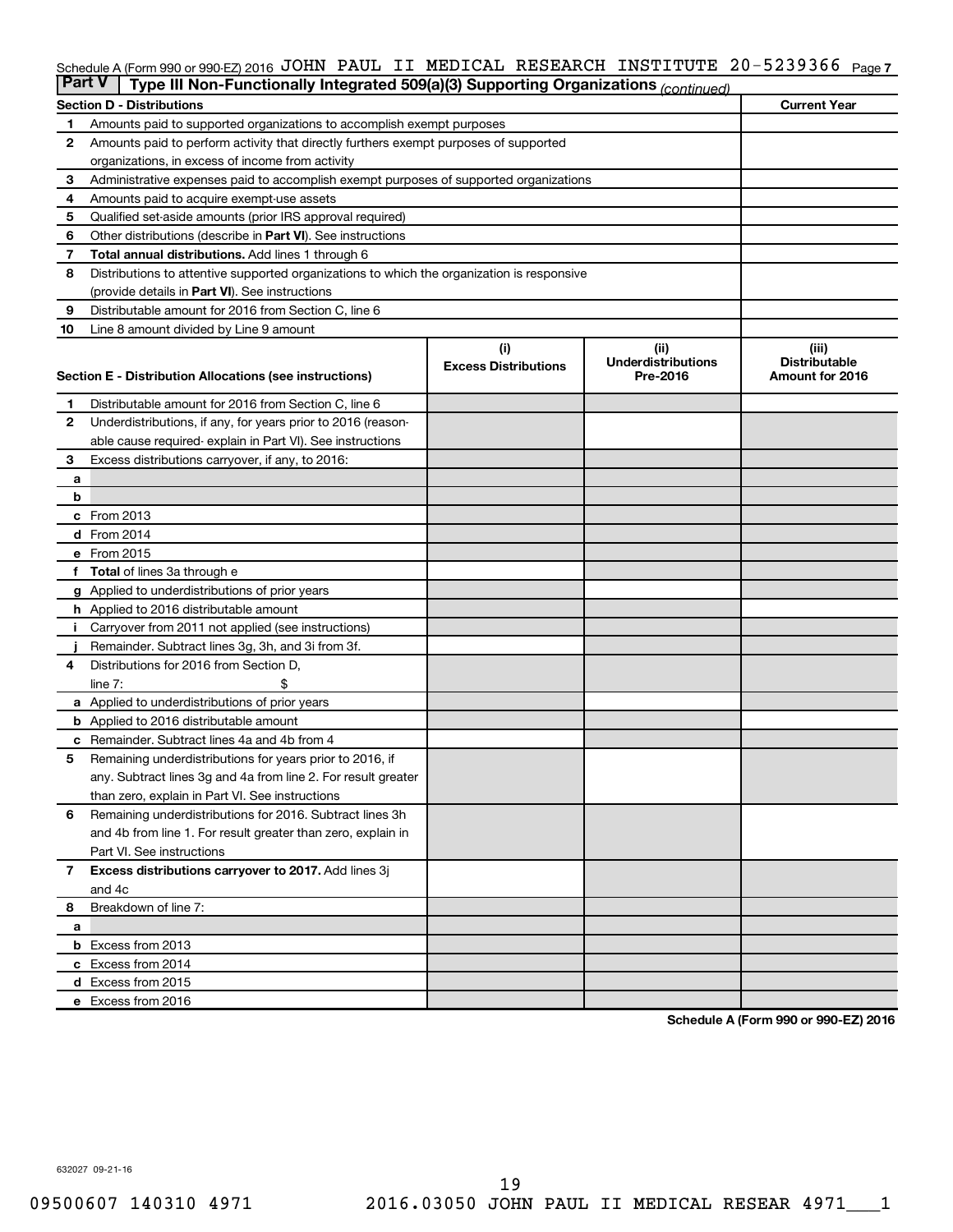| <b>Part VI</b>  |                                                                                                                                                        |  |    |  | Schedule A (Form 990 or 990-EZ) 2016 JOHN PAUL II MEDICAL RESEARCH INSTITUTE 20-5239366 Page 8                                                                                                                                                                                |  |
|-----------------|--------------------------------------------------------------------------------------------------------------------------------------------------------|--|----|--|-------------------------------------------------------------------------------------------------------------------------------------------------------------------------------------------------------------------------------------------------------------------------------|--|
|                 |                                                                                                                                                        |  |    |  | Supplemental Information. Provide the explanations required by Part II, line 10; Part II, line 17a or 17b; Part III, line 12;<br>Part IV, Section A, lines 1, 2, 3b, 3c, 4b, 4c, 5a, 6, 9a, 9b, 9c, 11a, 11b, and 11c; Part IV, Section B, lines 1 and 2; Part IV, Section C, |  |
|                 |                                                                                                                                                        |  |    |  | line 1; Part IV, Section D, lines 2 and 3; Part IV, Section E, lines 1c, 2a, 2b, 3a, and 3b; Part V, line 1; Part V, Section B, line 1e; Part V,                                                                                                                              |  |
|                 | Section D, lines 5, 6, and 8; and Part V, Section E, lines 2, 5, and 6. Also complete this part for any additional information.<br>(See instructions.) |  |    |  |                                                                                                                                                                                                                                                                               |  |
|                 |                                                                                                                                                        |  |    |  |                                                                                                                                                                                                                                                                               |  |
|                 |                                                                                                                                                        |  |    |  |                                                                                                                                                                                                                                                                               |  |
|                 |                                                                                                                                                        |  |    |  |                                                                                                                                                                                                                                                                               |  |
|                 |                                                                                                                                                        |  |    |  |                                                                                                                                                                                                                                                                               |  |
|                 |                                                                                                                                                        |  |    |  |                                                                                                                                                                                                                                                                               |  |
|                 |                                                                                                                                                        |  |    |  |                                                                                                                                                                                                                                                                               |  |
|                 |                                                                                                                                                        |  |    |  |                                                                                                                                                                                                                                                                               |  |
|                 |                                                                                                                                                        |  |    |  |                                                                                                                                                                                                                                                                               |  |
|                 |                                                                                                                                                        |  |    |  |                                                                                                                                                                                                                                                                               |  |
|                 |                                                                                                                                                        |  |    |  |                                                                                                                                                                                                                                                                               |  |
|                 |                                                                                                                                                        |  |    |  |                                                                                                                                                                                                                                                                               |  |
|                 |                                                                                                                                                        |  |    |  |                                                                                                                                                                                                                                                                               |  |
|                 |                                                                                                                                                        |  |    |  |                                                                                                                                                                                                                                                                               |  |
|                 |                                                                                                                                                        |  |    |  |                                                                                                                                                                                                                                                                               |  |
|                 |                                                                                                                                                        |  |    |  |                                                                                                                                                                                                                                                                               |  |
|                 |                                                                                                                                                        |  |    |  |                                                                                                                                                                                                                                                                               |  |
|                 |                                                                                                                                                        |  |    |  |                                                                                                                                                                                                                                                                               |  |
|                 |                                                                                                                                                        |  |    |  |                                                                                                                                                                                                                                                                               |  |
|                 |                                                                                                                                                        |  |    |  |                                                                                                                                                                                                                                                                               |  |
|                 |                                                                                                                                                        |  |    |  |                                                                                                                                                                                                                                                                               |  |
|                 |                                                                                                                                                        |  |    |  |                                                                                                                                                                                                                                                                               |  |
|                 |                                                                                                                                                        |  |    |  |                                                                                                                                                                                                                                                                               |  |
|                 |                                                                                                                                                        |  |    |  |                                                                                                                                                                                                                                                                               |  |
|                 |                                                                                                                                                        |  |    |  |                                                                                                                                                                                                                                                                               |  |
|                 |                                                                                                                                                        |  |    |  |                                                                                                                                                                                                                                                                               |  |
|                 |                                                                                                                                                        |  |    |  |                                                                                                                                                                                                                                                                               |  |
|                 |                                                                                                                                                        |  |    |  |                                                                                                                                                                                                                                                                               |  |
|                 |                                                                                                                                                        |  |    |  |                                                                                                                                                                                                                                                                               |  |
|                 |                                                                                                                                                        |  |    |  |                                                                                                                                                                                                                                                                               |  |
|                 |                                                                                                                                                        |  |    |  |                                                                                                                                                                                                                                                                               |  |
|                 |                                                                                                                                                        |  |    |  |                                                                                                                                                                                                                                                                               |  |
|                 |                                                                                                                                                        |  |    |  |                                                                                                                                                                                                                                                                               |  |
|                 |                                                                                                                                                        |  |    |  |                                                                                                                                                                                                                                                                               |  |
|                 |                                                                                                                                                        |  |    |  |                                                                                                                                                                                                                                                                               |  |
|                 |                                                                                                                                                        |  |    |  |                                                                                                                                                                                                                                                                               |  |
|                 |                                                                                                                                                        |  |    |  |                                                                                                                                                                                                                                                                               |  |
|                 |                                                                                                                                                        |  |    |  |                                                                                                                                                                                                                                                                               |  |
|                 |                                                                                                                                                        |  |    |  |                                                                                                                                                                                                                                                                               |  |
|                 |                                                                                                                                                        |  |    |  |                                                                                                                                                                                                                                                                               |  |
|                 |                                                                                                                                                        |  |    |  |                                                                                                                                                                                                                                                                               |  |
|                 |                                                                                                                                                        |  |    |  |                                                                                                                                                                                                                                                                               |  |
|                 |                                                                                                                                                        |  |    |  |                                                                                                                                                                                                                                                                               |  |
|                 |                                                                                                                                                        |  |    |  |                                                                                                                                                                                                                                                                               |  |
|                 |                                                                                                                                                        |  |    |  |                                                                                                                                                                                                                                                                               |  |
|                 |                                                                                                                                                        |  |    |  |                                                                                                                                                                                                                                                                               |  |
|                 |                                                                                                                                                        |  |    |  |                                                                                                                                                                                                                                                                               |  |
| 632028 09-21-16 |                                                                                                                                                        |  | 20 |  | Schedule A (Form 990 or 990-EZ) 2016                                                                                                                                                                                                                                          |  |
|                 | 09500607 140310 4971                                                                                                                                   |  |    |  | 2016.03050 JOHN PAUL II MEDICAL RESEAR 4971                                                                                                                                                                                                                                   |  |
|                 |                                                                                                                                                        |  |    |  |                                                                                                                                                                                                                                                                               |  |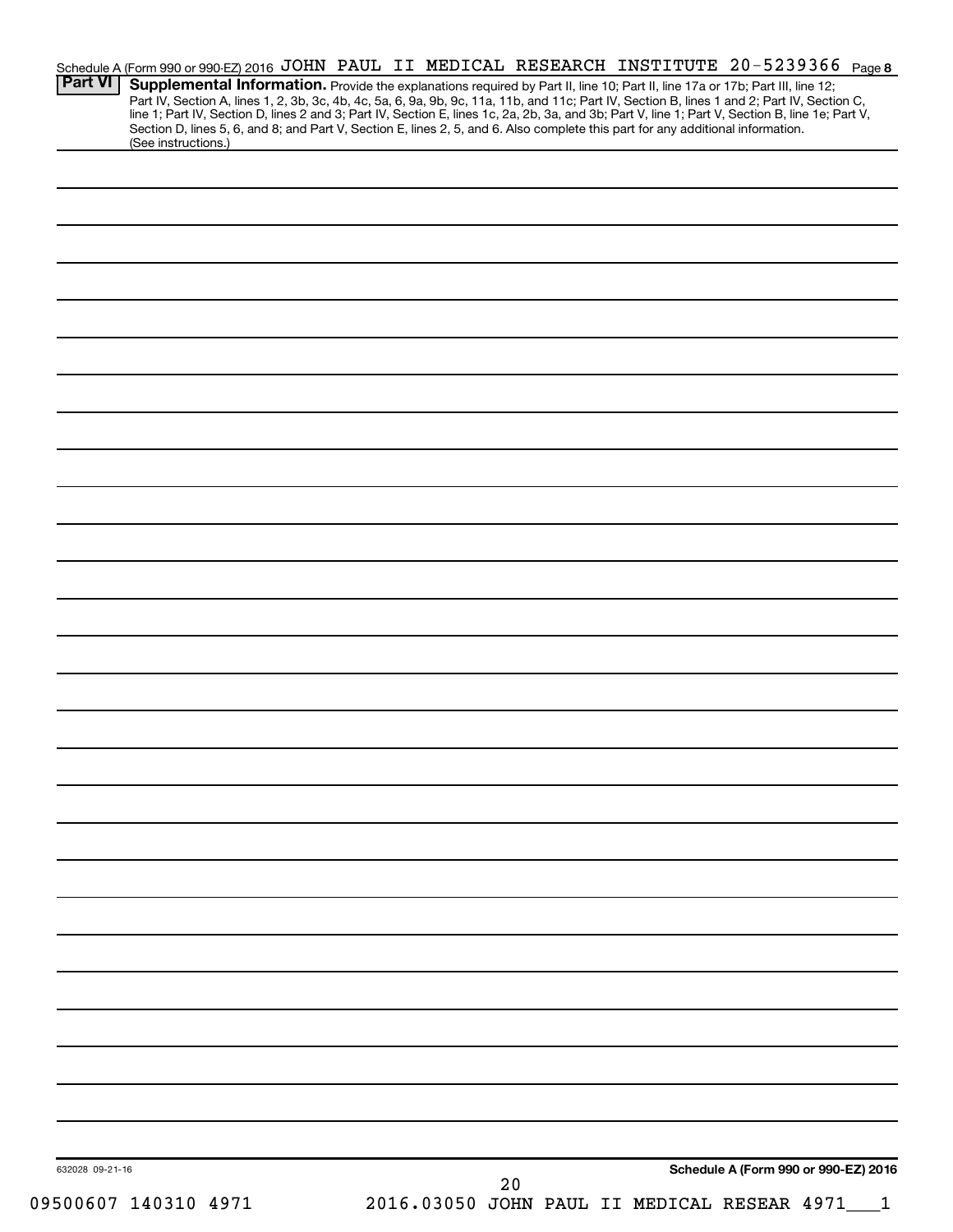| <b>Schedule B</b><br>(Form 990, 990-EZ.<br>or 990-PF)         |
|---------------------------------------------------------------|
| Department of the Treasury<br><b>Internal Revenue Service</b> |

## **Schedule of Contributors**

**or 990-PF) | Attach to Form 990, Form 990-EZ, or Form 990-PF. | Information about Schedule B (Form 990, 990-EZ, or 990-PF) and** its instructions is at www.irs.gov/form990.

**Name of the organization Employer identification number**

**2016**

OMB No. 1545-0047

|                                       | PAUL II MEDICAL RESEARCH INSTITUTE<br><b>JOHN</b>                                  | $20 - 5239366$ |
|---------------------------------------|------------------------------------------------------------------------------------|----------------|
| <b>Organization type (check one):</b> |                                                                                    |                |
| Filers of:                            | Section:                                                                           |                |
| Form 990 or 990-EZ                    | $\lfloor x \rfloor$ 501(c)( 3) (enter number) organization                         |                |
|                                       | $4947(a)(1)$ nonexempt charitable trust <b>not</b> treated as a private foundation |                |
|                                       | 527 political organization                                                         |                |
| Form 990-PF                           | 501(c)(3) exempt private foundation                                                |                |
|                                       | 4947(a)(1) nonexempt charitable trust treated as a private foundation              |                |

501(c)(3) taxable private foundation  $\Box$ 

Check if your organization is covered by the General Rule or a Special Rule.

**Note:**  Only a section 501(c)(7), (8), or (10) organization can check boxes for both the General Rule and a Special Rule. See instructions.

## **General Rule**

 $\Box$ 

For an organization filing Form 990, 990-EZ, or 990-PF that received, during the year, contributions totaling \$5,000 or more (in money or property) from any one contributor. Complete Parts I and II. See instructions for determining a contributor's total contributions.

## **Special Rules**

any one contributor, during the year, total contributions of the greater of **(1)** \$5,000 or **(2)** 2% of the amount on (i) Form 990, Part VIII, line 1h,  $\boxed{\text{X}}$  For an organization described in section 501(c)(3) filing Form 990 or 990-EZ that met the 33 1/3% support test of the regulations under sections 509(a)(1) and 170(b)(1)(A)(vi), that checked Schedule A (Form 990 or 990-EZ), Part II, line 13, 16a, or 16b, and that received from or (ii) Form 990-EZ, line 1. Complete Parts I and II.

year, total contributions of more than \$1,000 *exclusively* for religious, charitable, scientific, literary, or educational purposes, or for For an organization described in section 501(c)(7), (8), or (10) filing Form 990 or 990-EZ that received from any one contributor, during the the prevention of cruelty to children or animals. Complete Parts I, II, and III.  $\Box$ 

purpose. Don't complete any of the parts unless the General Rule applies to this organization because it received nonexclusively year, contributions exclusively for religious, charitable, etc., purposes, but no such contributions totaled more than \$1,000. If this box is checked, enter here the total contributions that were received during the year for an exclusively religious, charitable, etc., For an organization described in section 501(c)(7), (8), or (10) filing Form 990 or 990-EZ that received from any one contributor, during the religious, charitable, etc., contributions totaling \$5,000 or more during the year  $\ldots$  $\ldots$  $\ldots$  $\ldots$  $\ldots$  $\ldots$  $\Box$ 

**Caution:**  An organization that isn't covered by the General Rule and/or the Special Rules doesn't file Schedule B (Form 990, 990-EZ, or 990-PF),  **must** but it answer "No" on Part IV, line 2, of its Form 990; or check the box on line H of its Form 990-EZ or on its Form 990-PF, Part I, line 2, to certify that it doesn't meet the filing requirements of Schedule B (Form 990, 990-EZ, or 990-PF).

LHA For Paperwork Reduction Act Notice, see the Instructions for Form 990, 990-EZ, or 990-PF. Schedule B (Form 990, 990-EZ, or 990-PF) (2016)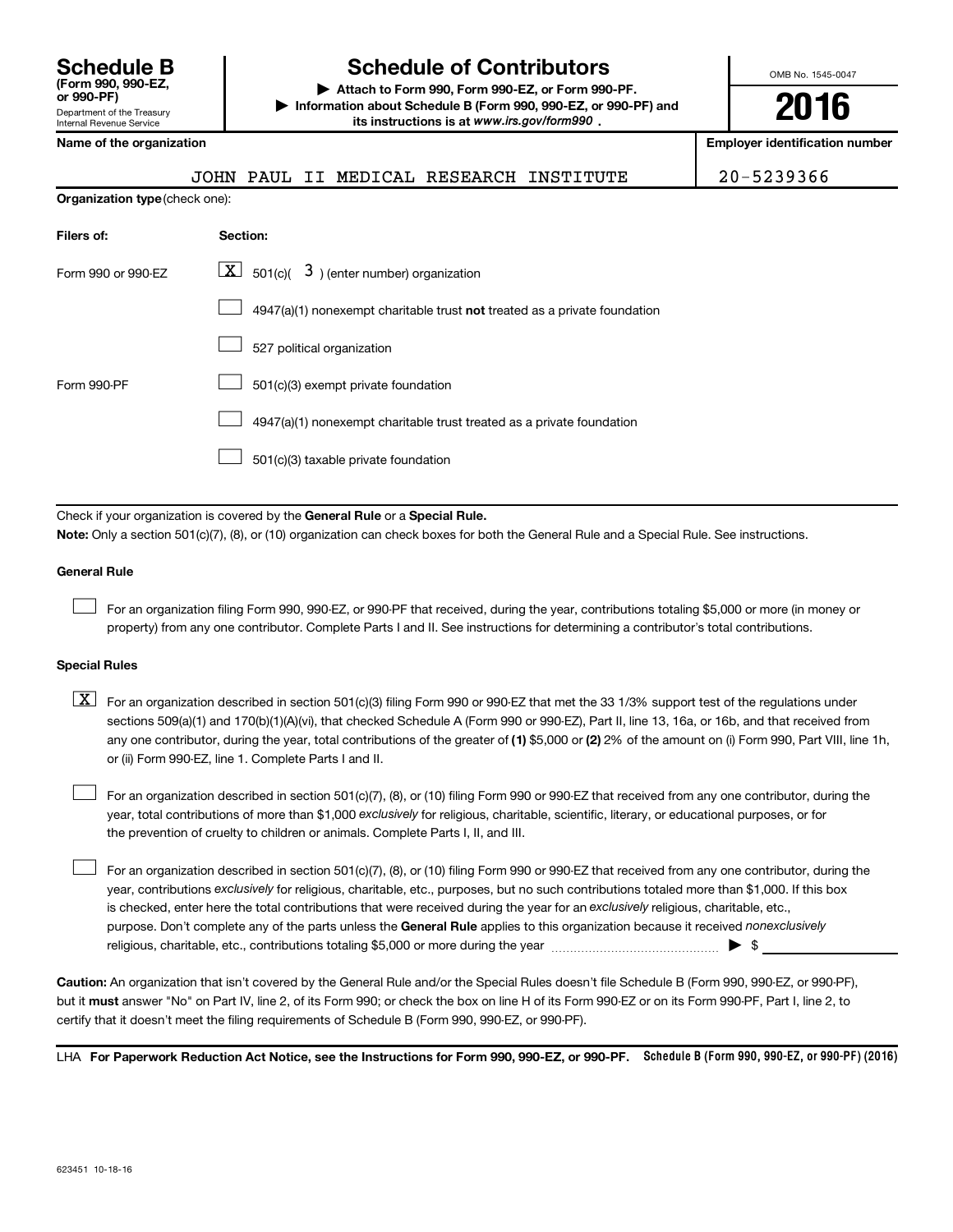## JOHN PAUL II MEDICAL RESEARCH INSTITUTE | 20-5239366

Part II Noncash Property (See instructions). Use duplicate copies of Part II if additional space is needed.

| No.<br>from<br>Part I        | (b)<br>Description of noncash property given | (c)<br>FMV (or estimate)<br>(See instructions) | (d)<br>Date received                            |
|------------------------------|----------------------------------------------|------------------------------------------------|-------------------------------------------------|
|                              |                                              | \$                                             |                                                 |
| (a)<br>No.<br>from<br>Part I | (b)<br>Description of noncash property given | (c)<br>FMV (or estimate)<br>(See instructions) | (d)<br>Date received                            |
|                              |                                              | \$                                             |                                                 |
| (a)<br>No.<br>from<br>Part I | (b)<br>Description of noncash property given | (c)<br>FMV (or estimate)<br>(See instructions) | (d)<br>Date received                            |
|                              |                                              | \$                                             |                                                 |
| (a)<br>No.<br>from<br>Part I | (b)<br>Description of noncash property given | (c)<br>FMV (or estimate)<br>(See instructions) | (d)<br>Date received                            |
|                              |                                              | \$                                             |                                                 |
| (a)<br>No.<br>from<br>Part I | (b)<br>Description of noncash property given | (c)<br>FMV (or estimate)<br>(See instructions) | (d)<br>Date received                            |
|                              |                                              | \$                                             |                                                 |
| (a)<br>No.<br>from<br>Part I | (b)<br>Description of noncash property given | (c)<br>FMV (or estimate)<br>(See instructions) | (d)<br>Date received                            |
|                              |                                              | \$                                             | Schedule B (Form 990, 990-EZ, or 990-PF) (2016) |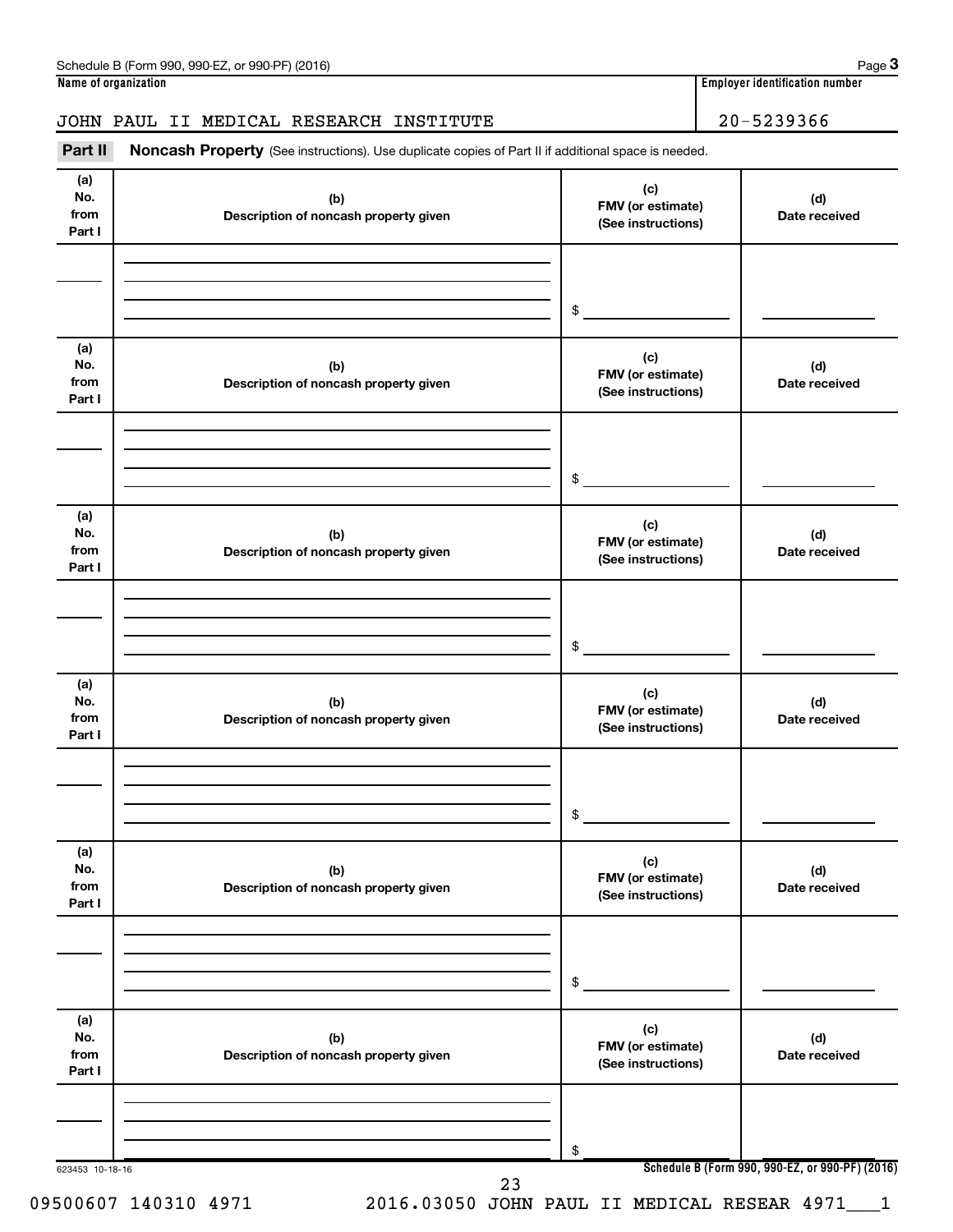| Name of organization |                                                                                                                                                                                                                                                                              |                      |                                                 | <b>Employer identification number</b> |
|----------------------|------------------------------------------------------------------------------------------------------------------------------------------------------------------------------------------------------------------------------------------------------------------------------|----------------------|-------------------------------------------------|---------------------------------------|
|                      | JOHN PAUL II MEDICAL RESEARCH INSTITUTE                                                                                                                                                                                                                                      |                      |                                                 | 20-5239366                            |
| Part III             | Exclusively religious, charitable, etc., contributions to organizations described in section 501(c)(7), (8), or (10) that total more than \$1,000 for<br>the year from any one contributor. Complete columns (a) through (e) and the following line entry. For organizations |                      |                                                 |                                       |
|                      | completing Part III, enter the total of exclusively religious, charitable, etc., contributions of \$1,000 or less for the year. (Enter this info. once.)<br>Use duplicate copies of Part III if additional space is needed.                                                  |                      |                                                 |                                       |
| (a) No.<br>from      |                                                                                                                                                                                                                                                                              |                      |                                                 |                                       |
| Part I               | (b) Purpose of gift                                                                                                                                                                                                                                                          | (c) Use of gift      | (d) Description of how gift is held             |                                       |
|                      |                                                                                                                                                                                                                                                                              |                      |                                                 |                                       |
|                      |                                                                                                                                                                                                                                                                              |                      |                                                 |                                       |
|                      |                                                                                                                                                                                                                                                                              | (e) Transfer of gift |                                                 |                                       |
|                      | Transferee's name, address, and ZIP + 4                                                                                                                                                                                                                                      |                      | Relationship of transferor to transferee        |                                       |
|                      |                                                                                                                                                                                                                                                                              |                      |                                                 |                                       |
|                      |                                                                                                                                                                                                                                                                              |                      |                                                 |                                       |
| (a) No.              |                                                                                                                                                                                                                                                                              |                      |                                                 |                                       |
| from<br>Part I       | (b) Purpose of gift                                                                                                                                                                                                                                                          | (c) Use of gift      | (d) Description of how gift is held             |                                       |
|                      |                                                                                                                                                                                                                                                                              |                      |                                                 |                                       |
|                      |                                                                                                                                                                                                                                                                              |                      |                                                 |                                       |
|                      |                                                                                                                                                                                                                                                                              | (e) Transfer of gift |                                                 |                                       |
|                      | Transferee's name, address, and ZIP + 4                                                                                                                                                                                                                                      |                      | Relationship of transferor to transferee        |                                       |
|                      |                                                                                                                                                                                                                                                                              |                      |                                                 |                                       |
|                      |                                                                                                                                                                                                                                                                              |                      |                                                 |                                       |
| $\overline{a}$ ) No. |                                                                                                                                                                                                                                                                              |                      |                                                 |                                       |
| from<br>Part I       | (b) Purpose of gift                                                                                                                                                                                                                                                          | (c) Use of gift      | (d) Description of how gift is held             |                                       |
|                      |                                                                                                                                                                                                                                                                              |                      |                                                 |                                       |
|                      |                                                                                                                                                                                                                                                                              |                      |                                                 |                                       |
|                      |                                                                                                                                                                                                                                                                              | (e) Transfer of gift |                                                 |                                       |
|                      | Transferee's name, address, and ZIP + 4                                                                                                                                                                                                                                      |                      | Relationship of transferor to transferee        |                                       |
|                      |                                                                                                                                                                                                                                                                              |                      |                                                 |                                       |
|                      |                                                                                                                                                                                                                                                                              |                      |                                                 |                                       |
| (a) No.              |                                                                                                                                                                                                                                                                              |                      |                                                 |                                       |
| from<br>Part I       | (b) Purpose of gift                                                                                                                                                                                                                                                          | (c) Use of gift      | (d) Description of how gift is held             |                                       |
|                      |                                                                                                                                                                                                                                                                              |                      |                                                 |                                       |
|                      |                                                                                                                                                                                                                                                                              |                      |                                                 |                                       |
|                      |                                                                                                                                                                                                                                                                              | (e) Transfer of gift |                                                 |                                       |
|                      | Transferee's name, address, and ZIP + 4                                                                                                                                                                                                                                      |                      | Relationship of transferor to transferee        |                                       |
|                      |                                                                                                                                                                                                                                                                              |                      |                                                 |                                       |
|                      |                                                                                                                                                                                                                                                                              |                      |                                                 |                                       |
|                      |                                                                                                                                                                                                                                                                              |                      | Schedule B (Form 990, 990-EZ, or 990-PF) (2016) |                                       |
| 623454 10-18-16      |                                                                                                                                                                                                                                                                              | 24                   |                                                 |                                       |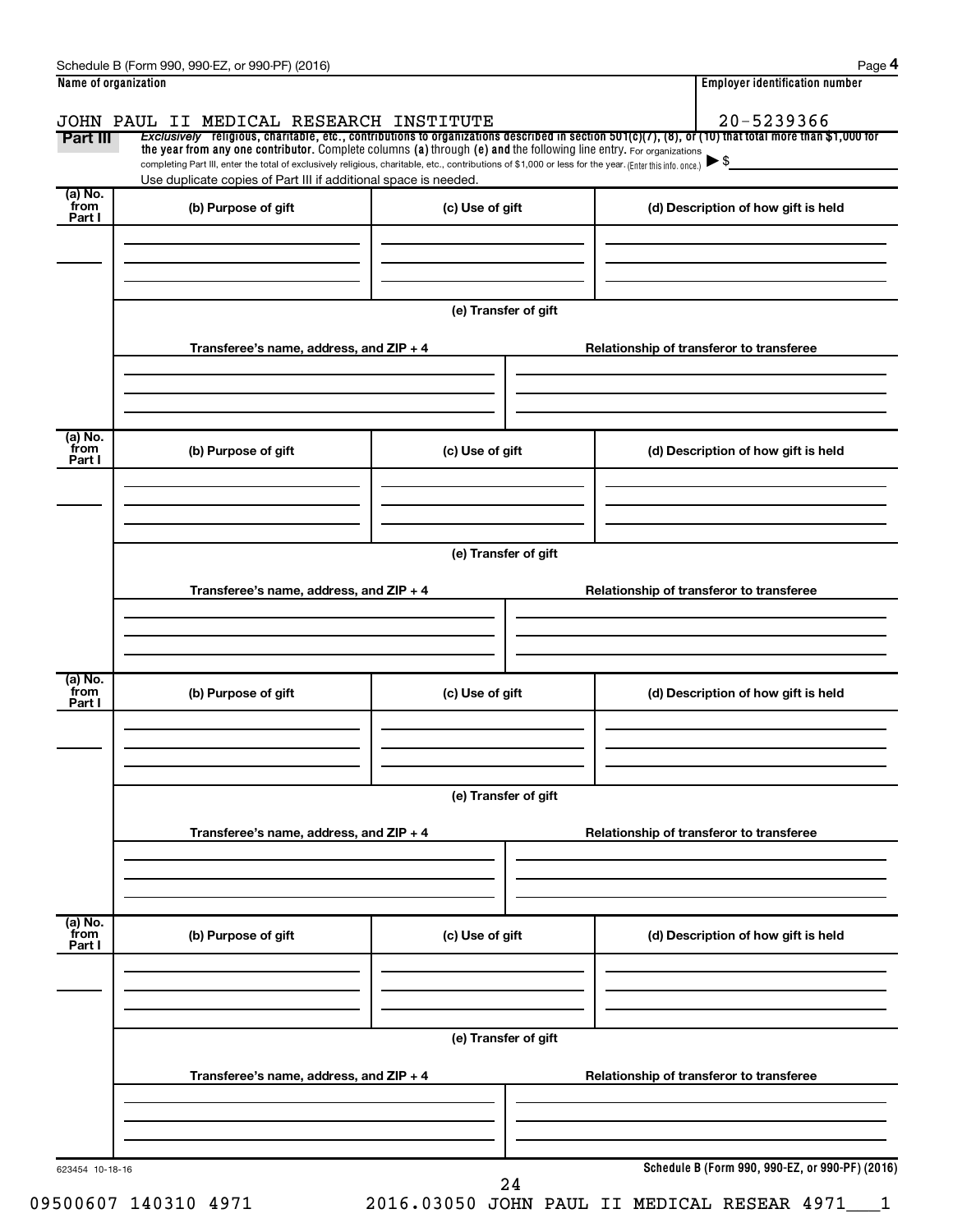| (Form 990) |  |
|------------|--|
|------------|--|

## Supplemental Financial Statements<br> **Examplete if the organization answered "Yes" on Form 990,**

**(Form 990) | Complete if the organization answered "Yes" on Form 990, Part IV, line 6, 7, 8, 9, 10, 11a, 11b, 11c, 11d, 11e, 11f, 12a, or 12b.**



Department of the Treasury Internal Revenue Service **Held at the End of the Tax Year | Attach to Form 990. | Information about Schedule D (Form 990) and its instructions is at**  *www.irs.gov/form990.* **Name of the organization Employer identification number** (a) Donor advised funds **1 2 3 4 5 6 Yes No Yes No 1 2** Complete lines 2a through 2d if the organization held a qualified conservation contribution in the form of a conservation easement on the last **3 4 5** Does the organization have a written policy regarding the periodic monitoring, inspection, handling of **6 7 8 9 a** Total number of conservation easements ~~~~~~~~~~~~~~~~~~~~~~~~~~~~~~~~ **b** Total acreage restricted by conservation easements ~~~~~~~~~~~~~~~~~~~~~~~~~~ **c** Number of conservation easements on a certified historic structure included in (a)  $\ldots$  $\ldots$  $\ldots$  $\ldots$  $\ldots$  $\ldots$ **d 2a 2b 2c 2d Yes No Yes No 1 a** If the organization elected, as permitted under SFAS 116 (ASC 958), not to report in its revenue statement and balance sheet works of art, **2** If the organization received or held works of art, historical treasures, or other similar assets for financial gain, provide **b** If the organization elected, as permitted under SFAS 116 (ASC 958), to report in its revenue statement and balance sheet works of art, historical **(i)** Revenue included on Form 990, Part VIII, line 1 ~~~~~~~~~~~~~~~~~~~~~~~~~~~~ | \$ **(ii)** Assets included in Form 990, Part X ~~~~~~~~~~~~~~~~~~~~~~~~~~~~~~~~~ | \$ **a** Revenue included on Form 990, Part VIII, line 1 ~~~~~~~~~~~~~~~~~~~~~~~~~~~~~~ | \$ **b Part I** | Organizations Maintaining Donor Advised Funds or Other Similar Funds or Accounts. Complete if the organization answered "Yes" on Form 990, Part IV, line 6. (b) Funds and other accounts Total number at end of year ~~~~~~~~~~~~~~~ Aggregate value of contributions to (during year)  $\quad \quad \ldots \ldots \ldots$ Aggregate value of grants from (during year) will contain the Aggregate value of grants from (during year) Aggregate value at end of year ~~~~~~~~~~~~~ Did the organization inform all donors and donor advisors in writing that the assets held in donor advised funds are the organization's property, subject to the organization's exclusive legal control?~~~~~~~~~~~~~~~~~~ Did the organization inform all grantees, donors, and donor advisors in writing that grant funds can be used only for charitable purposes and not for the benefit of the donor or donor advisor, or for any other purpose conferring impermissible private benefit? **Part II** Conservation Easements. Complete if the organization answered "Yes" on Form 990, Part IV, line 7. Purpose(s) of conservation easements held by the organization (check all that apply). **Preservation of land for public use (e.g., recreation or education) Example 1** Protection of natural habitat Preservation of open space Preservation of a historically important land area Preservation of a certified historic structure day of the tax year. Number of conservation easements included in (c) acquired after 8/17/06, and not on a historic structure listed in the National Register ~~~~~~~~~~~~~~~~~~~~~~~~~~~~~~~~~~~~~~ Number of conservation easements modified, transferred, released, extinguished, or terminated by the organization during the tax  $year$ Number of states where property subject to conservation easement is located  $\blacktriangleright$ violations, and enforcement of the conservation easements it holds? ~~~~~~~~~~~~~~~~~~~~~~~~~ Staff and volunteer hours devoted to monitoring, inspecting, handling of violations, and enforcing conservation easements during the year  $\blacktriangleright$ Amount of expenses incurred in monitoring, inspecting, handling of violations, and enforcing conservation easements during the year  $\triangleright$  \$ Does each conservation easement reported on line 2(d) above satisfy the requirements of section 170(h)(4)(B)(i) and section 170(h)(4)(B)(ii)? ~~~~~~~~~~~~~~~~~~~~~~~~~~~~~~~~~~~~~~~~~~~~~~ In Part XIII, describe how the organization reports conservation easements in its revenue and expense statement, and balance sheet, and include, if applicable, the text of the footnote to the organization's financial statements that describes the organization's accounting for conservation easements. Complete if the organization answered "Yes" on Form 990, Part IV, line 8. historical treasures, or other similar assets held for public exhibition, education, or research in furtherance of public service, provide, in Part XIII, the text of the footnote to its financial statements that describes these items. treasures, or other similar assets held for public exhibition, education, or research in furtherance of public service, provide the following amounts relating to these items: the following amounts required to be reported under SFAS 116 (ASC 958) relating to these items: Assets included in Form 990, Part X | \$ **Part III Organizations Maintaining Collections of Art, Historical Treasures, or Other Similar Assets.** Yes † †  $\Box$  $|$  Yes  $|$  Yes JOHN PAUL II MEDICAL RESEARCH INSTITUTE 20-5239366

| LHA For Paperwork Reduction Act Notice, see the Instructions for Form 990. |
|----------------------------------------------------------------------------|
| 632051 08-29-16                                                            |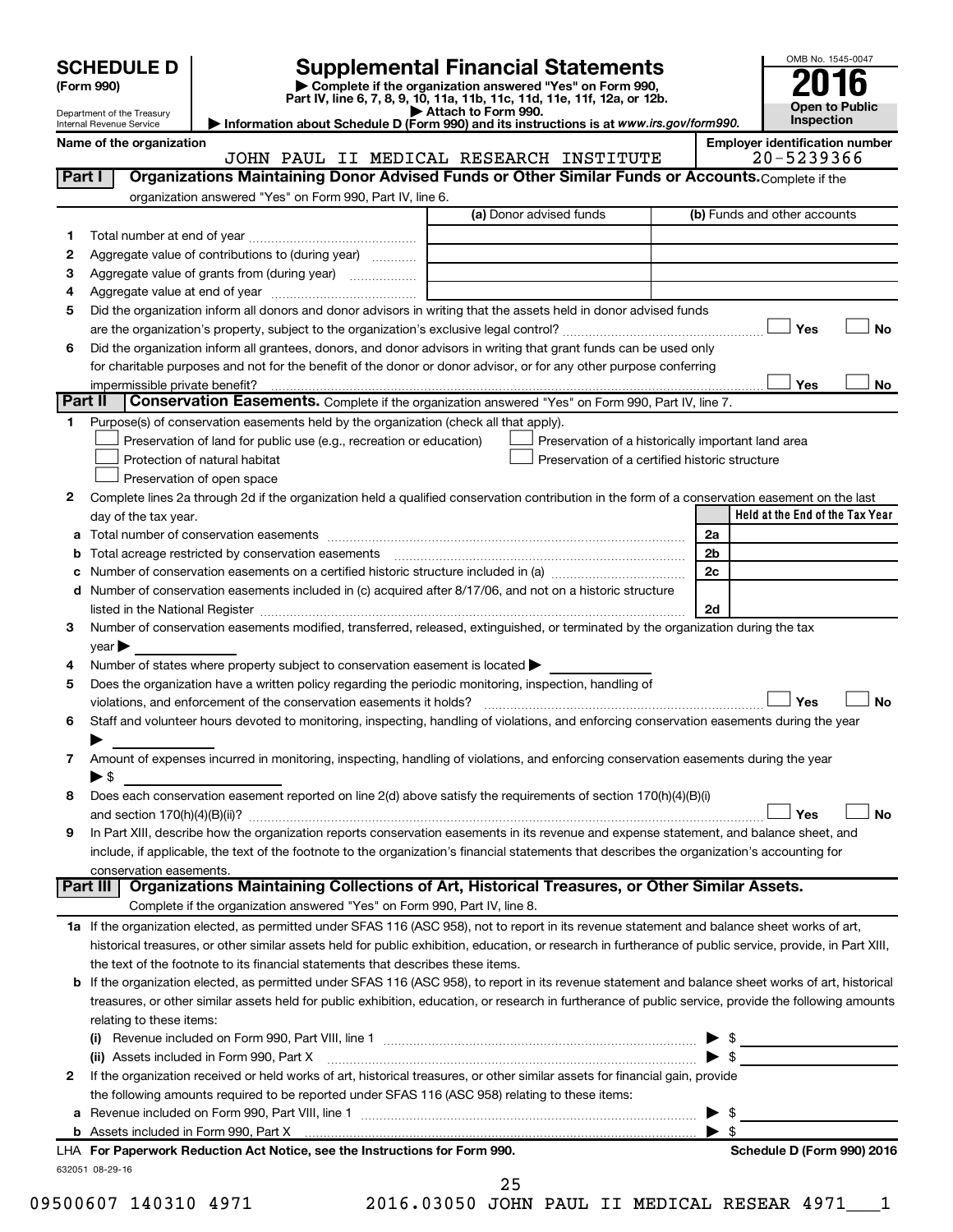|          | Schedule D (Form 990) 2016                                                                                                                                                                                                     | JOHN PAUL II MEDICAL RESEARCH INSTITUTE |                                                                                                                                                                                                                                |                                                                             |                                 | $20 - 5239366$ Page 2 |         |           |
|----------|--------------------------------------------------------------------------------------------------------------------------------------------------------------------------------------------------------------------------------|-----------------------------------------|--------------------------------------------------------------------------------------------------------------------------------------------------------------------------------------------------------------------------------|-----------------------------------------------------------------------------|---------------------------------|-----------------------|---------|-----------|
| Part III | Organizations Maintaining Collections of Art, Historical Treasures, or Other Similar Assets (continued)                                                                                                                        |                                         |                                                                                                                                                                                                                                |                                                                             |                                 |                       |         |           |
| З        | Using the organization's acquisition, accession, and other records, check any of the following that are a significant use of its collection items                                                                              |                                         |                                                                                                                                                                                                                                |                                                                             |                                 |                       |         |           |
|          | (check all that apply):                                                                                                                                                                                                        |                                         |                                                                                                                                                                                                                                |                                                                             |                                 |                       |         |           |
| a        | Public exhibition                                                                                                                                                                                                              | d                                       | Loan or exchange programs                                                                                                                                                                                                      |                                                                             |                                 |                       |         |           |
| b        | Scholarly research                                                                                                                                                                                                             | е                                       | Other and the control of the control of the control of the control of the control of the control of the control of the control of the control of the control of the control of the control of the control of the control of th |                                                                             |                                 |                       |         |           |
| c        | Preservation for future generations                                                                                                                                                                                            |                                         |                                                                                                                                                                                                                                |                                                                             |                                 |                       |         |           |
| 4        | Provide a description of the organization's collections and explain how they further the organization's exempt purpose in Part XIII.                                                                                           |                                         |                                                                                                                                                                                                                                |                                                                             |                                 |                       |         |           |
| 5        | During the year, did the organization solicit or receive donations of art, historical treasures, or other similar assets                                                                                                       |                                         |                                                                                                                                                                                                                                |                                                                             |                                 |                       |         |           |
|          |                                                                                                                                                                                                                                |                                         |                                                                                                                                                                                                                                |                                                                             |                                 | Yes                   |         | No        |
|          | Part IV<br>Escrow and Custodial Arrangements. Complete if the organization answered "Yes" on Form 990, Part IV, line 9, or                                                                                                     |                                         |                                                                                                                                                                                                                                |                                                                             |                                 |                       |         |           |
|          | reported an amount on Form 990, Part X, line 21.                                                                                                                                                                               |                                         |                                                                                                                                                                                                                                |                                                                             |                                 |                       |         |           |
|          | 1a Is the organization an agent, trustee, custodian or other intermediary for contributions or other assets not included                                                                                                       |                                         |                                                                                                                                                                                                                                |                                                                             |                                 |                       |         |           |
|          |                                                                                                                                                                                                                                |                                         |                                                                                                                                                                                                                                |                                                                             |                                 | Yes                   |         | <b>No</b> |
|          | b If "Yes," explain the arrangement in Part XIII and complete the following table:                                                                                                                                             |                                         |                                                                                                                                                                                                                                |                                                                             |                                 |                       |         |           |
|          |                                                                                                                                                                                                                                |                                         |                                                                                                                                                                                                                                |                                                                             |                                 | Amount                |         |           |
| c        | Beginning balance www.communication.com/multiplication.com/multiplication.com/multiplication.com/multiplicatio                                                                                                                 |                                         |                                                                                                                                                                                                                                |                                                                             | 1c                              |                       |         |           |
|          |                                                                                                                                                                                                                                |                                         |                                                                                                                                                                                                                                |                                                                             | 1d                              |                       |         |           |
|          | Distributions during the year manufactured and an account of the year manufactured and the year manufactured and the year manufactured and the year manufactured and the year manufactured and the year manufactured and the y |                                         |                                                                                                                                                                                                                                |                                                                             | 1e                              |                       |         |           |
| f.       |                                                                                                                                                                                                                                |                                         |                                                                                                                                                                                                                                |                                                                             | 1f                              |                       |         |           |
|          | 2a Did the organization include an amount on Form 990, Part X, line 21, for escrow or custodial account liability?                                                                                                             |                                         |                                                                                                                                                                                                                                |                                                                             |                                 | Yes                   |         | No        |
| Part V   | <b>b</b> If "Yes," explain the arrangement in Part XIII. Check here if the explanation has been provided on Part XIII                                                                                                          |                                         |                                                                                                                                                                                                                                |                                                                             |                                 |                       |         |           |
|          | Endowment Funds. Complete if the organization answered "Yes" on Form 990, Part IV, line 10.                                                                                                                                    |                                         |                                                                                                                                                                                                                                |                                                                             |                                 |                       |         |           |
|          |                                                                                                                                                                                                                                | (a) Current year                        | (b) Prior year                                                                                                                                                                                                                 | (c) Two years back $\vert$ (d) Three years back $\vert$ (e) Four years back |                                 |                       |         |           |
|          |                                                                                                                                                                                                                                |                                         |                                                                                                                                                                                                                                |                                                                             |                                 |                       |         |           |
|          |                                                                                                                                                                                                                                |                                         |                                                                                                                                                                                                                                |                                                                             |                                 |                       |         |           |
|          | Net investment earnings, gains, and losses                                                                                                                                                                                     |                                         |                                                                                                                                                                                                                                |                                                                             |                                 |                       |         |           |
| d        | e Other expenditures for facilities                                                                                                                                                                                            |                                         |                                                                                                                                                                                                                                |                                                                             |                                 |                       |         |           |
|          | and programs                                                                                                                                                                                                                   |                                         |                                                                                                                                                                                                                                |                                                                             |                                 |                       |         |           |
|          |                                                                                                                                                                                                                                |                                         |                                                                                                                                                                                                                                |                                                                             |                                 |                       |         |           |
|          | End of year balance                                                                                                                                                                                                            |                                         |                                                                                                                                                                                                                                |                                                                             |                                 |                       |         |           |
| g<br>2   | Provide the estimated percentage of the current year end balance (line 1g, column (a)) held as:                                                                                                                                |                                         |                                                                                                                                                                                                                                |                                                                             |                                 |                       |         |           |
| а        | Board designated or quasi-endowment                                                                                                                                                                                            |                                         |                                                                                                                                                                                                                                |                                                                             |                                 |                       |         |           |
| b        | Permanent endowment                                                                                                                                                                                                            | %                                       |                                                                                                                                                                                                                                |                                                                             |                                 |                       |         |           |
|          | c Temporarily restricted endowment $\blacktriangleright$                                                                                                                                                                       | %                                       |                                                                                                                                                                                                                                |                                                                             |                                 |                       |         |           |
|          | The percentages on lines 2a, 2b, and 2c should equal 100%.                                                                                                                                                                     |                                         |                                                                                                                                                                                                                                |                                                                             |                                 |                       |         |           |
|          | 3a Are there endowment funds not in the possession of the organization that are held and administered for the organization                                                                                                     |                                         |                                                                                                                                                                                                                                |                                                                             |                                 |                       |         |           |
|          | by:                                                                                                                                                                                                                            |                                         |                                                                                                                                                                                                                                |                                                                             |                                 |                       | Yes     | No.       |
|          | (i)                                                                                                                                                                                                                            |                                         |                                                                                                                                                                                                                                |                                                                             |                                 | 3a(i)                 |         |           |
|          |                                                                                                                                                                                                                                |                                         |                                                                                                                                                                                                                                |                                                                             |                                 | 3a(ii)                |         |           |
|          |                                                                                                                                                                                                                                |                                         |                                                                                                                                                                                                                                |                                                                             |                                 | 3b                    |         |           |
| 4        | Describe in Part XIII the intended uses of the organization's endowment funds.                                                                                                                                                 |                                         |                                                                                                                                                                                                                                |                                                                             |                                 |                       |         |           |
|          | <b>Part VI</b><br>Land, Buildings, and Equipment.                                                                                                                                                                              |                                         |                                                                                                                                                                                                                                |                                                                             |                                 |                       |         |           |
|          | Complete if the organization answered "Yes" on Form 990, Part IV, line 11a. See Form 990, Part X, line 10.                                                                                                                     |                                         |                                                                                                                                                                                                                                |                                                                             |                                 |                       |         |           |
|          | Description of property                                                                                                                                                                                                        | (a) Cost or other<br>basis (investment) | (b) Cost or other<br>basis (other)                                                                                                                                                                                             |                                                                             | (c) Accumulated<br>depreciation | (d) Book value        |         |           |
|          |                                                                                                                                                                                                                                |                                         |                                                                                                                                                                                                                                |                                                                             |                                 |                       |         |           |
|          |                                                                                                                                                                                                                                |                                         |                                                                                                                                                                                                                                |                                                                             |                                 |                       |         |           |
|          |                                                                                                                                                                                                                                |                                         |                                                                                                                                                                                                                                |                                                                             |                                 |                       |         |           |
|          |                                                                                                                                                                                                                                |                                         |                                                                                                                                                                                                                                | 138,566.                                                                    | 70, 713.                        |                       | 67,853. |           |
|          |                                                                                                                                                                                                                                |                                         |                                                                                                                                                                                                                                |                                                                             |                                 |                       |         |           |
|          | Total. Add lines 1a through 1e. (Column (d) must equal Form 990, Part X, column (B), line 10c.)                                                                                                                                |                                         |                                                                                                                                                                                                                                |                                                                             |                                 |                       | 67,853. |           |

**Schedule D (Form 990) 2016**

632052 08-29-16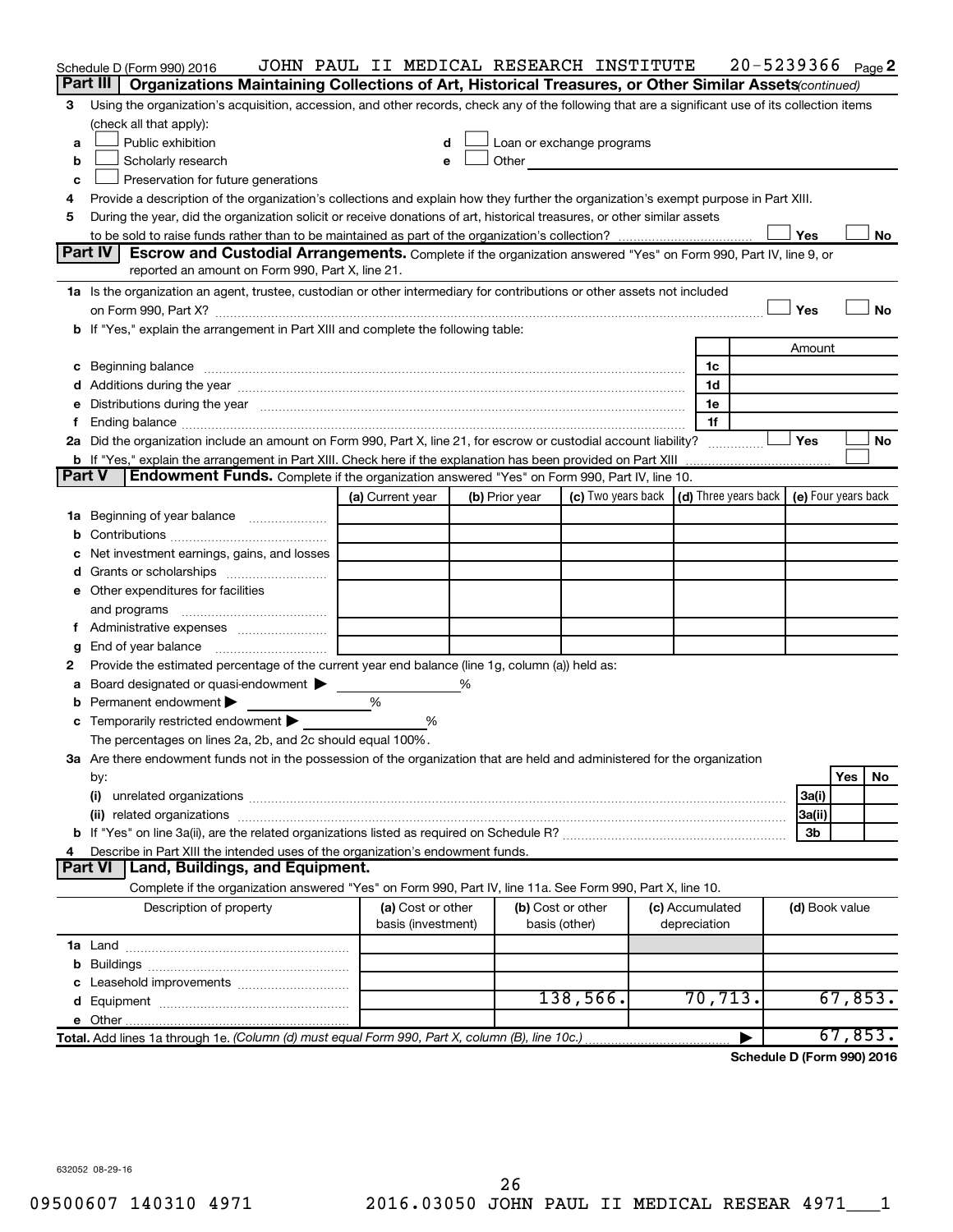| JOHN PAUL II MEDICAL RESEARCH INSTITUTE<br>Schedule D (Form 990) 2016                                      |                |  | 20-5239366 Page 3                                         |  |
|------------------------------------------------------------------------------------------------------------|----------------|--|-----------------------------------------------------------|--|
| Part VII Investments - Other Securities.                                                                   |                |  |                                                           |  |
| Complete if the organization answered "Yes" on Form 990, Part IV, line 11b. See Form 990, Part X, line 12. |                |  |                                                           |  |
| (a) Description of security or category (including name of security)                                       | (b) Book value |  | (c) Method of valuation: Cost or end-of-year market value |  |
|                                                                                                            |                |  |                                                           |  |
| (2)                                                                                                        |                |  |                                                           |  |
| (3) Other                                                                                                  |                |  |                                                           |  |
| (A)                                                                                                        |                |  |                                                           |  |
| (B)                                                                                                        |                |  |                                                           |  |
| (C)                                                                                                        |                |  |                                                           |  |
| (D)                                                                                                        |                |  |                                                           |  |
| (E)                                                                                                        |                |  |                                                           |  |
| (F)                                                                                                        |                |  |                                                           |  |
| (G)                                                                                                        |                |  |                                                           |  |
| (H)                                                                                                        |                |  |                                                           |  |
| Total. (Col. (b) must equal Form 990, Part X, col. (B) line 12.) $\blacktriangleright$                     |                |  |                                                           |  |
| Part VIII Investments - Program Related.                                                                   |                |  |                                                           |  |
| Complete if the organization answered "Yes" on Form 990, Part IV, line 11c. See Form 990, Part X, line 13. |                |  |                                                           |  |
| (a) Description of investment                                                                              | (b) Book value |  | (c) Method of valuation: Cost or end-of-year market value |  |
| (1)                                                                                                        |                |  |                                                           |  |
| (2)                                                                                                        |                |  |                                                           |  |
| (3)                                                                                                        |                |  |                                                           |  |
| (4)                                                                                                        |                |  |                                                           |  |
| (5)                                                                                                        |                |  |                                                           |  |
| (6)                                                                                                        |                |  |                                                           |  |
| (7)                                                                                                        |                |  |                                                           |  |
| (8)                                                                                                        |                |  |                                                           |  |
| (9)                                                                                                        |                |  |                                                           |  |
| Total. (Col. (b) must equal Form 990, Part X, col. (B) line $13.$ )                                        |                |  |                                                           |  |

## **Part IX Other Assets.**

Complete if the organization answered "Yes" on Form 990, Part IV, line 11d. See Form 990, Part X, line 15.

| (a) Description  | (b) Book value |
|------------------|----------------|
| (1)              |                |
| (2)              |                |
| $\left(3\right)$ |                |
| (4)              |                |
| $\frac{1}{1}$    |                |
| (6)              |                |
| (7)              |                |
| (8)              |                |
| (9)              |                |
|                  |                |

## **Part X Other Liabilities.**

Complete if the organization answered "Yes" on Form 990, Part IV, line 11e or 11f. See Form 990, Part X, line 25.

|     | (a) Description of liability                                       | (b) Book value                         |  |
|-----|--------------------------------------------------------------------|----------------------------------------|--|
|     | Federal income taxes                                               |                                        |  |
| (2) | CREDIT CARD                                                        | 728.                                   |  |
| (3) | CREDIT CARD                                                        | 3.247                                  |  |
| (4) | PAYROLL LIABILITIES                                                | 1,503                                  |  |
| (5) |                                                                    |                                        |  |
| (6) |                                                                    |                                        |  |
|     |                                                                    |                                        |  |
| (8) |                                                                    |                                        |  |
| (9) |                                                                    |                                        |  |
|     | Total. (Column (b) must equal Form 990, Part X, col. (B) line 25.) | $4\,\overline{7}\,\overline{8}$ .<br>כ |  |

**2.** Liability for uncertain tax positions. In Part XIII, provide the text of the footnote to the organization's financial statements that reports the organization's liability for uncertain tax positions under FIN 48 (ASC 740). Check here if the text of the footnote has been provided in Part XIII

## **Schedule D (Form 990) 2016**

632053 08-29-16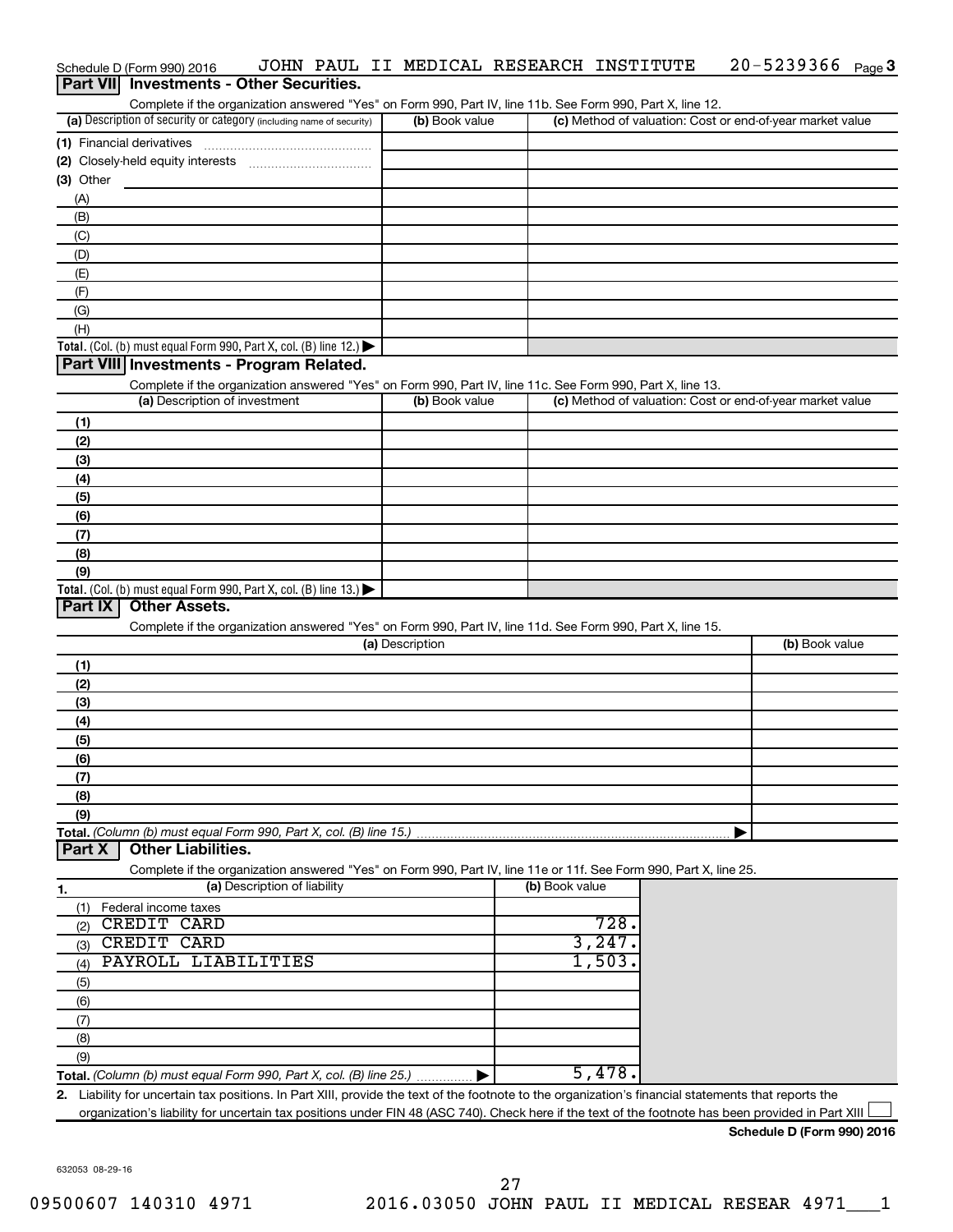|   | JOHN PAUL II MEDICAL RESEARCH INSTITUTE<br>Schedule D (Form 990) 2016                                                                                        |                | 20-5239366<br>Page 4 |
|---|--------------------------------------------------------------------------------------------------------------------------------------------------------------|----------------|----------------------|
|   | Reconciliation of Revenue per Audited Financial Statements With Revenue per Return.<br>Part XI                                                               |                |                      |
|   | Complete if the organization answered "Yes" on Form 990, Part IV, line 12a.                                                                                  |                |                      |
| 1 | Total revenue, gains, and other support per audited financial statements [111] [11] Total revenue, gains, and other support per audited financial statements |                | $\mathbf{1}$         |
| 2 | Amounts included on line 1 but not on Form 990, Part VIII, line 12:                                                                                          |                |                      |
| a |                                                                                                                                                              | 2a             |                      |
|   |                                                                                                                                                              | 2 <sub>b</sub> |                      |
|   |                                                                                                                                                              | 2c             |                      |
| d |                                                                                                                                                              | 2d             |                      |
| e | Add lines 2a through 2d                                                                                                                                      |                | 2e                   |
| 3 |                                                                                                                                                              |                | 3                    |
| 4 | Amounts included on Form 990, Part VIII, line 12, but not on line 1:                                                                                         |                |                      |
|   |                                                                                                                                                              | 4a l           |                      |
|   |                                                                                                                                                              | 4 <sub>b</sub> |                      |
|   | c Add lines 4a and 4b                                                                                                                                        |                | 4c                   |
|   |                                                                                                                                                              |                | 5                    |
|   | Part XII Reconciliation of Expenses per Audited Financial Statements With Expenses per Return.                                                               |                |                      |
|   | Complete if the organization answered "Yes" on Form 990, Part IV, line 12a.                                                                                  |                |                      |
| 1 |                                                                                                                                                              |                | $\blacksquare$       |
| 2 | Amounts included on line 1 but not on Form 990, Part IX, line 25:                                                                                            |                |                      |
| a |                                                                                                                                                              | 2a             |                      |
| b | Prior year adjustments [1111] [121] Prior year adjustments [111] [121] Management Strategy (121] Management St                                               | 2 <sub>b</sub> |                      |
|   |                                                                                                                                                              | 2c             |                      |
| d |                                                                                                                                                              | 2d             |                      |
|   |                                                                                                                                                              |                | <b>2e</b>            |
| 3 |                                                                                                                                                              |                | 3                    |
| 4 | Amounts included on Form 990, Part IX, line 25, but not on line 1:                                                                                           |                |                      |
| а |                                                                                                                                                              | 4a l           |                      |
|   |                                                                                                                                                              | 4 <sub>b</sub> |                      |
|   | c Add lines 4a and 4b                                                                                                                                        |                | 4с                   |
|   |                                                                                                                                                              |                | 5                    |
|   | Part XIII Supplemental Information.                                                                                                                          |                |                      |

Provide the descriptions required for Part II, lines 3, 5, and 9; Part III, lines 1a and 4; Part IV, lines 1b and 2b; Part V, line 4; Part X, line 2; Part XI, lines 2d and 4b; and Part XII, lines 2d and 4b. Also complete this part to provide any additional information.

632054 08-29-16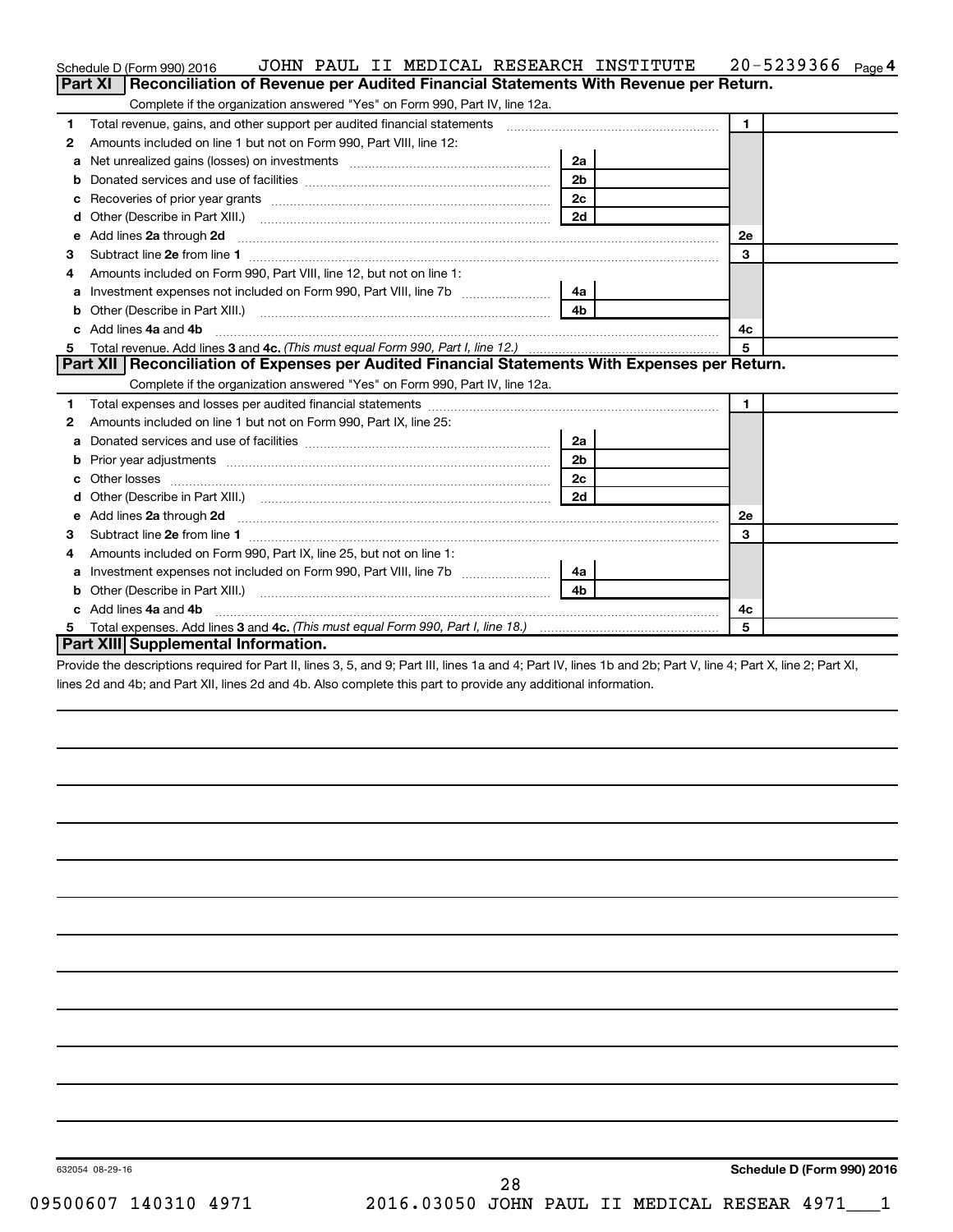| OMB No. 1545-0047<br>Supplemental Information to Form 990 or 990-EZ<br><b>SCHEDULE O</b><br>Complete to provide information for responses to specific questions on<br>(Form 990 or 990-EZ)<br>Form 990 or 990-EZ or to provide any additional information.<br><b>Open to Public</b><br>Attach to Form 990 or 990-EZ.<br>Department of the Treasury<br>Information about Schedule O (Form 990 or 990-EZ) and its instructions is at WWW.irs.gov/form990.<br>Inspection<br>Internal Revenue Service |
|---------------------------------------------------------------------------------------------------------------------------------------------------------------------------------------------------------------------------------------------------------------------------------------------------------------------------------------------------------------------------------------------------------------------------------------------------------------------------------------------------|
| <b>Employer identification number</b><br>Name of the organization<br>20-5239366<br>JOHN PAUL II MEDICAL RESEARCH INSTITUTE                                                                                                                                                                                                                                                                                                                                                                        |
| FORM 990, PART I, LINE 1, DESCRIPTION OF ORGANIZATION MISSION:                                                                                                                                                                                                                                                                                                                                                                                                                                    |
| WILL ADVANCE<br>DRUG DISCOVERY AND REGENERATIVE MEDICINE.<br>TO EDUCATE<br>AND                                                                                                                                                                                                                                                                                                                                                                                                                    |
| <b>GENERATION OF</b><br>SCIENTISTS<br>IN PRO-LIFE BIOETHICS.<br>SCIENTISTS AND<br>THE NEXT                                                                                                                                                                                                                                                                                                                                                                                                        |
| FORM 990, PART III, LINE 4A                                                                                                                                                                                                                                                                                                                                                                                                                                                                       |
| FUNDS FOR 2016:<br>UTILIZATION OF                                                                                                                                                                                                                                                                                                                                                                                                                                                                 |
| 69%<br>RESEARCH & DEVELOPMENT                                                                                                                                                                                                                                                                                                                                                                                                                                                                     |
| 25%<br>ADMINISTRATIVE                                                                                                                                                                                                                                                                                                                                                                                                                                                                             |
| 6%<br>FUNDRAISING                                                                                                                                                                                                                                                                                                                                                                                                                                                                                 |
|                                                                                                                                                                                                                                                                                                                                                                                                                                                                                                   |
| FORM 990, PART VI, SECTION B, LINE 11B:                                                                                                                                                                                                                                                                                                                                                                                                                                                           |
| 990 WAS DISTRIBUTED<br>THE<br>TO.<br>MEMBERS<br>THE<br>GOVERNING BODY BEFORE<br>A COPY OF<br>OF                                                                                                                                                                                                                                                                                                                                                                                                   |
| INSTRUCTED<br>TO REVIEW<br>THE FORM AND PROVIDE<br>FILING, AND MEMBERS WERE                                                                                                                                                                                                                                                                                                                                                                                                                       |
| FEEDBACK, IF ANY.                                                                                                                                                                                                                                                                                                                                                                                                                                                                                 |
|                                                                                                                                                                                                                                                                                                                                                                                                                                                                                                   |
| FORM 990, PART VI, SECTION B, LINE 12C:                                                                                                                                                                                                                                                                                                                                                                                                                                                           |
| BOARD MEMBERS ARE REQUIRED TO SUBMIT ANNUAL SURVEYS DISCLOSING ANY                                                                                                                                                                                                                                                                                                                                                                                                                                |
| CONFLICTS OF INTEREST.                                                                                                                                                                                                                                                                                                                                                                                                                                                                            |
| FORM 990, PART VI, SECTION C, LINE 19:                                                                                                                                                                                                                                                                                                                                                                                                                                                            |
| GOVERNING DOCUMENTS, CONFLICT OF INTEREST POLICY, AND FINANCIAL STATEMENTS                                                                                                                                                                                                                                                                                                                                                                                                                        |
| ARE AVAILABLE TO THE PUBLIC UPON REQUEST.                                                                                                                                                                                                                                                                                                                                                                                                                                                         |
|                                                                                                                                                                                                                                                                                                                                                                                                                                                                                                   |
|                                                                                                                                                                                                                                                                                                                                                                                                                                                                                                   |

632211 08-25-16 LHA For Paperwork Reduction Act Notice, see the Instructions for Form 990 or 990-EZ. Schedule O (Form 990 or 990-EZ) (2016)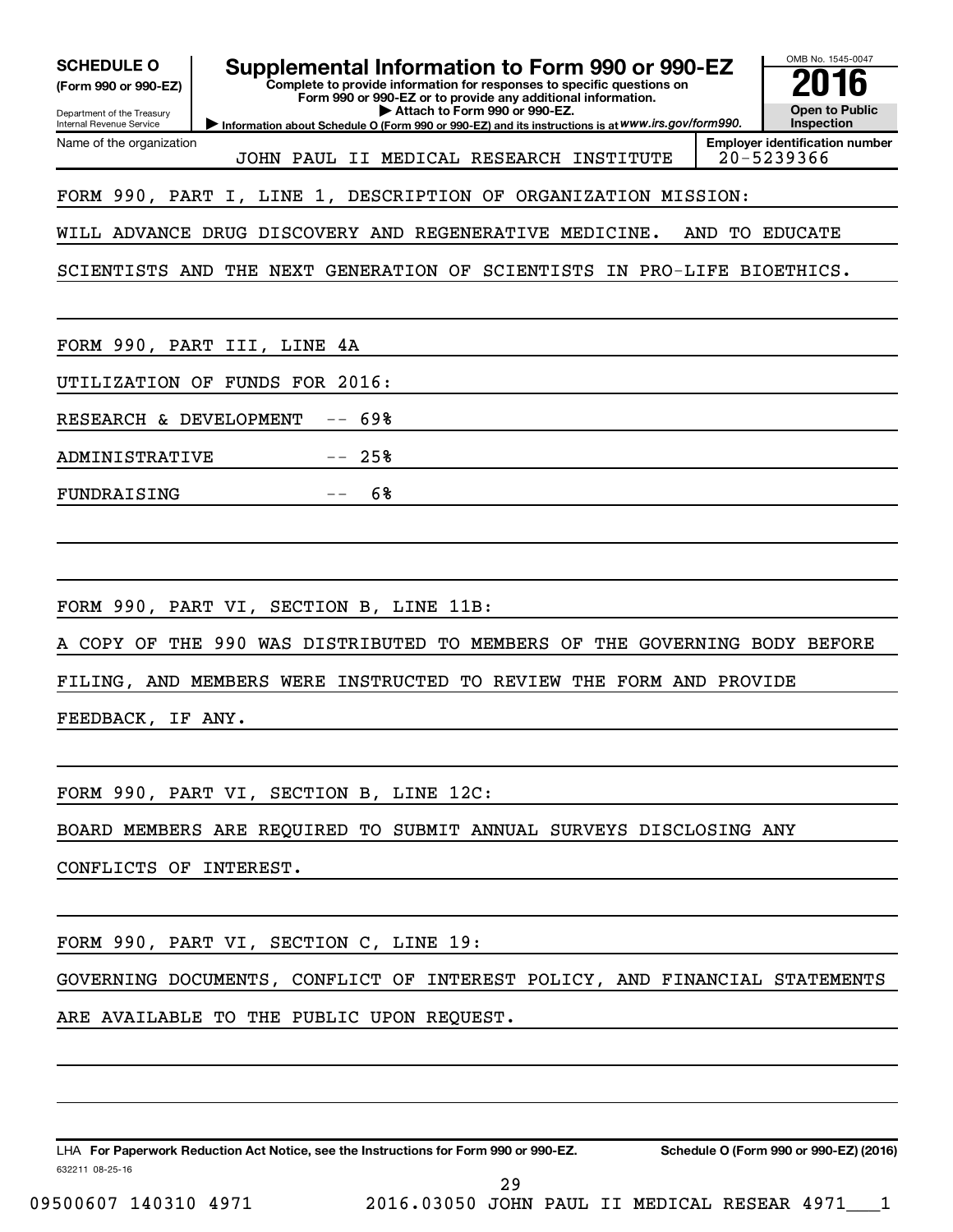| Form                                                   |  |
|--------------------------------------------------------|--|
| Department of the Treasury<br>Internal Revenue Service |  |

# **4562 Depreciation and Amortization**<br>(Including Information on Listed Property) 990 **2016**

**(Including Information on Listed Property)** 990

**| Attach to your tax return.**

Internal Revenue Service (99) **| Information about Form 4562 and its separate instructions is at www.irs.gov/form4562. Information blue and its separate instructions is at www.irs.gov/form4562. Information about Form 4562** 

Attachment Sequence No.

OMB No. 1545-0172

|     | JOHN PAUL II MEDICAL RESEARCH INSTITUTE FORM 990 PAGE 10                                                                                                 |                              |                                                                                                                                                           |                              |                  |              | 20-5239366                 |
|-----|----------------------------------------------------------------------------------------------------------------------------------------------------------|------------------------------|-----------------------------------------------------------------------------------------------------------------------------------------------------------|------------------------------|------------------|--------------|----------------------------|
|     | Part I<br>Election To Expense Certain Property Under Section 179 Note: If you have any listed property, complete Part V before you complete Part I.      |                              |                                                                                                                                                           |                              |                  |              |                            |
|     | 1 Maximum amount (see instructions)                                                                                                                      |                              |                                                                                                                                                           |                              |                  | 1            | 500,000.                   |
|     | 2 Total cost of section 179 property placed in service (see instructions) manufactured cost of section 179 property placed in service (see instructions) |                              |                                                                                                                                                           |                              |                  | $\mathbf{2}$ |                            |
|     |                                                                                                                                                          |                              |                                                                                                                                                           |                              |                  | 3            | 2,010,000.                 |
|     |                                                                                                                                                          |                              |                                                                                                                                                           |                              |                  | 4            |                            |
| 5   |                                                                                                                                                          |                              |                                                                                                                                                           |                              |                  | 5            |                            |
| 6   | (a) Description of property                                                                                                                              |                              |                                                                                                                                                           | (b) Cost (business use only) | (c) Elected cost |              |                            |
|     |                                                                                                                                                          |                              |                                                                                                                                                           |                              |                  |              |                            |
|     |                                                                                                                                                          |                              |                                                                                                                                                           |                              |                  |              |                            |
|     |                                                                                                                                                          |                              |                                                                                                                                                           |                              |                  |              |                            |
|     | 7 Listed property. Enter the amount from line 29 [11] [12] [12] Listed property. Enter the amount from line 29                                           |                              |                                                                                                                                                           | $\overline{7}$               |                  |              |                            |
|     |                                                                                                                                                          |                              |                                                                                                                                                           |                              |                  | 8            |                            |
|     |                                                                                                                                                          |                              |                                                                                                                                                           |                              |                  | 9            |                            |
|     |                                                                                                                                                          |                              |                                                                                                                                                           |                              |                  | 10           |                            |
|     |                                                                                                                                                          |                              |                                                                                                                                                           |                              |                  | 11           |                            |
|     |                                                                                                                                                          |                              |                                                                                                                                                           |                              |                  | 12           |                            |
|     | 13 Carryover of disallowed deduction to 2017. Add lines 9 and 10, less line 12                                                                           |                              |                                                                                                                                                           | ∣ 13.                        |                  |              |                            |
|     | Note: Don't use Part II or Part III below for listed property. Instead, use Part V.                                                                      |                              |                                                                                                                                                           |                              |                  |              |                            |
|     | Part II<br>Special Depreciation Allowance and Other Depreciation (Don't include listed property.)                                                        |                              |                                                                                                                                                           |                              |                  |              |                            |
|     | 14 Special depreciation allowance for qualified property (other than listed property) placed in service during                                           |                              |                                                                                                                                                           |                              |                  |              |                            |
|     | the tax year                                                                                                                                             |                              |                                                                                                                                                           |                              |                  | 14           |                            |
|     | 15 Property subject to section 168(f)(1) election manufactured and contain an according to Property subject to section 168(f)(1) election                |                              |                                                                                                                                                           |                              |                  | 15           |                            |
|     | <b>16</b> Other depreciation (including ACRS)                                                                                                            |                              |                                                                                                                                                           |                              |                  | 16           |                            |
|     | Part III<br>MACRS Depreciation (Don't include listed property.) (See instructions.)                                                                      |                              | <b>Section A</b>                                                                                                                                          |                              |                  |              |                            |
|     |                                                                                                                                                          |                              |                                                                                                                                                           |                              |                  |              |                            |
|     |                                                                                                                                                          |                              |                                                                                                                                                           |                              |                  |              |                            |
|     |                                                                                                                                                          |                              |                                                                                                                                                           |                              |                  | 17           | 36, 292.                   |
|     | 18 If you are electing to group any assets placed in service during the tax year into one or more general asset accounts, check here                     |                              |                                                                                                                                                           |                              |                  |              |                            |
|     | (a) Classification of property                                                                                                                           | (b) Month and<br>year placed | Section B - Assets Placed in Service During 2016 Tax Year Using the General Depreciation System<br>(c) Basis for depreciation<br>(business/investment use | (d) Recovery<br>period       | (e) Convention   | (f) Method   | (g) Depreciation deduction |
|     |                                                                                                                                                          | in service                   | only - see instructions)                                                                                                                                  |                              |                  |              |                            |
| 19a | 3-year property                                                                                                                                          |                              |                                                                                                                                                           |                              |                  |              |                            |
| b   | 5-year property                                                                                                                                          |                              |                                                                                                                                                           |                              |                  |              |                            |
| с   | 7-year property                                                                                                                                          |                              |                                                                                                                                                           |                              |                  |              |                            |
| d   | 10-year property                                                                                                                                         |                              |                                                                                                                                                           |                              |                  |              |                            |
| е   | 15-year property                                                                                                                                         |                              |                                                                                                                                                           |                              |                  |              |                            |
| f   | 20-year property                                                                                                                                         |                              |                                                                                                                                                           |                              |                  |              |                            |
| g   | 25-year property                                                                                                                                         |                              |                                                                                                                                                           | 25 yrs.                      |                  | S/L          |                            |
| h   | Residential rental property                                                                                                                              |                              |                                                                                                                                                           | 27.5 yrs.                    | MМ<br>мм         | S/L<br>S/L   |                            |
|     |                                                                                                                                                          |                              |                                                                                                                                                           | 27.5 yrs.                    | мм               | S/L          |                            |
| Î.  | Nonresidential real property                                                                                                                             |                              |                                                                                                                                                           | 39 yrs.                      | ΜМ               | S/L          |                            |
|     |                                                                                                                                                          |                              | Section C - Assets Placed in Service During 2016 Tax Year Using the Alternative Depreciation System                                                       |                              |                  |              |                            |
| 20a | Class life                                                                                                                                               |                              |                                                                                                                                                           |                              |                  | S/L          |                            |
| b   | 12-year                                                                                                                                                  |                              |                                                                                                                                                           | 12 yrs.                      |                  | S/L          |                            |
| с   | 40-year                                                                                                                                                  | $\prime$                     |                                                                                                                                                           | 40 yrs.                      | MМ               | S/L          |                            |
|     | <b>Part IV</b><br><b>Summary (See instructions.)</b>                                                                                                     |                              |                                                                                                                                                           |                              |                  |              |                            |
|     | 21 Listed property. Enter amount from line 28                                                                                                            |                              |                                                                                                                                                           |                              |                  | 21           |                            |
|     | 22 Total. Add amounts from line 12, lines 14 through 17, lines 19 and 20 in column (g), and line 21.                                                     |                              |                                                                                                                                                           |                              |                  |              |                            |
|     |                                                                                                                                                          |                              |                                                                                                                                                           |                              |                  | 22           | 36, 292.                   |
|     | 23 For assets shown above and placed in service during the current year, enter the                                                                       |                              |                                                                                                                                                           |                              |                  |              |                            |
|     | 616251 12-21-16 LHA For Paperwork Reduction Act Notice, see separate instructions.                                                                       |                              |                                                                                                                                                           | 23                           |                  |              | Form 4562 (2016)           |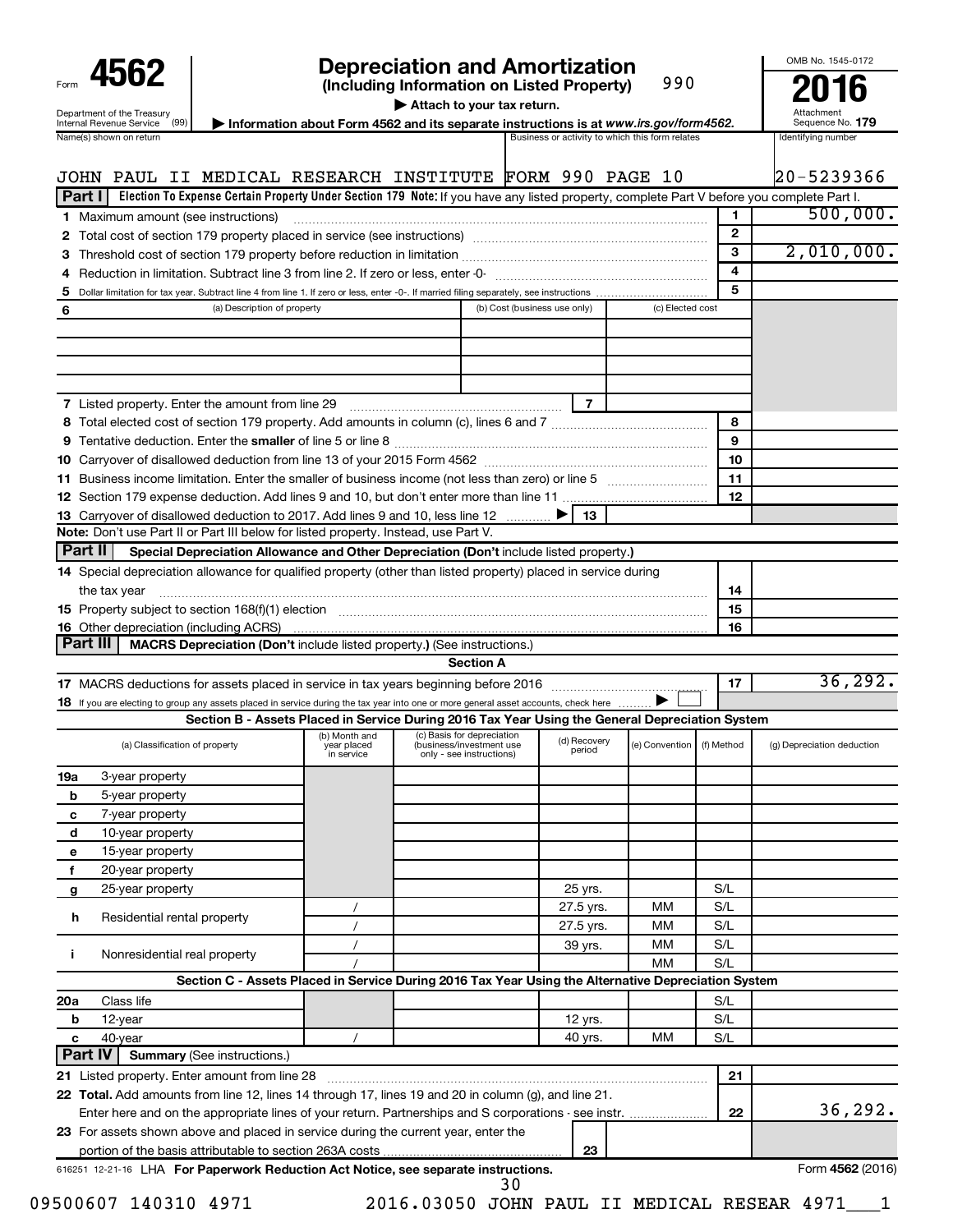| Form 4562 (2016)                                                                                                                                                  |                       | JOHN PAUL II MEDICAL RESEARCH INSTITUTE                                                                              |                          |                                            |                    |                                                |     |                                           |         |                       |     |                           | $20 - 5239366$ Page 2                |                        |
|-------------------------------------------------------------------------------------------------------------------------------------------------------------------|-----------------------|----------------------------------------------------------------------------------------------------------------------|--------------------------|--------------------------------------------|--------------------|------------------------------------------------|-----|-------------------------------------------|---------|-----------------------|-----|---------------------------|--------------------------------------|------------------------|
| Listed Property (Include automobiles, certain other vehicles, certain aircraft, certain computers, and property used for entertainment,<br>Part V                 |                       |                                                                                                                      |                          |                                            |                    |                                                |     |                                           |         |                       |     |                           |                                      |                        |
| recreation, or amusement.)<br>Note: For any vehicle for which you are using the standard mileage rate or deducting lease expense, complete only 24a, 24b, columns |                       |                                                                                                                      |                          |                                            |                    |                                                |     |                                           |         |                       |     |                           |                                      |                        |
| (a) through (c) of Section A, all of Section B, and Section C if applicable.                                                                                      |                       |                                                                                                                      |                          |                                            |                    |                                                |     |                                           |         |                       |     |                           |                                      |                        |
|                                                                                                                                                                   |                       | Section A - Depreciation and Other Information (Caution: See the instructions for limits for passenger automobiles.) |                          |                                            |                    |                                                |     |                                           |         |                       |     |                           |                                      |                        |
| 24a Do you have evidence to support the business/investment use claimed?                                                                                          |                       |                                                                                                                      |                          |                                            |                    | Yes                                            |     | No 24b If "Yes." is the evidence written? |         |                       |     |                           | Yes                                  | <b>No</b>              |
| (a)<br>Type of property                                                                                                                                           | (b)<br>Date           | (c)                                                                                                                  |                          | (d)                                        |                    | (e)                                            |     | (f)                                       |         | (g)                   |     | (h)                       |                                      | (i)                    |
| (list vehicles first)                                                                                                                                             | placed in             | Business/<br>investment                                                                                              |                          | Cost or<br>other basis                     |                    | Basis for depreciation<br>(business/investment |     | Recovery<br>period                        |         | Method/<br>Convention |     | Depreciation<br>deduction |                                      | Elected<br>section 179 |
|                                                                                                                                                                   | service               | use percentage                                                                                                       |                          |                                            |                    | use only)                                      |     |                                           |         |                       |     |                           |                                      | cost                   |
| 25 Special depreciation allowance for qualified listed property placed in service during the tax year and                                                         |                       |                                                                                                                      |                          |                                            |                    |                                                |     |                                           |         |                       |     |                           |                                      |                        |
|                                                                                                                                                                   |                       |                                                                                                                      |                          |                                            |                    |                                                |     |                                           |         | 25                    |     |                           |                                      |                        |
| 26 Property used more than 50% in a qualified business use:                                                                                                       |                       |                                                                                                                      |                          |                                            |                    |                                                |     |                                           |         |                       |     |                           |                                      |                        |
|                                                                                                                                                                   |                       |                                                                                                                      | %                        |                                            |                    |                                                |     |                                           |         |                       |     |                           |                                      |                        |
|                                                                                                                                                                   | $\mathbb{C}^{\times}$ |                                                                                                                      | $\%$                     |                                            |                    |                                                |     |                                           |         |                       |     |                           |                                      |                        |
|                                                                                                                                                                   |                       |                                                                                                                      | %                        |                                            |                    |                                                |     |                                           |         |                       |     |                           |                                      |                        |
| 27 Property used 50% or less in a qualified business use:                                                                                                         |                       |                                                                                                                      |                          |                                            |                    |                                                |     |                                           |         |                       |     |                           |                                      |                        |
|                                                                                                                                                                   |                       |                                                                                                                      | %                        |                                            |                    |                                                |     |                                           | $S/L -$ |                       |     |                           |                                      |                        |
|                                                                                                                                                                   | $1\leq i\leq 1$       |                                                                                                                      | $\%$                     |                                            |                    |                                                |     |                                           | $S/L -$ |                       |     |                           |                                      |                        |
|                                                                                                                                                                   |                       |                                                                                                                      | %                        |                                            |                    |                                                |     |                                           | $S/L -$ |                       |     |                           |                                      |                        |
|                                                                                                                                                                   |                       |                                                                                                                      |                          |                                            |                    |                                                |     |                                           |         | 28                    |     |                           |                                      |                        |
|                                                                                                                                                                   |                       |                                                                                                                      |                          |                                            |                    |                                                |     |                                           |         |                       |     | 29                        |                                      |                        |
|                                                                                                                                                                   |                       |                                                                                                                      |                          | Section B - Information on Use of Vehicles |                    |                                                |     |                                           |         |                       |     |                           |                                      |                        |
| Complete this section for vehicles used by a sole proprietor, partner, or other "more than 5% owner," or related person. If you provided vehicles                 |                       |                                                                                                                      |                          |                                            |                    |                                                |     |                                           |         |                       |     |                           |                                      |                        |
| to your employees, first answer the questions in Section C to see if you meet an exception to completing this section for those vehicles.                         |                       |                                                                                                                      |                          |                                            |                    |                                                |     |                                           |         |                       |     |                           |                                      |                        |
|                                                                                                                                                                   |                       |                                                                                                                      |                          |                                            |                    |                                                |     |                                           |         |                       |     |                           |                                      |                        |
|                                                                                                                                                                   |                       |                                                                                                                      |                          | (a)                                        |                    | (b)                                            |     | (c)                                       |         |                       |     | (e)                       | (f)                                  |                        |
| <b>30</b> Total business/investment miles driven during the                                                                                                       |                       |                                                                                                                      |                          | Vehicle                                    |                    | Vehicle                                        |     | (d)<br>Vehicle<br>Vehicle                 |         |                       |     | Vehicle                   | Vehicle                              |                        |
| year (don't include commuting miles)                                                                                                                              |                       |                                                                                                                      |                          |                                            |                    |                                                |     |                                           |         |                       |     |                           |                                      |                        |
| 31 Total commuting miles driven during the year                                                                                                                   |                       |                                                                                                                      |                          |                                            |                    |                                                |     |                                           |         |                       |     |                           |                                      |                        |
| 32 Total other personal (noncommuting) miles                                                                                                                      |                       |                                                                                                                      |                          |                                            |                    |                                                |     |                                           |         |                       |     |                           |                                      |                        |
|                                                                                                                                                                   |                       |                                                                                                                      |                          |                                            |                    |                                                |     |                                           |         |                       |     |                           |                                      |                        |
|                                                                                                                                                                   |                       |                                                                                                                      |                          |                                            |                    |                                                |     |                                           |         |                       |     |                           |                                      |                        |
| 33 Total miles driven during the year.                                                                                                                            |                       |                                                                                                                      |                          |                                            |                    |                                                |     |                                           |         |                       |     |                           |                                      |                        |
|                                                                                                                                                                   |                       |                                                                                                                      | Yes                      | No                                         | <b>Yes</b>         |                                                | Yes |                                           | Yes     |                       |     |                           | Yes                                  |                        |
| 34 Was the vehicle available for personal use                                                                                                                     |                       |                                                                                                                      |                          |                                            |                    | No                                             |     | No                                        |         | No                    | Yes | No                        |                                      | No                     |
| 35 Was the vehicle used primarily by a more                                                                                                                       |                       |                                                                                                                      |                          |                                            |                    |                                                |     |                                           |         |                       |     |                           |                                      |                        |
|                                                                                                                                                                   |                       |                                                                                                                      |                          |                                            |                    |                                                |     |                                           |         |                       |     |                           |                                      |                        |
| than 5% owner or related person?                                                                                                                                  |                       |                                                                                                                      |                          |                                            |                    |                                                |     |                                           |         |                       |     |                           |                                      |                        |
| 36 Is another vehicle available for personal                                                                                                                      |                       |                                                                                                                      |                          |                                            |                    |                                                |     |                                           |         |                       |     |                           |                                      |                        |
|                                                                                                                                                                   |                       |                                                                                                                      |                          |                                            |                    |                                                |     |                                           |         |                       |     |                           |                                      |                        |
|                                                                                                                                                                   |                       | Section C - Questions for Employers Who Provide Vehicles for Use by Their Employees                                  |                          |                                            |                    |                                                |     |                                           |         |                       |     |                           |                                      |                        |
| Answer these questions to determine if you meet an exception to completing Section B for vehicles used by employees who aren't more than 5%                       |                       |                                                                                                                      |                          |                                            |                    |                                                |     |                                           |         |                       |     |                           |                                      |                        |
| owners or related persons.                                                                                                                                        |                       |                                                                                                                      |                          |                                            |                    |                                                |     |                                           |         |                       |     |                           |                                      |                        |
| 37 Do you maintain a written policy statement that prohibits all personal use of vehicles, including commuting, by your                                           |                       |                                                                                                                      |                          |                                            |                    |                                                |     |                                           |         |                       |     |                           | Yes                                  | No                     |
|                                                                                                                                                                   |                       |                                                                                                                      |                          |                                            |                    |                                                |     |                                           |         |                       |     |                           |                                      |                        |
| 38 Do you maintain a written policy statement that prohibits personal use of vehicles, except commuting, by your                                                  |                       |                                                                                                                      |                          |                                            |                    |                                                |     |                                           |         |                       |     |                           |                                      |                        |
|                                                                                                                                                                   |                       |                                                                                                                      |                          |                                            |                    |                                                |     |                                           |         |                       |     |                           |                                      |                        |
|                                                                                                                                                                   |                       |                                                                                                                      |                          |                                            |                    |                                                |     |                                           |         |                       |     |                           |                                      |                        |
| 40 Do you provide more than five vehicles to your employees, obtain information from your employees about                                                         |                       |                                                                                                                      |                          |                                            |                    |                                                |     |                                           |         |                       |     |                           |                                      |                        |
|                                                                                                                                                                   |                       |                                                                                                                      |                          |                                            |                    |                                                |     |                                           |         |                       |     |                           |                                      |                        |
|                                                                                                                                                                   |                       |                                                                                                                      |                          |                                            |                    |                                                |     |                                           |         |                       |     |                           |                                      |                        |
| Note: If your answer to 37, 38, 39, 40, or 41 is "Yes," don't complete Section B for the covered vehicles.                                                        |                       |                                                                                                                      |                          |                                            |                    |                                                |     |                                           |         |                       |     |                           |                                      |                        |
| <b>Part VI   Amortization</b>                                                                                                                                     |                       |                                                                                                                      |                          |                                            |                    |                                                |     |                                           |         |                       |     |                           |                                      |                        |
| (a)<br>Description of costs                                                                                                                                       |                       |                                                                                                                      | (b)<br>Date amortization |                                            | (c)<br>Amortizable |                                                |     | (d)<br>Code                               |         | (e)<br>Amortization   |     |                           | (f)<br>Amortization<br>for this year |                        |
|                                                                                                                                                                   |                       |                                                                                                                      | begins                   |                                            | amount             |                                                |     | section                                   |         | period or percentage  |     |                           |                                      |                        |
| 42 Amortization of costs that begins during your 2016 tax year:                                                                                                   |                       |                                                                                                                      |                          |                                            |                    |                                                |     |                                           |         |                       |     |                           |                                      |                        |
|                                                                                                                                                                   |                       |                                                                                                                      |                          |                                            |                    |                                                |     |                                           |         |                       |     |                           |                                      |                        |
|                                                                                                                                                                   |                       |                                                                                                                      |                          |                                            |                    |                                                |     |                                           |         |                       |     |                           |                                      |                        |
|                                                                                                                                                                   |                       |                                                                                                                      |                          |                                            |                    |                                                |     |                                           |         |                       | 43  |                           |                                      |                        |
|                                                                                                                                                                   |                       |                                                                                                                      |                          |                                            |                    |                                                |     |                                           |         |                       |     |                           |                                      |                        |
|                                                                                                                                                                   |                       |                                                                                                                      |                          |                                            |                    |                                                |     |                                           |         |                       | 44  |                           |                                      |                        |
| 616252 12-21-16                                                                                                                                                   |                       |                                                                                                                      |                          |                                            |                    |                                                |     |                                           |         |                       |     |                           | Form 4562 (2016)                     |                        |